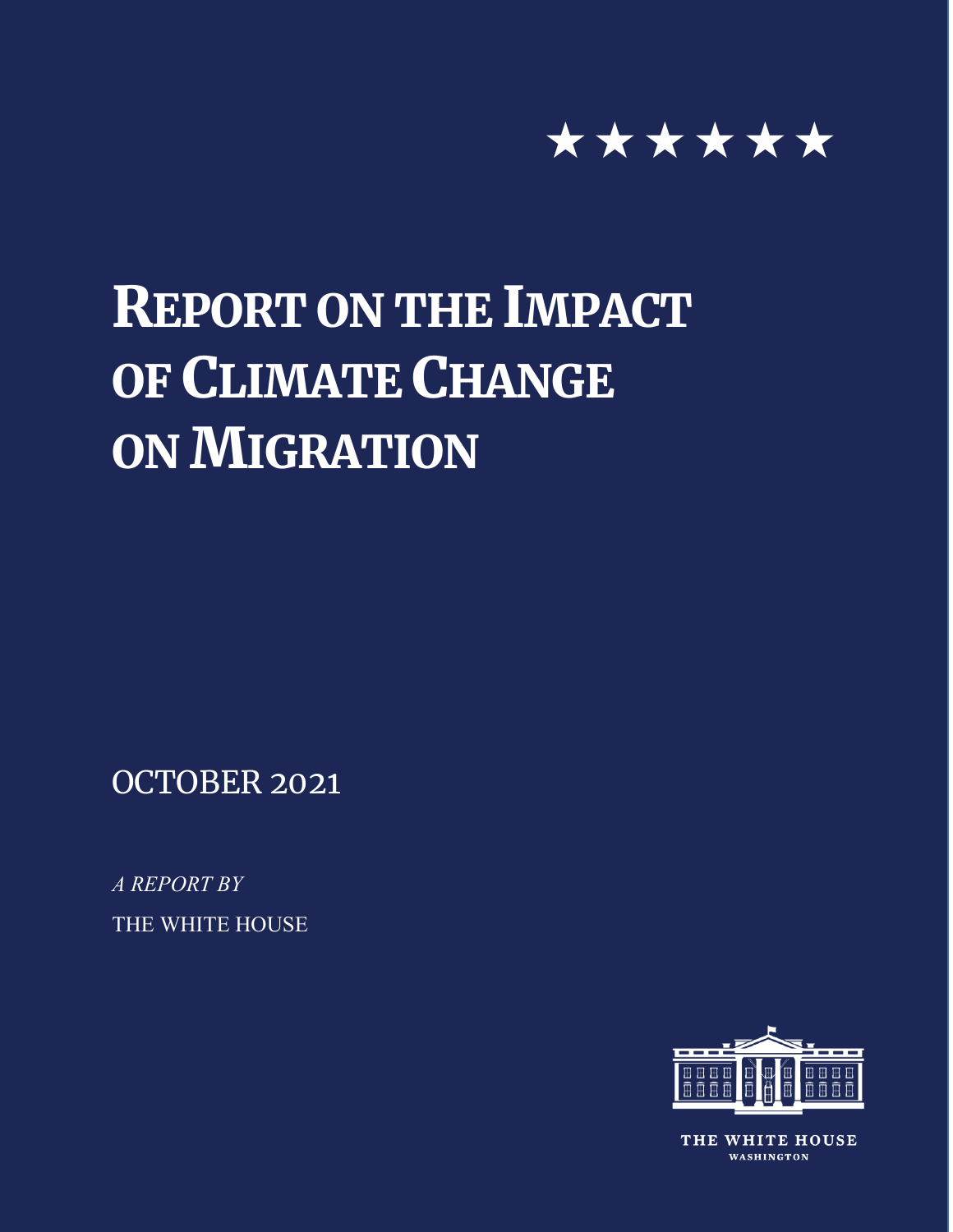# TABLE OF CONTENTS

| II. Geopolitical Implications: The Global Political, Economic, and Security |  |
|-----------------------------------------------------------------------------|--|
| The Relationship between Climate Change, Migration, and Conflict7           |  |
| Impacts of Climate Change-Related Migration on Political Instability8       |  |
| Non-State Armed Actors and Climate Change-Related Migration9                |  |
|                                                                             |  |
|                                                                             |  |
|                                                                             |  |
| Existing Programs with Potential to Reduce the Risk of Forced Migration     |  |
| Assistance to Build Local and National Capacity for Using Climate           |  |
| Programs that Support Adaptation to the Impacts of Climate Change  12       |  |
| Assistance to Support Migrants, Displaced People, and their Host            |  |
|                                                                             |  |
|                                                                             |  |
|                                                                             |  |
|                                                                             |  |
|                                                                             |  |
|                                                                             |  |
|                                                                             |  |
|                                                                             |  |
| Equity and Inclusion of People in Situations of Vulnerability 21            |  |
| Relocation and Evacuation, including from Small Island States22             |  |
|                                                                             |  |
|                                                                             |  |
|                                                                             |  |
|                                                                             |  |
|                                                                             |  |
|                                                                             |  |
|                                                                             |  |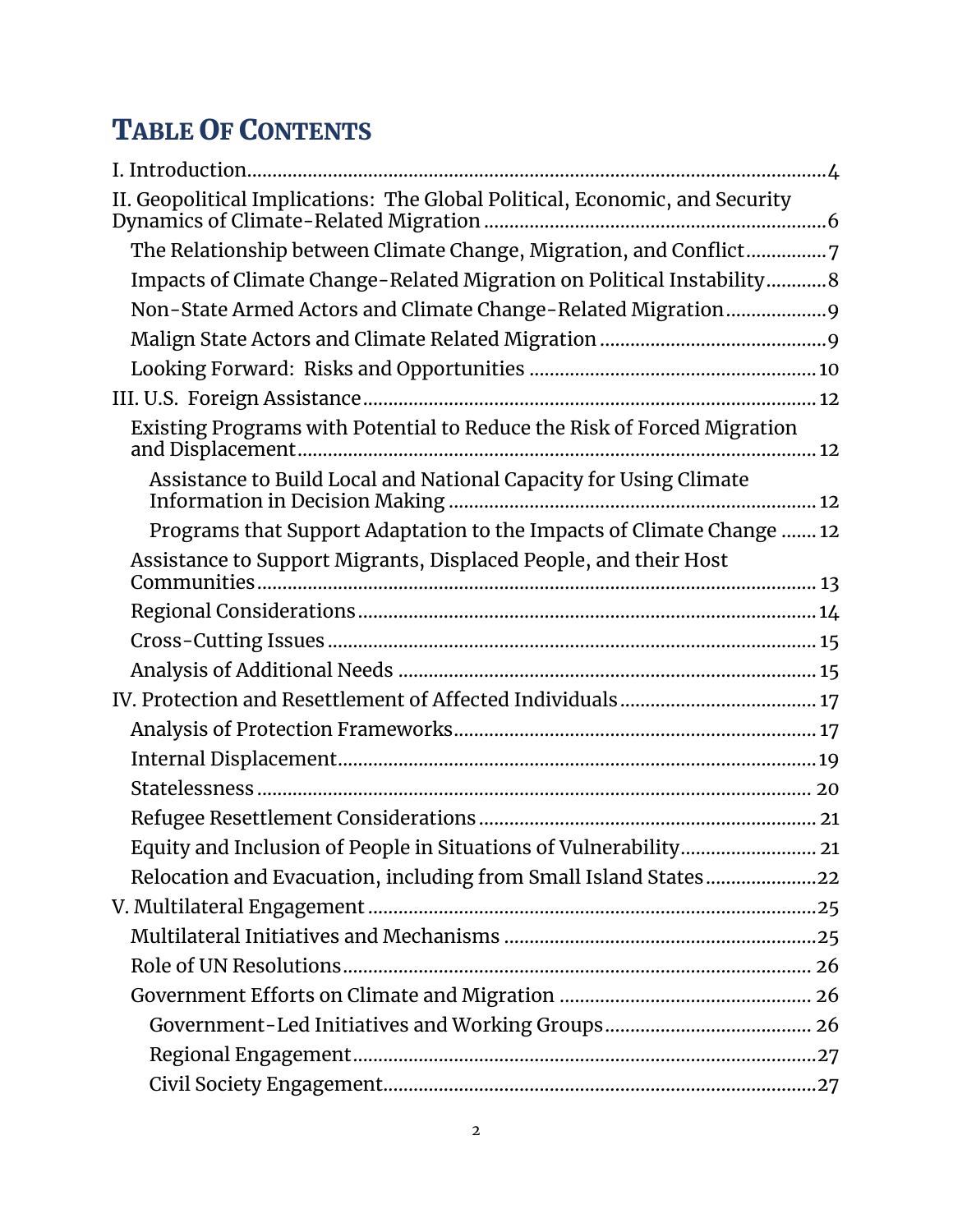<span id="page-2-0"></span>

| The Role Civil Society Should Play in Climate Change and Migration  28 |  |
|------------------------------------------------------------------------|--|
|                                                                        |  |
|                                                                        |  |
| Establish a Standing Interagency Policy Process on Climate Change and  |  |
| Lines of Effort to Consider through the Standing Interagency Policy    |  |
|                                                                        |  |
|                                                                        |  |
|                                                                        |  |
|                                                                        |  |
|                                                                        |  |
| Annex 2: Examples of Climatic Trends and Extremes that Influence       |  |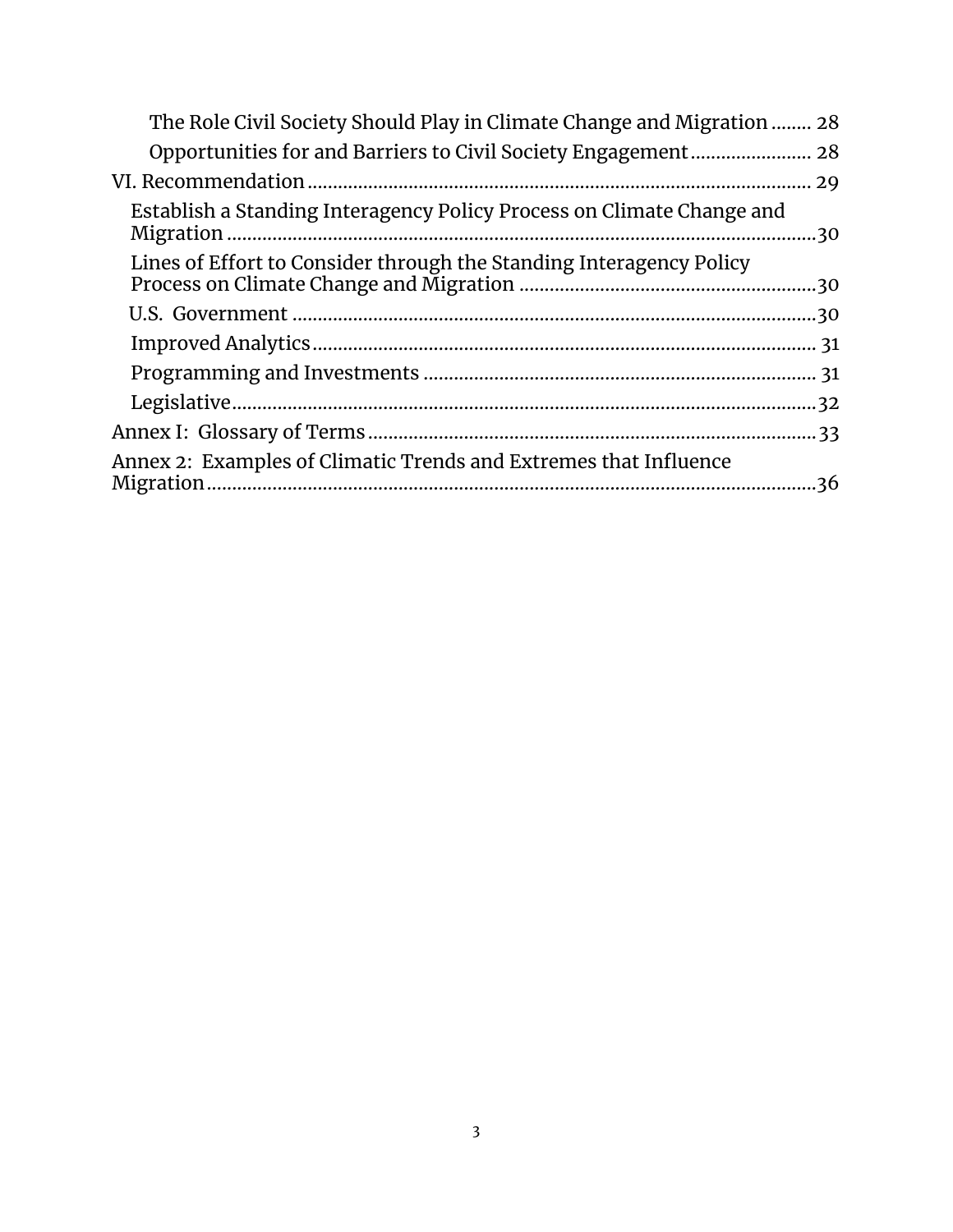# I. INTRODUCTION

The climate crisis is reshaping our world, as the Earth's climate is now changing faster than at any point in the history of modern civilization.[1](#page-3-0) Defined by changes in average weather conditions that persist over multiple decades or longer, climate change includes changes in temperature, precipitation patterns, the frequency and severity of certain weather events, and other features of the climate system[.2](#page-3-1) When combined with physical, social, economic, and/or environmental vulnerabilities, climate change can undermine food, water, and economic security. Secondary effects of climate change can include displacement, loss of livelihoods, weakened governments, and in some cases political instability and conflict.

In recognition of this, on February 9, 2021, President Biden signed Executive Order (E.O.) 14013, "Rebuilding and Enhancing Programs to Resettle Refugees and Planning for the Impact of Climate Change on Migration," in which he directed the National Security Advisor to prepare a report on climate change and its impact on migration. This report marks the first time the U.S. Government is officially reporting on the link between climate change and migration.

The United Nations High Commissioner for Refugees (UNHCR) reports that an average of 21.5 million people were forcibly displaced each year by sudden onset weather-related hazards between 2008 and 2016, and thousands more from slow-onset hazards linked to climate change impacts.[3](#page-3-2) Policy and programming efforts made today and in coming years will impact estimates of people moving due to climate related factors. Tens of millions of people, however, are likely to be displaced over the next two to three decades due in large measure to climate change impacts.

Migration in response to climate impacts may range from mobility as a proactive adaptation strategy to forced displacement in the face of life-threatening risks. This mobility may occur within or across international borders. Specifically, one model forecasts that climate change may lead to nearly three percent of the population (totaling more than 143 million people) in three regions - Sub-Saharan Africa, South Asia, and Latin America - to move within their country of origin by 2050.[4](#page-3-3) To date, this mobility has been mostly internal and increasingly an urban phenomenon, with many of those displaced and migrating moving to urban areas. Although most people displaced or migrating as a result of climate impacts are staying within their countries of origin, the accelerating trend of global displacement related to climate impacts is increasing cross-border movements, too, particularly where climate change interacts with conflict and violence.[5](#page-3-4)

As the effects of climate change intensify, it is important to understand the underlying factors that may mitigate or exacerbate migration, and develop strategies to both proactively and humanely manage these impacts and be considered in the context of any geographic or environmental factors that would contribute disproportionately to the destabilization of economically or politically important regions.

 $\overline{a}$ 

<span id="page-3-2"></span><sup>3</sup> UNHCR, "Frequently asked questions on climate change and disaster displacement," (https://www.unhcr.org/enus/news/latest/2016/11/581f52dc4/frequently-asked-questions-climate-change-disaster-displacement.html ).

<span id="page-3-0"></span><sup>1</sup> Jay, A., D.R. Reidmiller, C.W. Avery, D. Barrie, B.J. DeAngelo, A. Dave, M. Dzaugis, M. Kolian, K.L.M. Lewis, K. Reeves, and D. Winner, 2018: Overview. In "Impacts, Risks, and Adaptation in the United States: Fourth National Climate Assessment, Volume II" [Reidmiller, D.R., C.W. Avery, D.R. Easterling, K.E. Kunkel, K.L.M. Lewis, T.K. Maycock, and B.C. Stewart (eds.)]. U.S. Global Change Research Program, Washington, DC, USA, pp. 33–71. doi: 10.7930/NCA4.2018.CH1

<span id="page-3-1"></span> $^2$  Ibid

<span id="page-3-3"></span><sup>4</sup> Rigaud KK, De Sherbinin A, Jones B, Bergmann J, Clement V, Ober K et al (2018) "Groundswell: Preparing for internal climate migration," The World Bank, Washington, D.C., (https://doi.org/10.7916/D8Z33FNS).

<span id="page-3-4"></span><sup>5</sup> See UNHCR's Global Trends Report 2020, page 26, which cites IDMC and the Notre Dame Global Adaptation Index, and states that "95 per cent of all conflict displacements in 2020 occurred in countries vulnerable or highly vulnerable to climate change. Disasters can also strike populations already uprooted by conflict, forcing them to flee multiple times, as was the case with IDPs in Yemen, Syria and Somalia and refugees in Bangladesh," (https://www.unhcr.org/60b638e37/unhcr-global-trends-2020).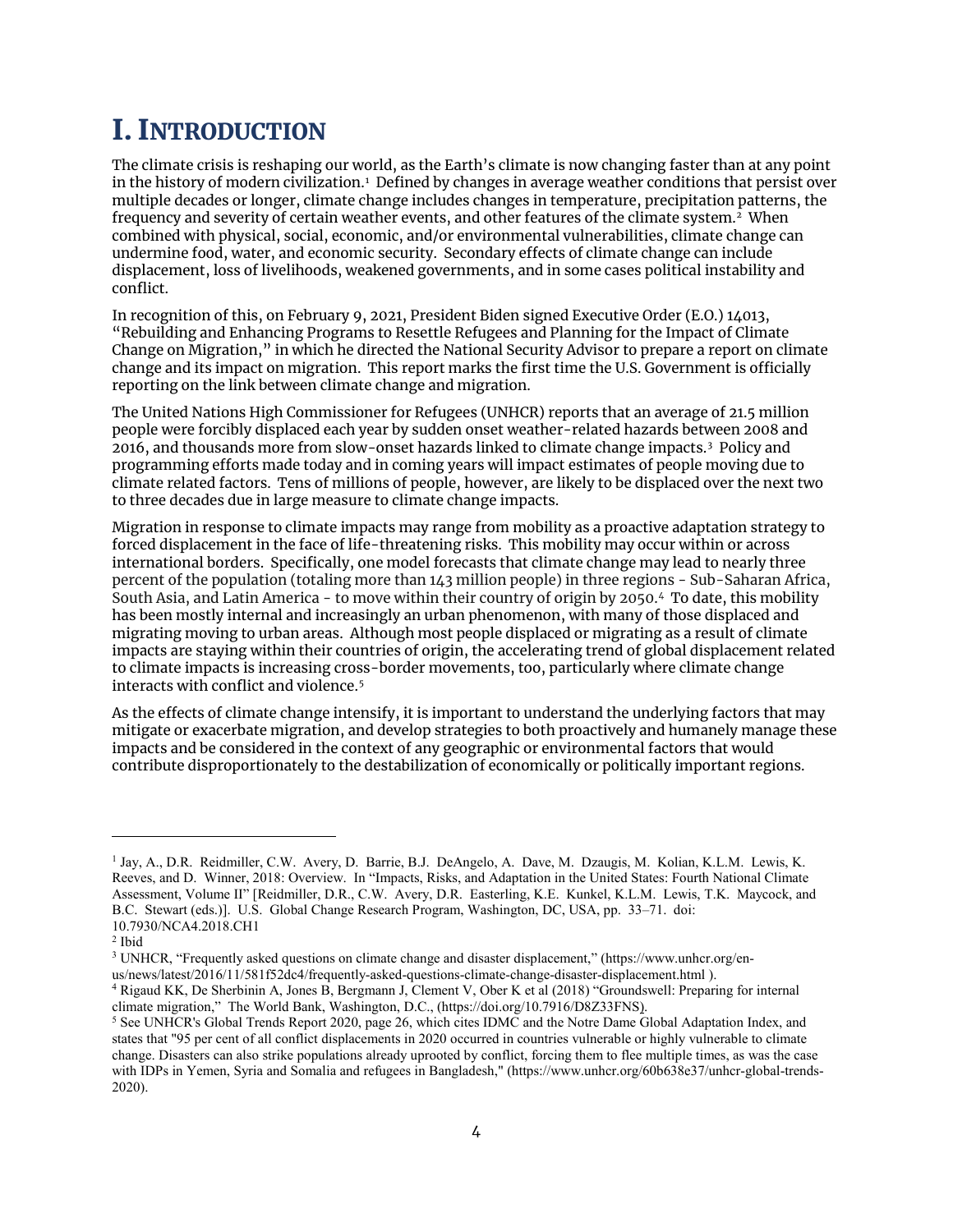Climate migration or climate displacement are terms that describe a multitude of climate change related migration scenarios.[6](#page-4-0) Each, however, has a more specific meaning, and both are distinct from planned relocation. Migration may be temporary, seasonal, circular, or permanent and may be forced by increasingly severe conditions or occur as a proactive strategy in the face of climate impacts to livelihoods and wellbeing. Planned relocation is, generally, a relocation of an entire community made by relevant governments and, ideally, in partnership with affected communities.

Climate change related-migration, as used in this report, is an umbrella term describing the spectrum of climate change's relationship with human mobility—including the circumstances of "trapped populations" for whom migration is not an option despite exposure to climate-related threats. Even in the United States, one extreme event can result in a relatively high degree of permanent relocation of low-income populations exposed to chronic and worsening conditions over time. [7](#page-4-1)

From those forced to move to those left behind, U.S. policy can aid in supporting human security by, among other things, building on existing foreign assistance to a reconsideration and development of legal mechanisms to support those who migrate. While this report focuses on international climate change-related migration, domestic climate-change related displacement is also a current and future security risk as sea-level rise, permafrost thaw, drought, and wildfires threaten U.S. populations.<sup>[8](#page-4-2)</sup>

The use of U.S. foreign assistance is one lever to respond to climate change related migration. The foreign assistance infrastructure brings together a powerful combination of tools, including development and humanitarian assistance funding, convening power, technical expertise, capacity building, and partnerships to address many elements of the complex issues of climate change and migration. However, current funding levels, structure, and coordination of U.S. foreign assistance is inadequate to meet the challenge of comprehensively addressing climate-related migration and displacement. Looking forward, it is vital for the United States Government (USG) to focus on the complex interplay between climate change and migration, rather than approaching these as separate issue sets.

It is also critical to support people who desire to stay as long and as safely as possible in their home areas through investments in disaster risk reduction (DRR) measures and local adaptation, including capacity building to assist countries with managing environmental risks and land use. When migration presents as the preferable form of adaptation, or in situations when people are forced to flee the impacts of climate change, the United States has a compelling national interest in strengthening global protection for these displaced individuals and groups. Those protections are rooted in humanitarian objectives and inextricably linked to U.S. interests in safe, orderly, and humane migration management, regional stability, and sustainable economic growth and development.

Often, the individuals most at risk are the least able to relocate. Resilience and adaptation plans must consider accessibility, child protection, disability rights, gender equity, Indigenous rights, and protection needs for populations in vulnerable situations. To assure equity and inclusion, consultations with individuals and communities vulnerable to climate change should inform the United States' responses and plans to address the climate change impacts on migration. Any planned relocations must respect and maintain household, community, social cohesion, and kinship ties and avoid separating families.

<span id="page-4-0"></span><sup>6</sup> In the media and popular discourse, "climate refugees" is a commonly used term. As discussed below, the term "refugee" has a specific legal definition, with the rights and duties of migrants and relevant governments, respectively, stipulated. While there are some climate change related migration scenarios that are consistent with the refugee definition, most scenarios are not currently recognized under most domestic, regional or international refugee and asylum laws. Scenarios in which the 1951 Refugee Convention and its 1967 Protocol might protect the climate migrant as discussed below. There are a multitude of scenarios that might be unique to climate-related migration, spurred by slow- or sudden-onset events or violence or conflict due to resource insecurity that triggers movement. Walter Kälin and Nina Schrepfer, "Protecting People Crossing Borders in the Context of Climate Change: Normative Gaps and Possible Approaches," Legal and Protection Policy Research Series, UNHCR, Division of International Protection, Feb. 2012, PPLA/2012/.

<span id="page-4-1"></span><sup>7</sup> Fussell, E. (2018) "Routledge Handbook of Environmental Displacement and Migration, Population displacements and migration patterns in response to Hurricane Katrina," [\(https://www.taylorfrancis.com/chapters/edit/10.4324/9781315638843-](https://www.taylorfrancis.com/chapters/edit/10.4324/9781315638843-22/population-displacements-migration-patterns-response-hurricane-katrina-elizabeth-fussell)<br>22/population-displacements-migration-patterns-response-hurricane-katrina-elizabeth-fussell).

<span id="page-4-2"></span><sup>&</sup>lt;sup>8</sup> Burkett, M; Bavishi, J; Shew, E. 2017. "Climate Displacement, Migration, and Relocation: And the United States," Climate Law 7 (4) 227-231, [\(https://heinonline.org/HOL/Page?handle=hein.journals/climatla7&id=237&collection=journals&index=](https://heinonline.org/HOL/Page?handle=hein.journals/climatla7&id=237&collection=journals&index)).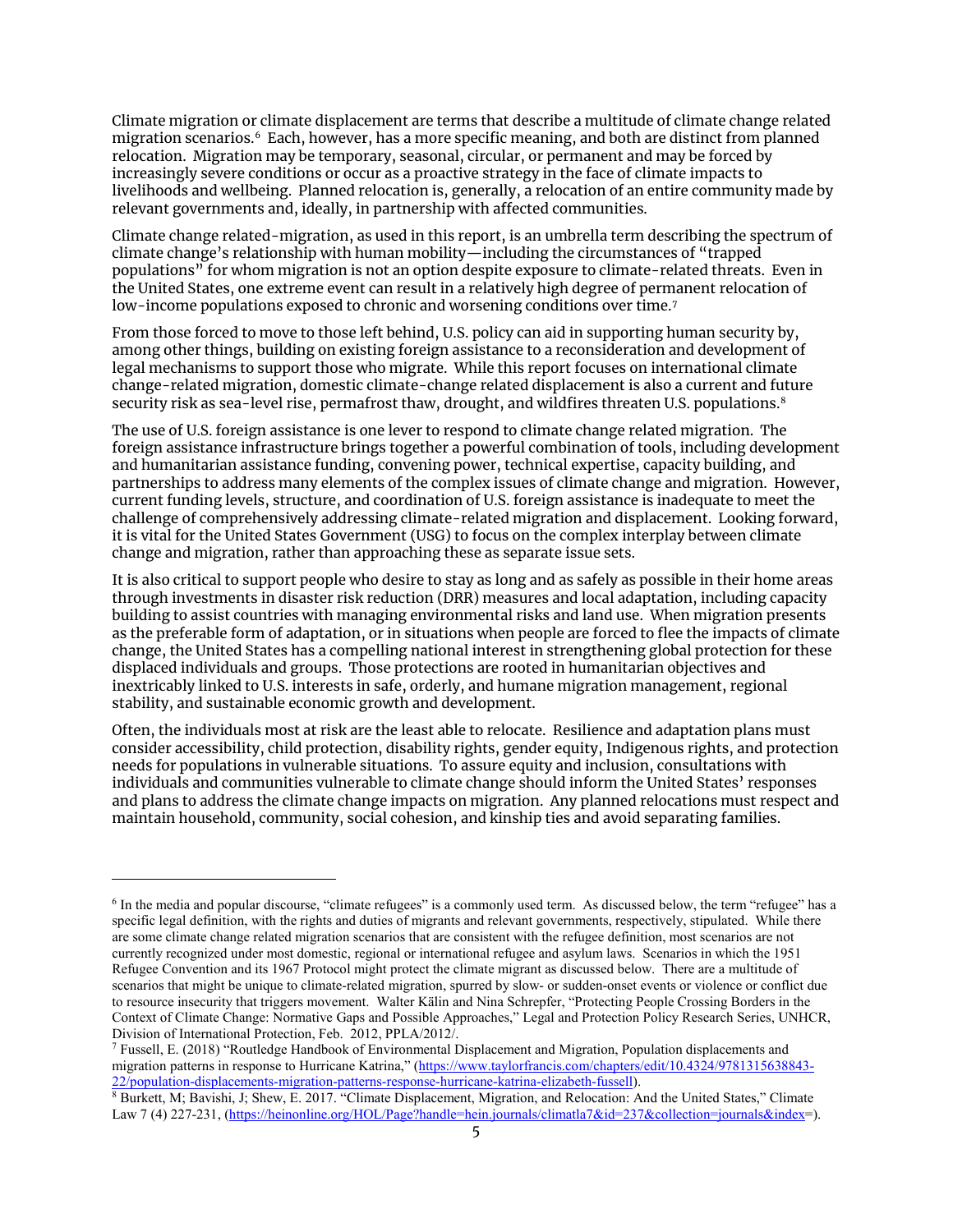Existing legal instruments to protect displaced individuals are limited in scope and do not readily lend themselves to protect those individuals displaced by the impacts of climate change, especially those that address migration across borders. Given the growing trend in displacement related to climate change, expanding access to protection will be vital. The United States will need to strengthen the application of existing protection frameworks, adjust U.S. protection mechanisms to better accommodate people fleeing the impacts of climate change, and evaluate the need for additional legal protections for those who have no alternative but to migrate.

The United States is in a unique position to build on and integrate longstanding local, regional, and international multilateral mechanisms and initiatives to strengthen global commitment and cooperation to more effectively address migration impacted by climate change. While multilateral engagement on this issue is not new, too often these multilateral mechanisms and initiatives lack consistency, coherence, synergies, and complementarity in addressing climate change related migration.

Effectively addressing migration impacted by climate change will require action from all stakeholders, including ensuring people most affected can make informed decisions in response to the effects of climate change. There are valuable upcoming opportunities through which the United States can assert a bold leadership role, innovatively and smartly shaping multilateral outcomes affecting our national security and global stability. U.S. leadership can improve multilateral coordination and bolster contributions not just from governments and international organizations, but all stakeholders including the private sector and civil society actors representing affected communities that traditionally face barriers in shaping multilateral mechanisms. The United States can also contribute to the ability of other nations to predict and adapt to various forms of climate change so that migrations may be planned, or in some cases, avoided altogether.

The amount of investment needed to respond to and minimize climate drivers of migration and displacement goes far beyond the resources of the United States alone. It will require the full convening and leveraging power of the U.S. Government. Partnerships should also include those with local actors and civil society on defining durable solutions, and the private sector for innovation, scaling and sustainability of adaptation approaches. Climate financing is a key component supporting vulnerable communities to respond to, prepare for, and adapt to climate and migration risks. The United States needs to leverage its leadership role with international financial institutions to ensure vulnerable migrants, refugees, and internally displaced persons (IDPs) are adequately included. U.S. foreign assistance, if leveraged, resourced, and targeted appropriately, could have a much larger influence that leads to better climate and migration-related outcomes. Additionally, engaging the U.S. and international science agencies and institutions responsible for covering and understanding climate drivers and climate change impacts will be essential to developing competent and responsible detection, prevention, preparedness, and mitigation programming pertaining to climate-related migration. As an example, space-based technologies, and space-derived information play a key role in climate knowledge, science, monitoring and early warning. Space-based information can contribute to assessments of the vulnerability of communities to climate change and can help monitor the effectiveness of adaptation strategies.

<span id="page-5-0"></span>This report provides an overview of climate change and its impact on migration that informs a proposal for how U.S. foreign assistance can better address the effects of climate change impacts on displacement and migration. It goes further to outline options for protection and resettlement of individuals displaced directly or indirectly from climate change and identifies opportunities for the United States to work with other stakeholders, including through multilateral engagement, to address migration resulting directly or indirectly from climate change. The report concludes with a primary recommendation and a list of considerations for further evaluation that may guide the United States' approach to climate migration, if funding and policy priorities allow. Most notably, this report recommends the establishment of a standing interagency policy process on Climate Change and Migration to coordinate U.S. Government efforts to mitigate and respond to migration resulting from the impacts of climate change that brings together representatives across the scientific, development, humanitarian, and peace and security elements of the U.S. Government.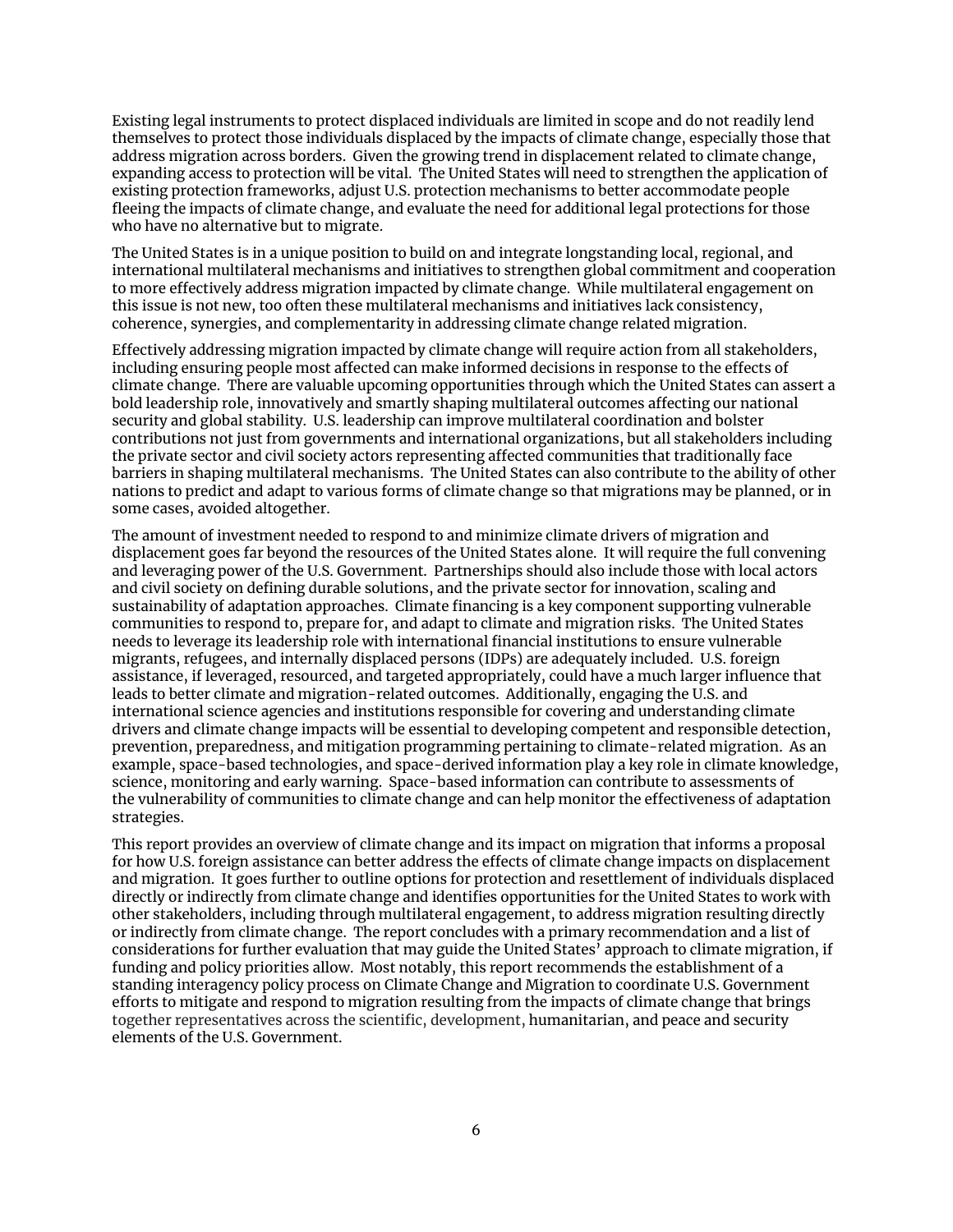# II. GEOPOLITICAL IMPLICATIONS: THE GLOBAL POLITICAL, ECONOMIC, AND SECURITY DYNAMICS OF CLIMATE-RELATED MIGRATION

Climate-related migration has potentially significant implications for international security, instability, conflict, and geopolitics. Disaggregating climate change from the many other factors influencing individuals' decisions to migrate is difficult, as is the ability to understand indirect links between climate change and other drivers. To frame the discussion, the focus of this section is on the direct and indirect geopolitical security implications of *climate-related migration* and not the consequences of migration more generally or the non-migration implications of climate change.

#### <span id="page-6-0"></span>**The Relationship between Climate Change, Migration, and Conflict**

 $\overline{a}$ 

Extreme weather events<sup>[9](#page-6-1)</sup> and conflict are the top two drivers of forced displacement globally, together responsible for the annual movement of nearly 30 million people from their homes.<sup>[10](#page-6-2)</sup> There is a strong correlation between countries and regions most vulnerable to climate change and those that are fragile and/or experiencing conflict or violence. Climate-related impacts may further stress vulnerable communities, increasing the risk of conflict and displacement in the absence of effective prevention efforts, and vice versa. Climate-related impacts also pose an increased risk to marginalized communities displaced by conflict related to the impacts of climate change. This risk is more acute in regions with weak governance and dispute resolution infrastructure, and in growing peri-urban areas where many migrants are heading.

Climate change can cause or exacerbate resource scarcity, which may drive conflict directly as well as induce migration of populations in vulnerable situations attempting to secure safety or livelihoods elsewhere.[11](#page-6-3) Moreover, changes to biodiversity have strong intersections with climate change that also can affect migration, and threaten food and economic security.[12](#page-6-4) The subsequent movement of large numbers of people, by force or by choice, brings new groups into contact with one another, potentially shifting power balances, causing further resource scarcity, or igniting tensions between previously separated groups. [13](#page-6-5) Where climate-related migrations occur within or near population centers, or in locations important for political or economic stability, such as within many nations' coastal zones, the destabilizing forces associated with climate change may result in outsized affects overall.<sup>[14](#page-6-6)</sup>

<span id="page-6-1"></span><sup>9</sup> An *extreme event* is a time and place in which weather, climate, or environmental conditions—such as temperature, precipitation, drought, or flooding—rank above a threshold value near the upper or lower ends of the range of historical measurements. Though the threshold is subjective, some scientists define extreme events as those that occur in the highest or lowest 5% or 10% of historical measurements. Other times they describe events by how far they are from the mean, or by their recurrence interval or probability. NOAA (2020), "What is an "extreme event'? Is there evidence that global warming has caused or contributed to any particular extreme event?", [\(https://www.climate.gov/news-features/climate-qa/what-extreme-event-](https://www.climate.gov/news-features/climate-qa/what-extreme-event-there-evidence-global-warming-has-caused-or-contributed)

<span id="page-6-2"></span>[there-evidence-global-warming-has-caused-or-contributed\)](https://www.climate.gov/news-features/climate-qa/what-extreme-event-there-evidence-global-warming-has-caused-or-contributed).<br><sup>10</sup> Gaudry Haynie, J., Balagna, J., clark-Ginsberg, A. (2021) "Climate Change Migration: Developing a Security Strategy for<br>All," (https://www.rand.org/blog/2021/0

<span id="page-6-3"></span><sup>&</sup>lt;sup>11</sup> Michael Brzoska & Christiane Fröhlich (2016) "Climate change, migration and violent conflict: vulnerabilities, pathways and adaptation strategies," Migration and Development, 5:2, 190-210,

[<sup>\(</sup>https://www.tandfonline.com/doi/abs/10.1080/21632324.2015.1022973\)](https://www.tandfonline.com/doi/abs/10.1080/21632324.2015.1022973) frame the potential conflict as being over *interests* and/or *identity*

<span id="page-6-4"></span><sup>&</sup>lt;sup>12</sup> Schoonover, R. et al. (2021). The Security Threat That Binds Us: The Unraveling of Ecological and Natural Security and What the United States Can Do About It. [\(https://councilonstrategicrisks.org/the-security-threat-that-binds-us/\)](https://councilonstrategicrisks.org/the-security-threat-that-binds-us/); Intergovernmental Panel on Climate Change. (2020). Special Report on Climate Change and Land: Chapter 5: Food Security, [\(https://www.ipcc.ch/srccl/chapter/chapter-5/\)](https://www.ipcc.ch/srccl/chapter/chapter-5/).

<span id="page-6-5"></span><sup>&</sup>lt;sup>13</sup> John Campbell (2019). "What'sBehind South Africa's Recent Violence?" [\(https://www.cfr.org/in-brief/whats-behind-south-](https://www.cfr.org/in-brief/whats-behind-south-africas-recent-violence)

<span id="page-6-6"></span>[africas-recent-violence\)](https://www.cfr.org/in-brief/whats-behind-south-africas-recent-violence).<br><sup>14</sup> United Nations, Department of Economic and Social Affairs, Population Division (2018a). World Urbanization Prospects 2018.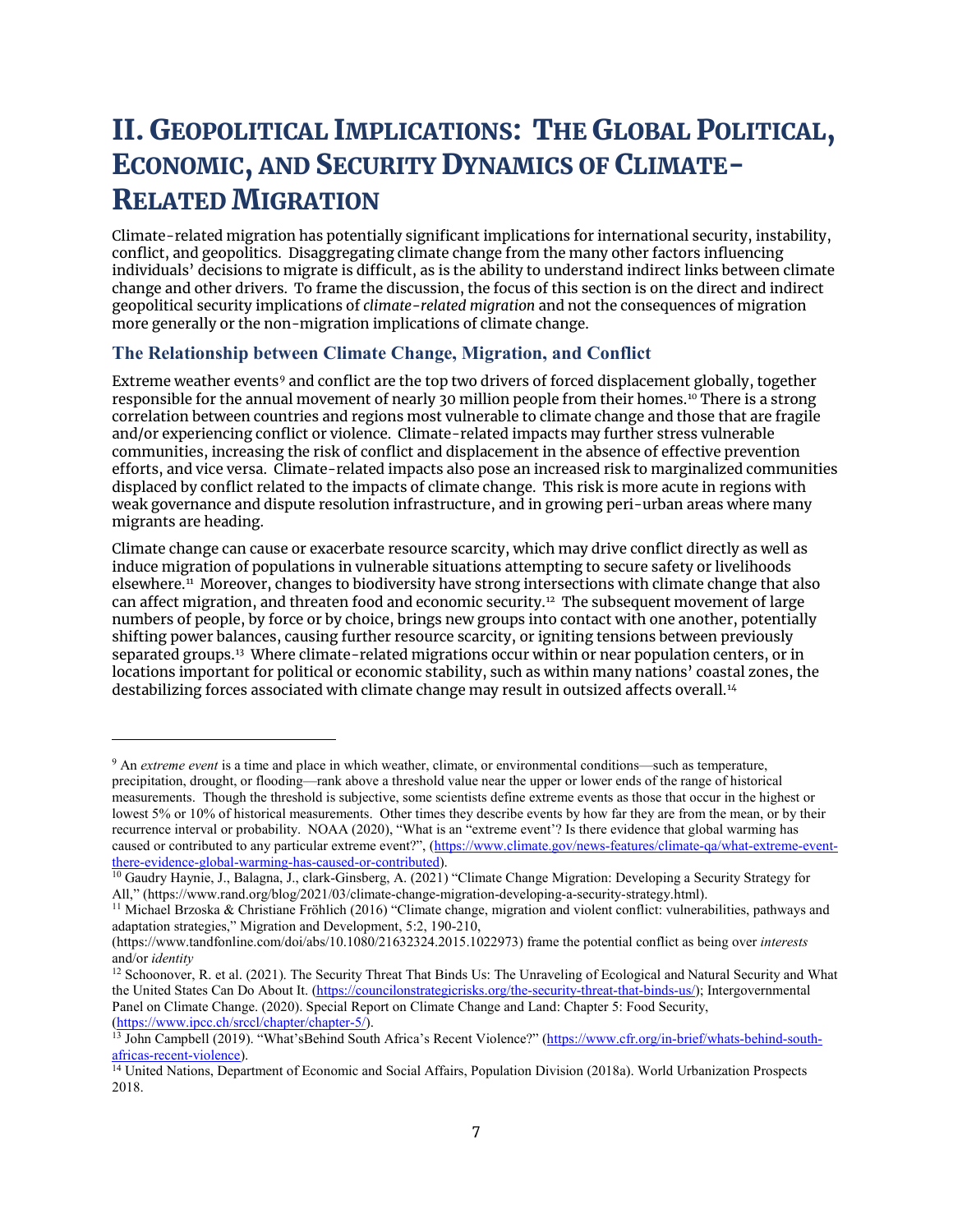#### *While conflict is a well-understood driver of displacement, empirical studies examining the climatemigration-conflict nexus have failed to produce consistent evidence for a causal connection linking migration to subsequent conflict.* [15](#page-7-1)

Instead, it is widely agreed that specific context - geographic, demographic, environmental, economic, political, and cultural - determines the existence, strength, and direction of these relationships. For instance, longstanding tensions have existed between seasonally migratory pastoralists and sedentary farming communities in the Sahel,<sup>[16](#page-7-2)</sup> but until recently only occasionally led to violence,<sup>[17](#page-7-3)</sup> suggesting that the proximate cause of violence is not migration, but rather a failure to prevent tensions from escalating.[18](#page-7-4)

#### <span id="page-7-0"></span>**Impacts of Climate Change-Related Migration on Political Instability**

Climate-related migration may induce political instability in several ways. Large migration flows are frequently framed as a threat to both domestic and international stability and social cohesion.[19](#page-7-5) Inadequate policy frameworks to manage large migration flows may exacerbate resource inequalities, stress public budgets, and contribute to xenophobia that increases political tensions. Anti-immigration political actors may seize on both real and perceived challenges of uncontrolled or large migration flows to improve political standing, inflaming existing tensions and undermining efforts to appropriately respond to acute migration or refugee crises, such as those caused by the Syrian civil war<sup>[20](#page-7-6)</sup> or extreme weather and violence in Central America. [21](#page-7-7) These risks highlight the importance of considering not only those who move following a climatic shock, but communities receiving higher rates of in-migration.

Surging irregular migration flows to the United States have increased domestic attention on the politics of immigration, and climate change has the potential to compound related political and social challenges by causing additional displacement. The lack of bipartisan agreement on humane border procedures and immigration polices complicates U.S. efforts to mobilize global support for protecting refugees, asylum seekers, and other vulnerable migrants. The current migration situation extending from the U.S.-Mexico border into Central America presents an opportunity for the United States to model good practice and discuss openly managing migration humanely, highlight the role of climate change in migration, and collaborate with other governments to address these challenges.

Policy responses in the developed world will have a direct impact on political stability elsewhere. As forced migration increases and countries struggle to manage migration flows within and across borders, the cost of migration to migrants and sending communities, already exceedingly high for many conflictaffected countries, is likely to increase. As costs of migrating increase and high income countries implement increasingly restrictive policies to deter migration, middle-income countries with fewer resources will become relatively more attractive alternative destinations. This has implications for political instability in a larger set of countries that may already be struggling to provide services to their citizens.

<sup>15</sup> Abel et al. (2019) Climate, conflict and forced migration, *Science Direct*, *Volume 54,* pp. 239-249,

<span id="page-7-2"></span><span id="page-7-1"></span>[<sup>\(</sup>https://www.sciencedirect.com/science/article/pii/S0959378018301596\)](https://www.sciencedirect.com/science/article/pii/S0959378018301596).<br><sup>16</sup> Kennedy Mkutu (2018) Pastoralism and Conflict in the Horn of Africa and the Sahel, *Population and Development Review,*<br>*Volume 44, Issue 4, pp.85* 

<span id="page-7-3"></span><sup>&</sup>lt;sup>17</sup> Brottem, L., McDonnell, A. (2020) Pastoralism and Conflict in the Sudano-Sahel: A Review of the Literature, page 4, (https://csf-sudan.org/wp-content/uploads/2021/03/pastoralism and conflict in the sudano-sahel jul 20

<span id="page-7-4"></span><sup>&</sup>lt;sup>18</sup> Additional considerations here: (1) outdated or otherwise insufficient institutions for both resource governance and dispute resolution—climate, insofar as it increases variability and unpredictability, is contributing to mismatches between timing of seasonal migration and the parameters of existing institutions; (2) the proliferation of small arms makes disputes more lethal (therefore contributing to lethal reprisals/cycles).

<span id="page-7-5"></span><sup>19</sup> Braithwaite A, Salehyan I, Savun B. (2019) Refugees, forced migration, and conflict: Introduction to the special issue, *Journal*  of Peace Research, Volume 56, Issue 1, pp. 5-11 [\(https://journals.sagepub.com/doi/full/10.1177/0022343318814128\)](https://journals.sagepub.com/doi/full/10.1177/0022343318814128).<br><sup>20</sup> Riegert, B. (June 19, 2018) World Refugee Day: Migration problems help poulists prosper in Europe, *DW* 

<span id="page-7-6"></span>[<sup>\(</sup>https://p.dw.com/p/2zj20\)](https://p.dw.com/p/2zj20).<br><sup>21</sup> Kitroeff, N. (December 4, 2020) 2 Hurricanes Devastated Central America. Will the Ruin Spur a Migration Wave?, *The New* 

<span id="page-7-7"></span>*York Times*, [\(https://www.nytimes.com/2020/12/04/world/americas/guatemala-hurricanes-mudslide-migration.html\)](https://www.nytimes.com/2020/12/04/world/americas/guatemala-hurricanes-mudslide-migration.html).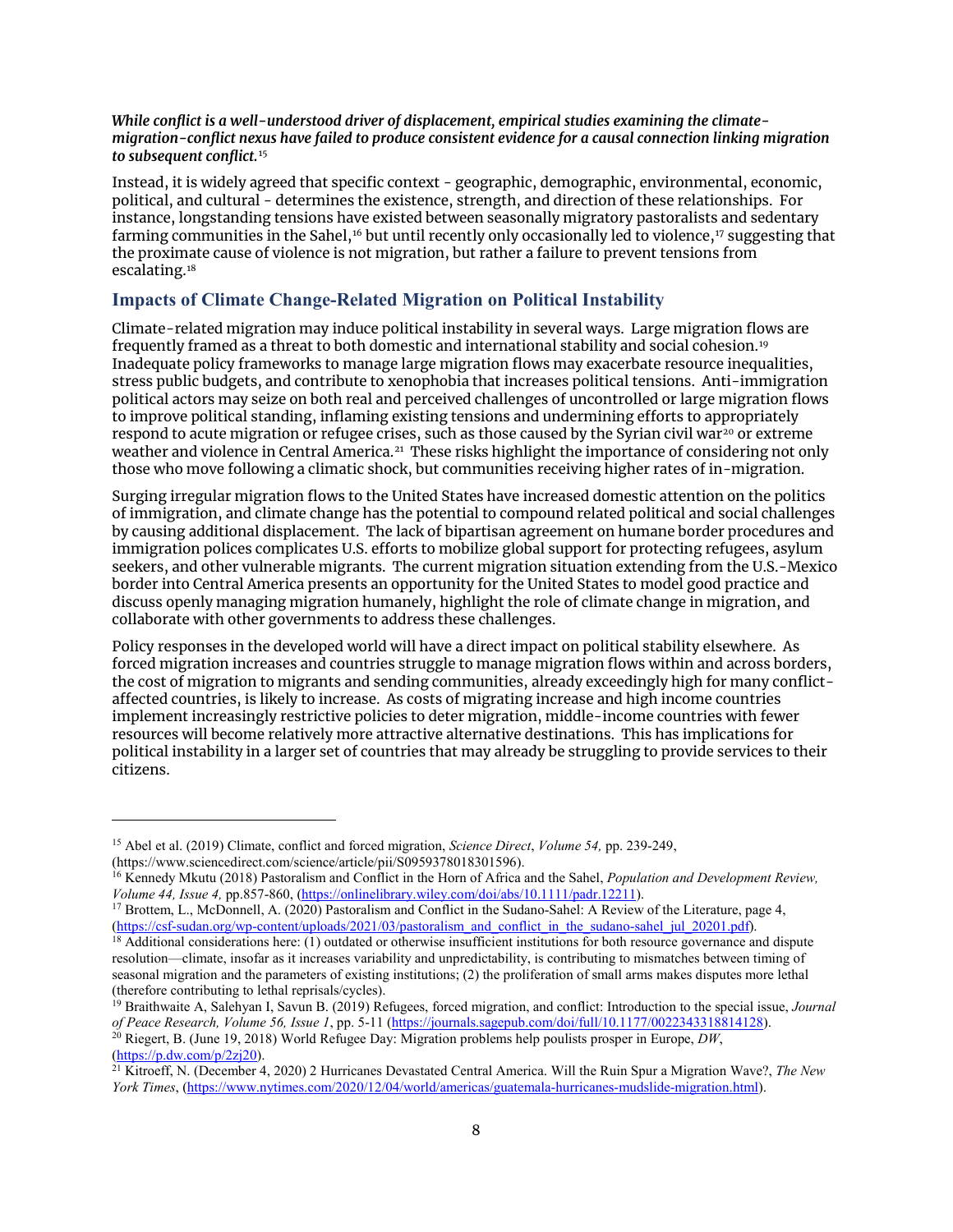#### <span id="page-8-0"></span>**Non-State Armed Actors and Climate Change-Related Migration**

Non-state actors, including violent extremist organizations (VEOs), transnational criminal organizations (TCOs), and other "hybrid and non-state armed groups" (H/NSAGs), exploit existing gaps or corruption in governance, perceived or actual marginalization of local populations, and intercommunal tension to embed themselves in communities and develop sources of income. These groups can exacerbate the effects of climate change on migration, by exploiting climate-related migration to further political, social, and economic objectives. H/NSAGs may respond to resource scarcity driven by acute environmental shocks (e.g., floods and droughts) by forcibly gaining access to resources such as cropland to maintain food security, exacerbating drivers of migration.<sup>[22](#page-8-2)</sup>

TCOs, VEOs, and other H/NSAGs<sup>[23](#page-8-3)</sup> are involved in human trafficking, illegal mining, and resource extraction, and other economic activities directly related to migration. These groups can capitalize on climate-related migration of populations in vulnerable situations as both a source of income and recruitment. [24](#page-8-4) In the face of increased climate related migration, if destination countries do not have reception capacity or limit legal migration pathways, migrants will likely seek to move irregularly in increasing numbers. Human smuggling organizations will financially gain as they facilitate growing smuggling operations. These smuggling operations will likely lead to a net increase in state corruption in countries of origin, transit, and destination while correspondingly contributing to the erosion of state stability.

Compounding these risks is the expectation that climate change will exacerbate existing patterns of political and economic marginalization and shift the distribution of valuable resources, including water and arable land. H/NSAGs may also hamper interventions designed to mitigate the impact of climate disasters and prevent acute migration events, especially those groups that see value in targeting aid workers and key infrastructure.

Predicting how specific non-state groups will respond to the impacts of climate change, including their ability to exploit climate impacts, requires a comprehensive examination of their motivations and strategies, existing activities and areas of control, tactical capabilities, supporting communities and networks, and connections and competition among non-state groups and with local elites and international actors. In addition, there is a need for a detailed and competent understanding of the primary climate change risks in a particular area in which non-state groups operate.

#### <span id="page-8-1"></span>Malign State Actors and Climate Related Migration

 $\overline{a}$ 

Climate change driven migration will likely cause migrants to desire to emigrate to the nearest stable democracies that adhere to international asylum conventions and have strong economies. Many of these countries are U.S. allies/partners and many have experienced waves of migration. Many countries that adjoin destination countries have experienced domestic instability as migrant populations increase along destination country borders (Greece/Turkey, UK/France, Spain/Morocco, Italy/Libya, Syria/Jordan/Lebanon, and U.S./Mexico). Climate change related migration could cause greater instability among U.S. allies/partners and thereby cause a relative strengthening in adversary states. In addition, adversaries could incite or aid irregular migration to destabilize U.S. allies/partners.

Absent a robust strategy from the United States and Europe to address climate-related migration, the People's Republic of China (PRC), Russia, and other states could seek to gain influence by providing direct

<span id="page-8-3"></span><span id="page-8-2"></span><sup>&</sup>lt;sup>22</sup> Norqvist, P., Krampe, F. (2018) Climate Change and Violent Conflict: Sparse Evidence from South Asia and South East Asia, *SIPRI Inisghts on Peace and Security, No. 2018/4*, (https://www.sipri.org/sites/default/files/ <sup>23</sup> Viriyapah, M. (Mar 27, 2020) Mapping the Nexus between Human Trafficking and Terrorism in Libya, American Security Project, [\(https://www.americansecurityproject.org/mapping-the-nexus-between-human-trafficking-and-terrorism-in-libya/\)](https://www.americansecurityproject.org/mapping-the-nexus-between-human-trafficking-and-terrorism-in-libya/). Reuters. (Apr. 19, 2020) *First drugs, then oil, now Mexican cartels turn to human trafficking*, NBC News,

<span id="page-8-4"></span>[<sup>\(</sup>https://www.nbcnews.com/news/latino/first-drugs-then-oil-now-mexican-cartels-turn-human-trafficking-n1195551\)](https://www.nbcnews.com/news/latino/first-drugs-then-oil-now-mexican-cartels-turn-human-trafficking-n1195551).<br><sup>24</sup> For instance, Boko Haram has exploited drought and resource scarcity in their efforts to recruit from aff communities in Nigeria.

Darby, M. (Apr. 20, 2017) *Boko Haram terrorists thriving on climate crisis: report*, Climate Home News, [\(https://www.climatechangenews.com/2017/04/20/boko-haram-terrorists-thriving-climate-crisis-report/\)](https://www.climatechangenews.com/2017/04/20/boko-haram-terrorists-thriving-climate-crisis-report/).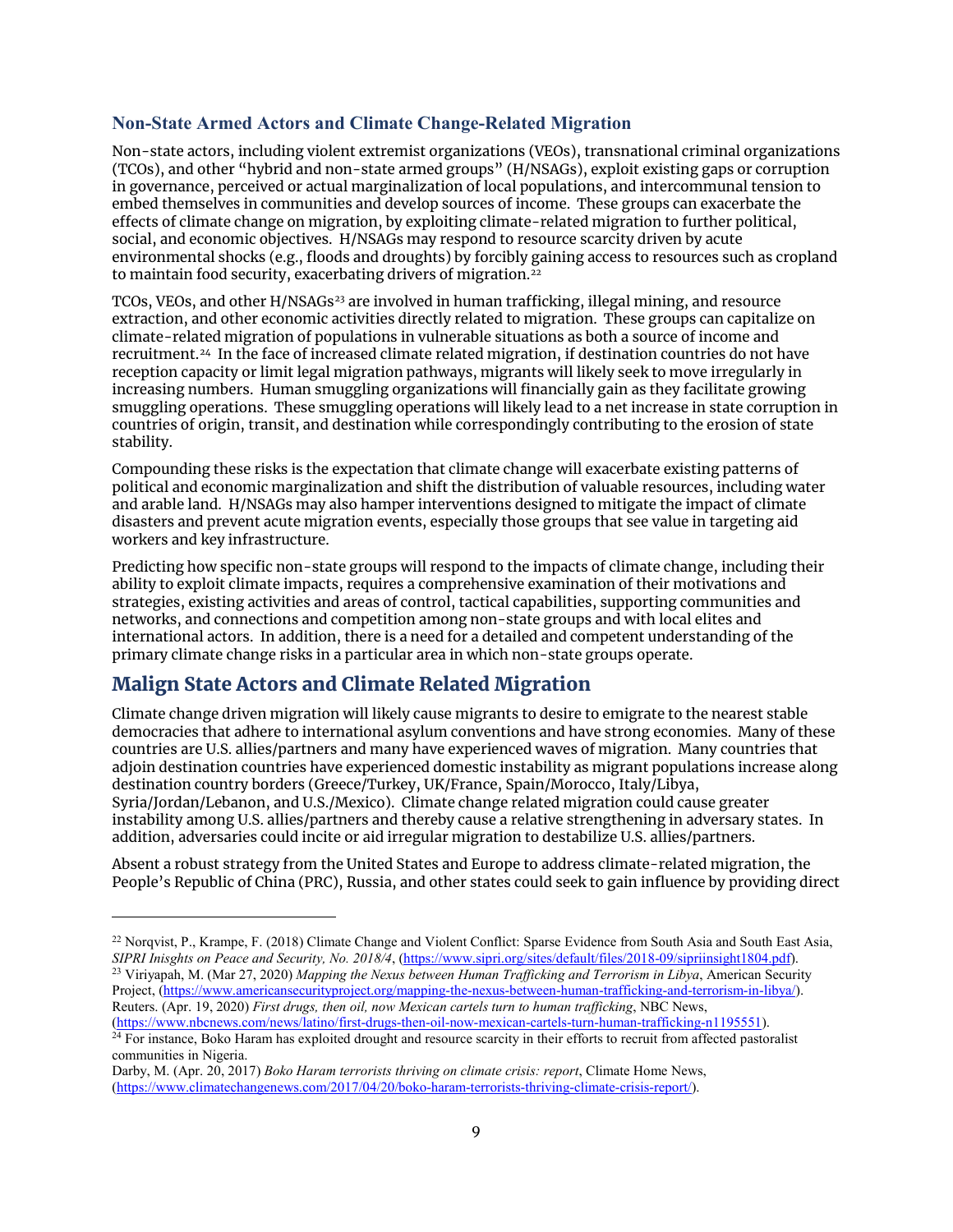support to impacted countries grappling with political unrest related to migration. [25](#page-9-1) Security assistance from these actors may increase conflict risks by aggravating human rights abuses and promoting authoritarian trends, e.g. by providing irresponsible advisors and mercenaries or invasive surveillance technology. The PRC's pursuit of minerals important to the green economy may produce its own form of climate-related migration *to* fragile states through immigration of Chinese labor and managers for mines owned by Chinese firms. This can create resentment among local populations, as can displacement of local populations to clear mining areas, poor labor conditions if locals are hired, or poor standards leading to environmental damage (which can also drive migration of local populations).

Russia also sees some benefits in the destabilizing effects of large-scale migration to the EU, particularly as it relates to the rise of xenophobia and political parties skeptical of the European project and the broader liberal order.<sup>[26](#page-9-2)</sup> Despite likely challenges around the effects of weather extremes, including Arctic warming, flooding and increased forest fires, Russia may on balance benefit from climate change via the expansion of areas available for cultivation, resource extraction, and previously inaccessible maritime routes. Russia may also seek to bolster its global image by accepting certain refugees and migrants, even as this potential influx of climate refugees would likely exacerbate existing tensions around labor migration in the country. [27](#page-9-3) 

### <span id="page-9-0"></span>Looking Forward: Risks and Opportunities

Migration is an important form of adaptation to the impacts of climate change and in some cases, an essential response to climate threats to livelihoods and wellbeing; therefore it requires careful management to ensure it is safe, orderly, and humane. It is critical to mitigate risks to the human security of migrants and receiving communities, such as risks to food and water security, access to necessary resources, and conflict at both the local and intercommunal levels. Large-scale migrations in response to destabilizing climate events within areas of particular economic or political importance can result in a disproportionate impact to a nation's condition overall. This will likely be the case for the world's coastal populations where sea level rise is predicted to displace a disproportionate number of people.[28](#page-9-4) Enhancing a nation's ability to predict sea level rise at the local scale is one mechanism to address potentially large-scale climate migrations before they occur and may influence a nation's climate policy writ large.[29](#page-9-5) Addressing the climatic stressors and resultant second-order impacts that influence populations to move, permanently or seasonally, is important for preventing displacement in the first place, as well as supporting relocation when necessary.

The geopolitical implications inherent to the necessary shifts towards a low-carbon economy may create new, easily overlooked vulnerabilities that could also affect migration patterns. These vulnerabilities are likely to be acute in places with high volumes of critical minerals and limited or weak governance structures, as well as economies that include significant fossil fuel extraction or refining sectors. [30](#page-9-6) Identifying these patterns and proactively addressing these vulnerabilities is likely to decrease the likelihood of negative adaptation outcomes, increase economic stability, lower intergroup tensions, decrease political marginalization, and bolster resilience in geographies prone to conflict or violent extremist recruitment, and support partner governments in their transition.

The movement of populations more broadly into coastal areas, along with accelerated rates of climate

<span id="page-9-3"></span><sup>27</sup> Lustgarten, A. (Dec. 16, 2020) *How RussiaWins the Climate Crisis*, The New York Times, [\(https://www.nytimes.com/interactive/2020/12/16/magazine/russia-climate-migration-crisis.html\)](https://gcc02.safelinks.protection.outlook.com/?url=https%3A%2F%2Fwww.nytimes.com%2Finteractive%2F2020%2F12%2F16%2Fmagazine%2Frussia-climate-migration-crisis.html&data=04%7C01%7CShepardsonNW%40state.gov%7C3ac38d67518540b4e03308d91190676d%7C66cf50745afe48d1a691a12b2121f44b%7C0%7C0%7C637560134168456446%7CUnknown%7CTWFpbGZsb3d8eyJWIjoiMC4wLjAwMDAiLCJQIjoiV2luMzIiLCJBTiI6Ik1haWwiLCJXVCI6Mn0%3D%7C1000&sdata=NGyjEykwqR2Jz2IOabCu6vWdOwQd3qDP1y9W%2B5ZWIwE%3D&reserved=0).

 $\overline{a}$ 

<span id="page-9-4"></span><sup>28</sup> Hauer, M.E., Fussell, E., Mueller, V. et al. (2020), Sea-level rise and human migration, *Nat Rev Earth Environ 1*, pp. 28–39, [\(https://www.nature.com/articles/s43017-019-0002-9\)](https://www.nature.com/articles/s43017-019-0002-9).<br><sup>29</sup>Wrathall, D.J., Mueller, V., Clark, P.U. et al. (2019), Meeting the looming policy challenge of sea-level change and human

<span id="page-9-1"></span><sup>&</sup>lt;sup>25</sup> For instance, the PRC engaged the Government of Burkina Faso to export its "CVE" approach, which is in the midst of an internal displacement crisis driven by violent extremism.

<span id="page-9-2"></span><sup>26</sup> Shinkman, P. (Nov. 8, 2019) *Russia Positioning Itself in Libya to Unleash Migrant Crisis into Europe*, U.S. News and World Report, [\(https://www.usnews.com/news/world-report/articles/2019-11-08/russia-positioning-itself-in-libya-to-unleash-migrant](https://gcc02.safelinks.protection.outlook.com/?url=https%3A%2F%2Fwww.usnews.com%2Fnews%2Fworld-report%2Farticles%2F2019-11-08%2Frussia-positioning-itself-in-libya-to-unleash-migrant-crisis-into-europe&data=04%7C01%7CShepardsonNW%40state.gov%7C3ac38d67518540b4e03308d91190676d%7C66cf50745afe48d1a691a12b2121f44b%7C0%7C0%7C637560134168446485%7CUnknown%7CTWFpbGZsb3d8eyJWIjoiMC4wLjAwMDAiLCJQIjoiV2luMzIiLCJBTiI6Ik1haWwiLCJXVCI6Mn0%3D%7C1000&sdata=BRVBZUFtYHEtEOBtekWcndVc%2Bz2G8kJkpb8oDivoZqs%3D&reserved=0)[crisis-into-europe\)](https://gcc02.safelinks.protection.outlook.com/?url=https%3A%2F%2Fwww.usnews.com%2Fnews%2Fworld-report%2Farticles%2F2019-11-08%2Frussia-positioning-itself-in-libya-to-unleash-migrant-crisis-into-europe&data=04%7C01%7CShepardsonNW%40state.gov%7C3ac38d67518540b4e03308d91190676d%7C66cf50745afe48d1a691a12b2121f44b%7C0%7C0%7C637560134168446485%7CUnknown%7CTWFpbGZsb3d8eyJWIjoiMC4wLjAwMDAiLCJQIjoiV2luMzIiLCJBTiI6Ik1haWwiLCJXVCI6Mn0%3D%7C1000&sdata=BRVBZUFtYHEtEOBtekWcndVc%2Bz2G8kJkpb8oDivoZqs%3D&reserved=0).

<span id="page-9-5"></span>migration, *Nat. Clim. Chang. 9*, pp. 898–901, [\(https://www.nature.com/articles/s41558-019-0640-4\)](https://www.nature.com/articles/s41558-019-0640-4).

<span id="page-9-6"></span><sup>&</sup>lt;sup>30</sup> Blaine, T. (Apr. 19, 2021) *A 'green economony' risks new conflicts-but that's avoidable*, United States Institute of Peace [\(https://www.usip.org/publications/2021/04/green-economy-risks-new-conflicts-thats-avoidable\)](https://www.usip.org/publications/2021/04/green-economy-risks-new-conflicts-thats-avoidable).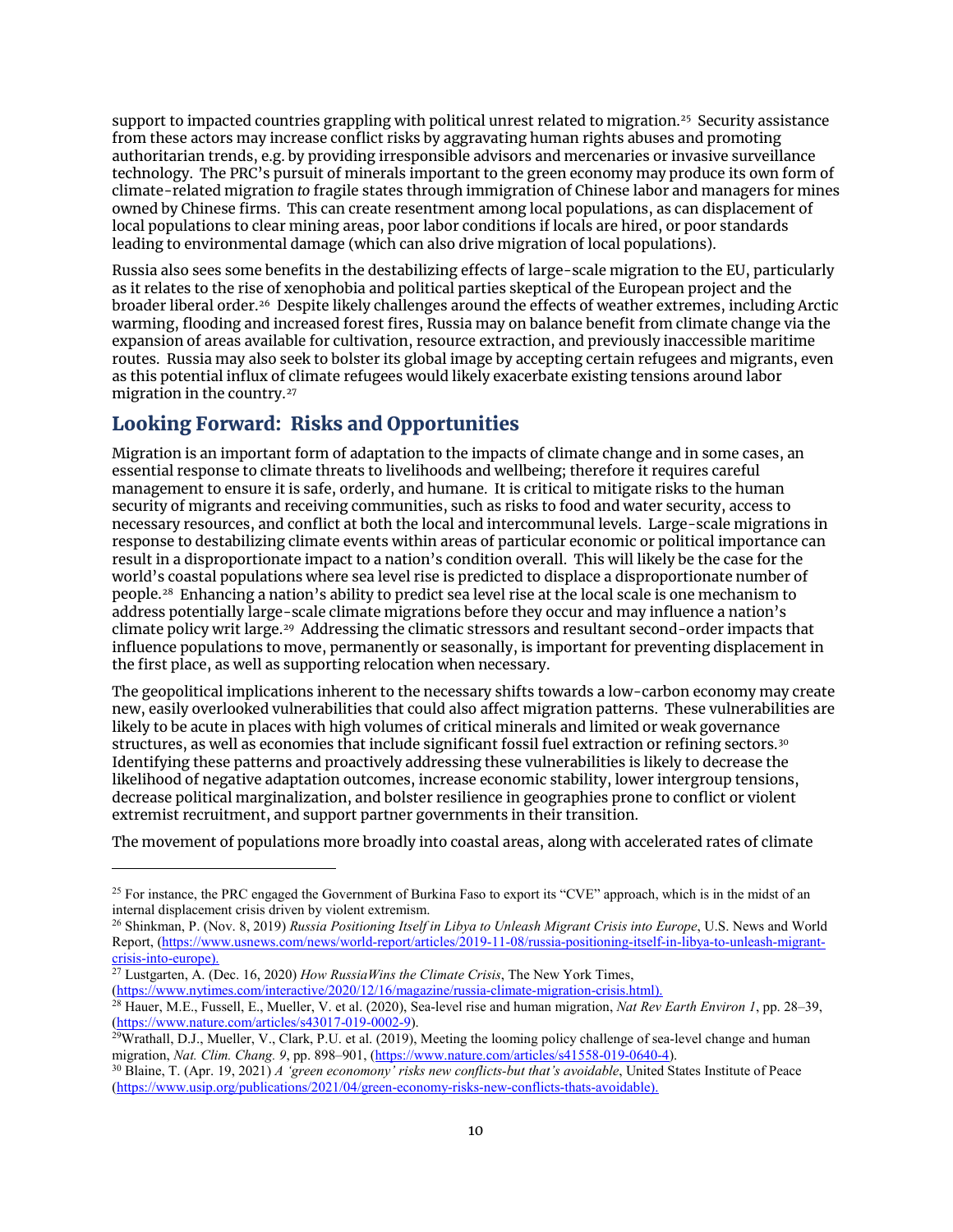change and subsequent impacts along coasts worldwide is an emerging issue of concern.[31](#page-10-1) In addition, the flow of migration to urban and peri-urban areas in developing countries, which are seeing massive population increases, is overwhelming already strained essential services. Globally, for example, it is thought that two-thirds of IDPs reside in urban and peri-urban areas.[32](#page-10-2) These urban centers often lack local preparedness and accompanying national-level or foreign assistance to prioritize migrationrelated support services and infrastructure. In particular, a 2019 assessment found that the U.S. Agency for International Development (USAID) has limited and constrained institutional structures, dedicated funding and internal capacity building efforts supporting the implementation of its Urban Policy<sup>[33](#page-10-3)</sup> and urban programming more broadly.[34](#page-10-4)

#### **Early-Warning Systems**

Ī

U.S. Customs and Border Protection recognizes the value in early-warning systems to monitor climate change impacts and adds that the utility of said systems for identifying and addressing climate change related migration may be compounded by integrating early warning systems with migratory movement systems such as U.S. Immigration and Customs Enforcement's Biometric Identification Transnational Migration Alert Program (BITMAP) as well as foreign counterpart migratory movement systems. This in turn could inform host and receiving nation humanitarian resource

Existing development and humanitarian assistance programs help address underlying causes of forced migration and displacement in the face of insecurity. Some examples include drawing upon predictive analytics to address food security, such as the Famine Early Warning System Network,<sup>[35](#page-10-5)</sup> to providing education and job training to diversify livelihoods, to supporting governance capacity and the political inclusion and participation of marginalized and displaced populations, in regions facing severe impacts of climate change. Likewise, the U.S. Government can increase individual-level human security by supporting partner governments in areas receiving migrants to ensure they have access to social services such as health, education, remittance assistance, job training, and educating receiving communities to combat xenophobia and racism.

<span id="page-10-0"></span>Addressing individuals' human security through these sorts of efforts can decrease the likelihood of migration and the second-order implications for international security. It is critical to approach these efforts in a way that acknowledges that in almost all cases climate change is not the sole driver of migration.

<span id="page-10-1"></span><sup>31</sup> 2009 Population Dynamics and Climate Change by the UNFPA (the United Nations Population Fund) and IIED (International Institute for Environment and Development). IPCC Special Report on the Ocean and Cryosphere in a Changing Climate, 2019. 32 [UNHCR Global Trends 2019, https://www.unhcr.org/statistics/unhcrstats/5ee200e37/unhcr-global-trends-2019.html](https://www.unhcr.org/statistics/unhcrstats/5ee200e37/unhcr-global-trends-2019.html)

<span id="page-10-3"></span><span id="page-10-2"></span><sup>33</sup> USAID Policy. (Oct. 2013). *Sustainable Service Delivery in an Increasingly Urbanized World*. [\(https://usaid.gov/policy/sustainable-urban-services\)](https://usaid.gov/policy/sustainable-urban-services).

<span id="page-10-4"></span><sup>34</sup> Lawrenece, R. et. Al. (June 2019). *Assessment of the Implementation of USAID's Urban Policy*. USAID. [\(https://urban](https://urban-links.org/resource/assessment-of-the-implementation-of-usaids-urban-policy/)[links.org/resource/assessment-of-the-implementation-of-usaids-urban-policy/\)](https://urban-links.org/resource/assessment-of-the-implementation-of-usaids-urban-policy/). 35 https://fews.net/

<span id="page-10-5"></span>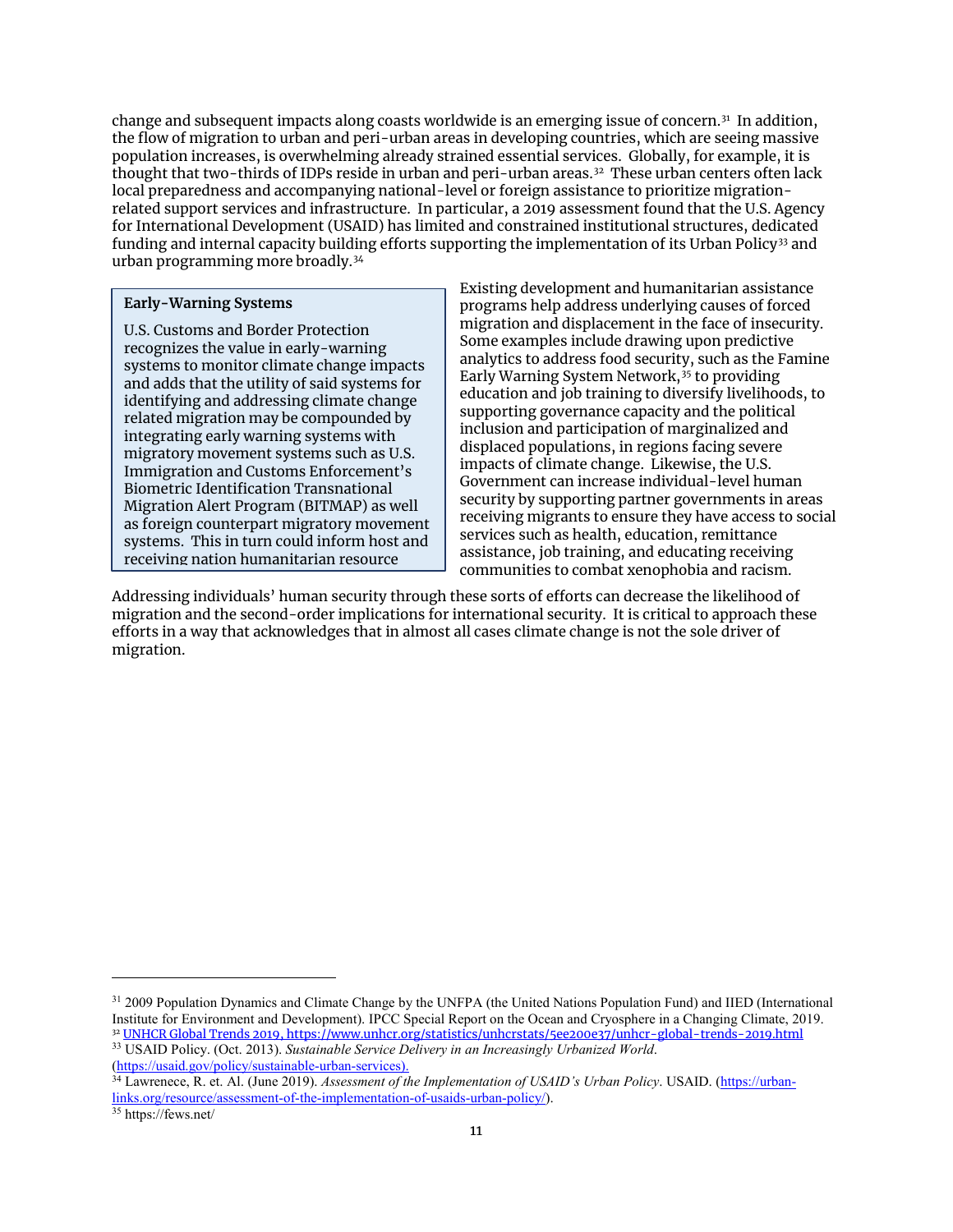# III. U.S. FOREIGN ASSISTANCE

Multiple U.S. Government agencies, including the Department of State, the Department of Defense (DOD), the Department of Agriculture, and USAID address climate-related migration through a mix of development and humanitarian assistance programs. Development assistance strengthens adaptation and resilience capacities that increase food and water security; provides livelihood opportunities; protects human rights, including of those marginalized and displaced by climate change; and advances democracy and governance and contributes to durable solutions to displacement. Humanitarian assistance supports preparedness, early warning, and immediate response and recovery when climaterelated events and displacement overwhelm local systems and capacities.

## <span id="page-11-0"></span>Existing Programs with Potential to Reduce the Risk of Forced Migration and Displacement

#### <span id="page-11-1"></span>**Assistance to Build Local and National Capacity for Using Climate Information in Decision Making**

The U.S. Government works with host governments and communities to enhance observations, models, and forecasts that enable monitoring and warnings for floods, droughts, cyclones, and extreme temperatures, as well as food insecurity, conflict, and humanitarian hotspots. Information about climate change impacts, combined with non-climate information such as crop conditions, together with early warning systems and adaptation options, have the potential to empower governments and communities to take timely and appropriate actions to avert and prepare for forced displacement and migration. These actions can save lives, protect assets and livelihoods, as well as promote safe return and early recovery. This information can also reduce pressures to migrate by minimizing losses from climate-related events through risk-informed decision making in essential services such as agriculture and food security, water resource management, transportation, and health.

U.S.-led adaptation, resilience, disaster risk reduction, and nature-based solutions programs help communities and countries prepare for, and manage climate change impacts and protect critical economic and development gains. These programs have the potential to avert or minimize pressures to forcibly migrate and serve as instruments to support migration with dignity.

#### <span id="page-11-2"></span>**Programs that Support Adaptation to the Impacts of Climate Change**

U.S. Government adaptation assistance supports people, institutions, policy development and investment mobilization to address climate risks. USAID partners with over 30 countries on adaptation and resilience initiatives that support global food and water security, bring actionable climate information to decision makers, prevent the spread of vector-borne disease, and reduce conflict over resources. Programs also integrate climate adaptation and ensure equitable outcomes in governance, planning and budgeting processes, in accordance with countries' national priorities.

More broadly, U.S. resilience programming explicitly recognizes shocks and stresses as perennial features (not anomalies). These programs seek to strengthen the capacity of individuals, communities, and systems to absorb, adapt to, and recover from shocks and stresses, using layered, sequenced, and integrated development and humanitarian assistance. The associated disaster risk reduction programs emphasize early warning, preparedness and prevention, as well as supporting diversified, resilient livelihood strategies. Activities include building local community and government capacity to develop risk assessments and manage disaster response, as well as supporting national and local disaster risk reduction plans, policies and strategies, and private sector partnerships. Overarching U.S. Government efforts, such as the 2019 Global Fragility Act, recognize the link between climate change, migration and stability; and include a strong focus on assessing, anticipating, and mitigating climate-driven instability.

USAID, in partnership with NASA and NOAA, supports nature-based solutions for managing floods and cyclones, such as restoring mangroves and tree cover, which also maintains key livelihood activities. In addition, U.S. foreign assistance includes robust investments in land protection and resource management, supporting ecosystem services and livelihood sources critical for human well-being. Other development assistance programs involve environmental and social impact analysis to ascertain potential risks of investments and development infrastructure. These programs are critical as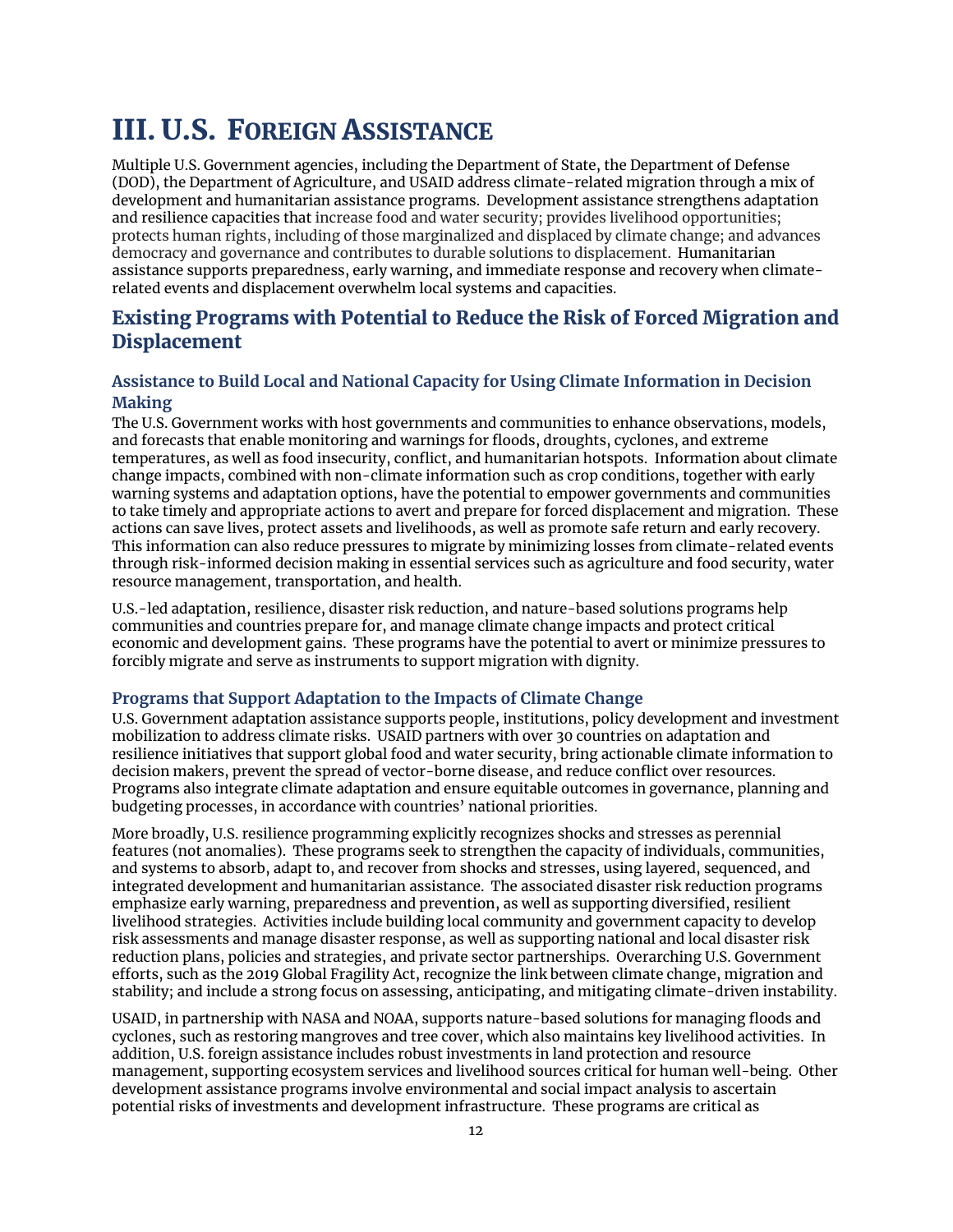environmental and ecosystem degradation can be underlying and contributing factors to disaster risks, conflict, and potential displacement. Protecting, sustainably managing, and restoring natural or modified ecosystems through partnerships with national governments and local communities can reduce exposure and vulnerability. Capacity building programs by U.S. science organizations can support the training of climate scientists in vulnerable countries to help them better assess potential for short-term and longer-term climate change and cascading impacts that would influence migration.

DOD supports civilian U.S. Government agencies' humanitarian assistance, disaster relief, and disaster risk reduction programs. When requested by State or USAID, DOD supports humanitarian assistance efforts by utilizing applicable authorities that are funded by the Overseas Humanitarian, Disaster, and Civic Aid (OHDACA) fund. DOD also uses those authorities to support humanitarian assistance in collaboration with partner nation civilian agencies. DOD periodically conducts joint training exercises with allies and partners to enhance interoperability and effectiveness of humanitarian assistance and disaster relief operations. In addition, DOD has developed the Defense Climate Assessment Tool (DCAT), which uses data from past weather events together with projections of future climate changes to provide high-level assessments of exposure to climate change at locations of interest to the military. DOD is committed to sharing the DCAT with allies and partners in order to assist with building resilience to climate change.

# <span id="page-12-0"></span>Assistance to Support Migrants, Displaced People, and their Host **Communities**

U.S. humanitarian assistance supports people forcibly displaced by conflict and violence, persecution, and climate events, as well as those unable to flee. In Fiscal Year 2020, the U.S. Government provided nearly \$10.5 billion in life-saving humanitarian assistance and protection, supporting IDPs, conflict victims, refugees, stateless persons, and migrants in vulnerable situations, many of whom climate change disproportionately impacts. Recognizing that migration can be an important adaptation strategy, U.S. Government programming has supported safer migration that is more likely to benefit migrants and their families.

Humanitarian assistance programming also supports resilience and adaptation programming for IDPs, conflict victims, refugees, and migrants in vulnerable situations. For example, with funding from the U.S. Government, UNHCR, the International Organization for Migration (IOM), and the United Nations (UN) World Food Program (WFP) have worked together to make site improvements so that refugee settlements in Cox's Bazaar, Bangladesh, are more resilient to the risks of landslides and flooding during monsoon season. In parallel, USAID supported reforestation to reduce risks of landslides and flooding, promote resilience, and improve governance to address disaster risks in the host community.

U.S. development assistance has long experience (although limited funding) to support programs that strengthen urban resilience, municipal systems, and public service provisions for migrants, particularly in terms of health and education and livelihood support. Further investments address governance and human rights issues that are often a key factor in driving migration and migrants' success in destination communities. These investments support democratic governance and human rights as critical components of sustainable development and lasting peace, including access to justice, accountable and transparent governance, and an independent and politically active civil society.

State administers targeted, regional humanitarian assistance, primarily through IOM, to build the capacity of countries to manage their international immigration systems and prepare for emergencies that displace people. Going forward, these projects will incorporate activities that include climate change impacts and responses, including programs to help take into account the linkages between climate change and migration into countries' national migration strategies and policies. State's approach will support development of an online course in migration and climate change, which will be accessible as an integral part of training curriculums of governmental and academic institutions and workshops and will highlight climate change as a migration driver.

U.S. foreign assistance provides funding to key partners for critical institutional support and data analysis related to displacement including support to:

• UNHCR, the UN Office for the Coordination of Humanitarian Assistance (UNOCHA), IOM, International Federation of Red Cross and Red Crescent Societies (IFRC), and the International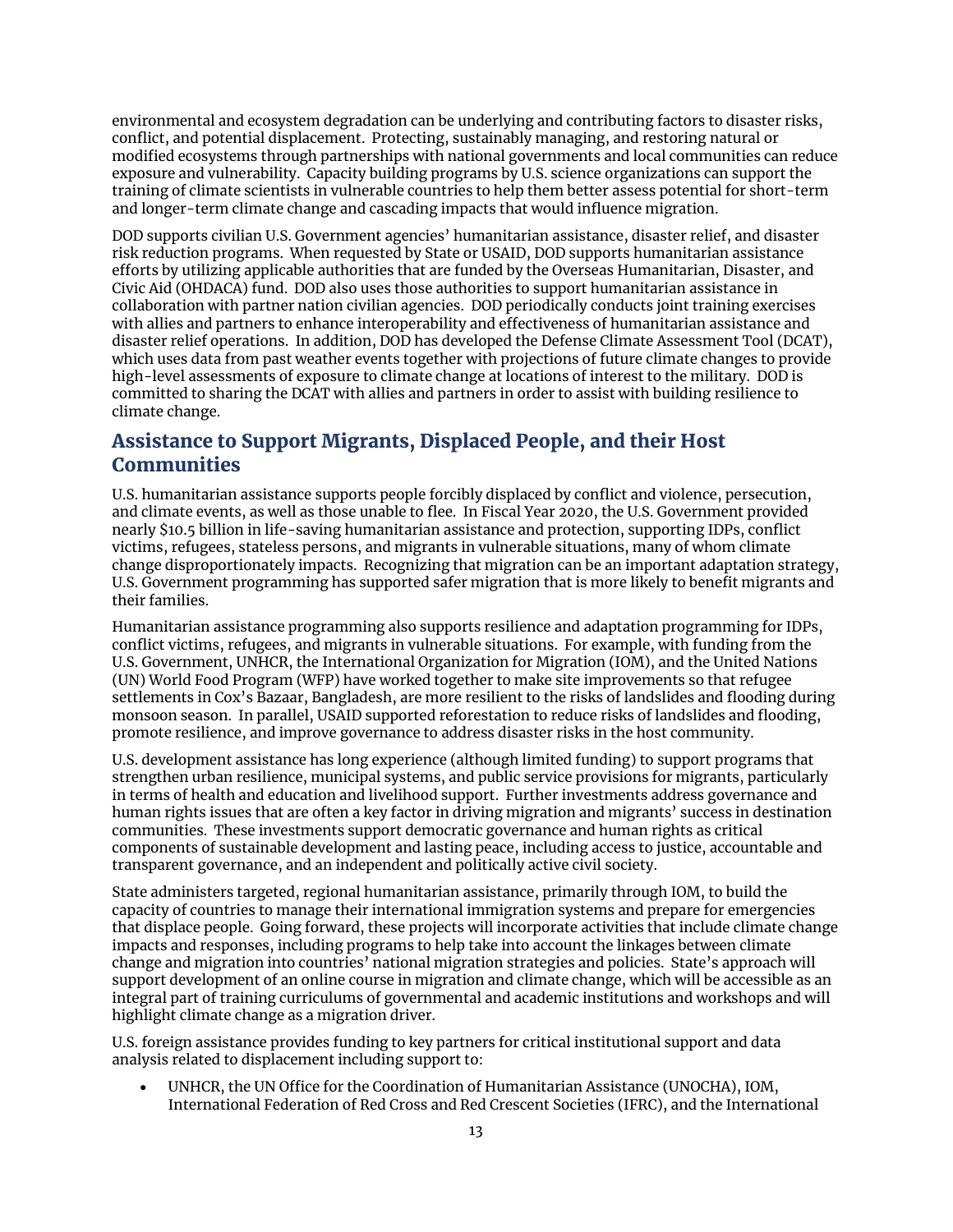Committee of the Red Cross (ICRC) to bolster their humanitarian assistance interventions, as well as develop global strategies and international legal and policy frameworks that mitigate the humanitarian impacts of climate change;

- The Internal Displacement Monitoring Center (IDMC) for development of an annual global report, and the Joint IDP Profiling Service (JIPS) to gather in-depth, individual- or householdlevel information on the demographics and needs of internally displaced populations;
- UNHCR for its statistical information on refugees, asylum seekers, stateless persons, and other persons of concern, as well as the World Bank-UNHCR Joint Data Center on Forced Displacement. This information aids in the planning and provision of assistance, and improves policymaking, development planning and advocacy outcomes;
- IOM's Displacement Tracking Matrix (DTM), which captures, processes, and shares information in order to better understand the movements and evolving needs of displaced populations.

# <span id="page-13-0"></span>Regional Considerations

 $\overline{a}$ 

**Africa:** Climate impacts, such as shifting precipitation patterns and drought, are already driving mobility in Africa. In response, U.S. foreign assistance focuses on addressing climate risk on the continent by managing droughts; promoting resilience to shocks and stresses; increasing water and food security; diversifying livelihoods; and improving access to affordable, quality health services through universal health care. In the Sahel, USAID programming aims to enhance the benefits of local migration for rural populations by building the capacity of youth to obtain better paying jobs and send funds back to their villages, as well as improving remittance fund transfers. Additionally, State programming focuses on supporting governments to anticipate, prepare for and respond to climate change-related migration movements through community programming and durable solutions for rural communities.

**Asia:** Frequent typhoons, floods, droughts, landslides, and storm surges across Asia can result in displacement, loss of lives, homes, infrastructure, and livelihoods. USAID provides funding and technical assistance for DRR programs and capacity building for disaster management agencies in the Mekong Sub-Region, including Vietnam. In Mongolia, USAID supports disaster preparedness and mitigation for herder families and other rural and urban communities, while in the Philippines, USAID funds DRR programs that build the capacity of the national government, local communities, and NGOs. To understand regional migration related to climate change more broadly, a State funded program will study the mobility impacts of climate change-induced extreme weather in the Greater Mekong Sub-Region, and will draw out specific, operational recommendations that could guide future programming interventions, as well as potential relocation plans for affected communities.

**Central America:** In Central America, particularly El Salvador, Guatemala, and Honduras, climate change disproportionately affects populations in vulnerable situations and can contribute to the decision to migrate. Accordingly, USAID is working to address the contribution of climate change impacts to the root causes of irregular migration by investing in nature-based climate solutions that support populations in vulnerable situations and conserve biodiversity and forests in key landscapes. Other work includes expanding the generation and application of climate information, and promoting climate-smart agricultural practices. Throughout the Western Hemisphere, State partners with IOM to build capacity and implement international guidelines<sup>36</sup> with respect to climate change as a migration driver.

On July 29, 2021, the Administration released the *U.S. Strategy for Addressing the Root Causes of Migration in Central America[37](#page-13-2)* that includes a dedicated line of effort focused on building resilience to address climate change and food insecurity. On the same date, the Administration released the *Collaborative Migration Management Strategy*, which includes a line of effort to provide and mobilize assistance to address the increased humanitarian needs in the region, including those stemming from the impacts of climate

<span id="page-13-1"></span><sup>&</sup>lt;sup>36</sup> Migration in Countries in Crisis and the Migration Crisis (MICIC) Operational Framework

<span id="page-13-2"></span><sup>37</sup> National Security Council. (July 2021). *U.S. Strategy for Addressing the Root Causes of Migration in Central America*. [\(https://www.whitehouse.gov/wp-content/uploads/2021/07/Root-Causes-Strategy.pdf\)](https://www.whitehouse.gov/wp-content/uploads/2021/07/Root-Causes-Strategy.pdf).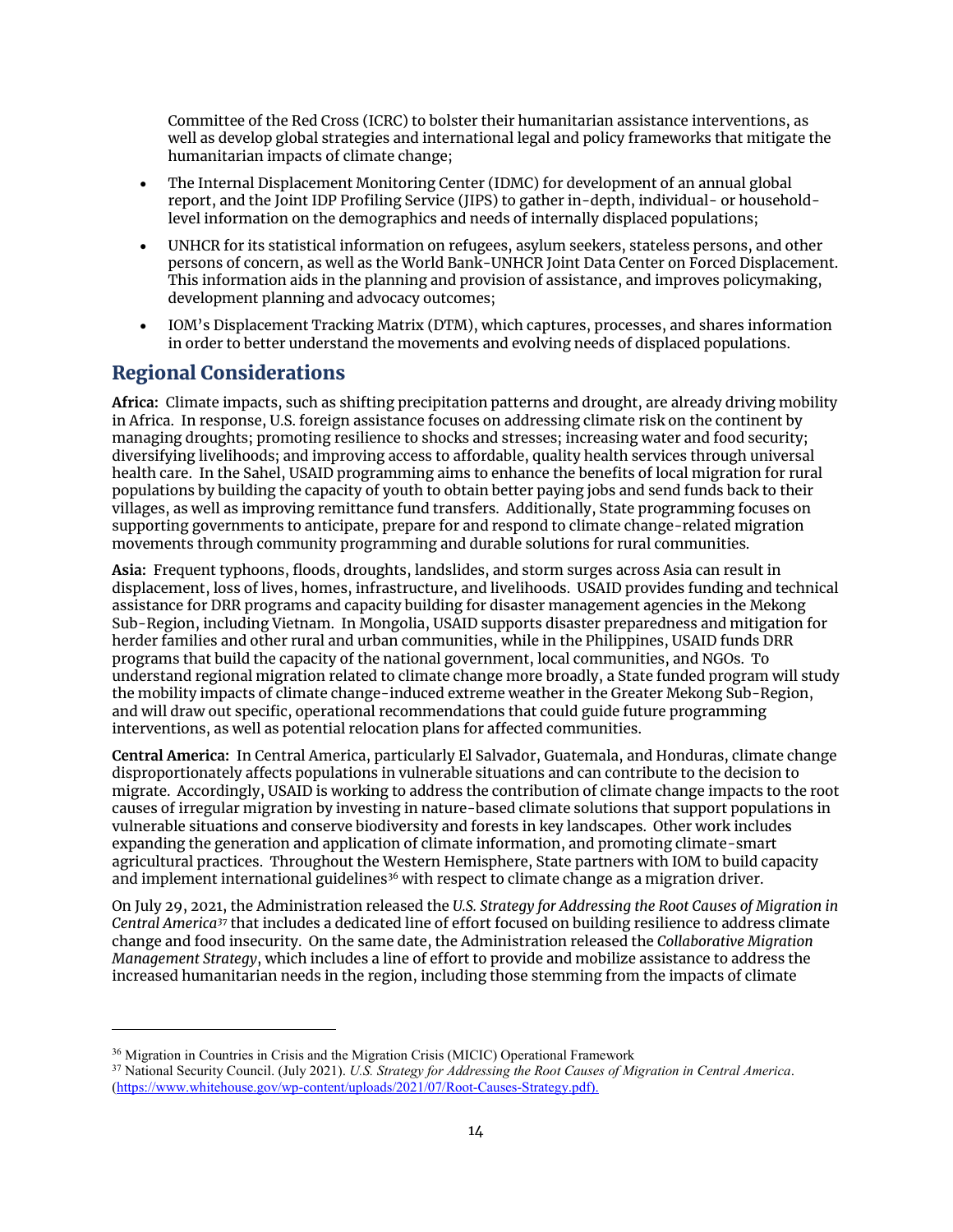change. These efforts will also include galvanizing additional international support and coordinating assistance activities.

**Middle East and North Africa (MENA):** The MENA region is already the most water-scarce region in the world. MENA includes twelve of the seventeen most water stressed countries<sup>[38](#page-14-2)</sup> globally, with 60 percent of the region's population exposed to high water stress. U.S. foreign assistance supports countries to manage vital resources in the region through environmental activities that focus on climate adaptation, food and water security, and natural resource management. U.S. Government programming in this region, as in other areas of Africa, also focuses on supporting governments to anticipate, prepare for, and respond to climate change-related migration movements.

**Small Island States:** Small Island States are particularly vulnerable to the adverse effects of climate change and disproportionately exposed to extreme weather such as floods and tropical storms. In order to mitigate the adverse effects of natural disasters, USAID supports capacity building and DRR interventions in the Pacific so that partner countries can lessen the impacts of disasters and respond more effectively when they strike. Programs in the Pacific increase countries' abilities to access and effectively manage financing from international funds, promote regional coordination and the adoption of adaptation policies, build capacity to manage broad adaptation programs, and build multi-sectoral approaches to climate resilience. USAID also supports disaster preparedness, relief and reconstruction in the Federated States of Micronesia and the Republic of Marshall Islands. In addition, the Department of the Interior provides financial and technical assistance to the Freely Associated States of the Federated States of Micronesia, the Republic of the Marshall Islands, and the Republic of Palau to mitigate the impacts of natural disasters and climate change including sea level rise, flooding, and storm surge.

In the Maldives, USAID focuses on adaptation actions for the critical tourism sector faced with an existential threat by rising sea levels.

State coordinates the U.S.-Caribbean Resilience Partnership, which provides support to Caribbean islands to strengthen their disaster resilience and enhance their adaptive capacity from the impacts of climate change. USAID's DRR interventions are strengthening the ability of Caribbean countries to respond to emergencies while also helping communities adapt to the impacts of hurricanes, earthquakes and droughts in the long term. USAID partners with Inter-American Foundation to strengthen communityled disaster preparedness by channeling direct, flexible funding to grassroots organizations and mobilizing matching local resources. USAID also builds energy sector resilience across the region by helping island energy sectors bounce back more quickly from both environmental and market shocks.

#### <span id="page-14-0"></span>Cross-Cutting Issues

Cross-cutting issues such as inclusivity of marginalized groups, justice and equity, gender equality and a commitment to work closely with local communities are salient across all types of U.S. foreign assistance. Indigenous peoples, women and girls, youth, persons with disabilities, and other marginalized populations face the brunt of the climate crisis and potential displacement, yet have limited access to or influence over decision-making. These individuals and groups often experience disproportionate effects on their stability, health, and livelihoods.

State and USAID have extensive technical expertise in integrating the unique needs of individuals with marginalized identities into foreign assistance, as well as guidance on how to consider inclusivity broadly across all programs. USAID also has a robust history of engaging in locally-led development, exemplified by projects designed in close collaboration and partnership with local actors, including Indigenous communities who hold critical knowledge gained through long-standing stewardship of natural resources. State's expertise in refugee protection, including the resettlement of more than three million vulnerable individuals since 1975 through the U.S. Refugee Admissions Program (USRAP) will help focus much needed attention on those made more vulnerable by climate change impacts.

### <span id="page-14-1"></span>Analysis of Additional Needs

 $\overline{a}$ 

Significant additional development and humanitarian resources are needed to address the root causes of

<span id="page-14-2"></span><sup>&</sup>lt;sup>38</sup> The most water-stressed countries are—in order of their ranking— Qatar, Israel, Lebanon, Iran, Jordan, Libya, Kuwait, Saudi Arabia, Eritrea, UAE, San Marino, Bahrain, India, Pakistan, Turkmenistan, Oman, and Botswana. [\(https://wri.org/aqueduct\)](https://wri.org/aqueduct)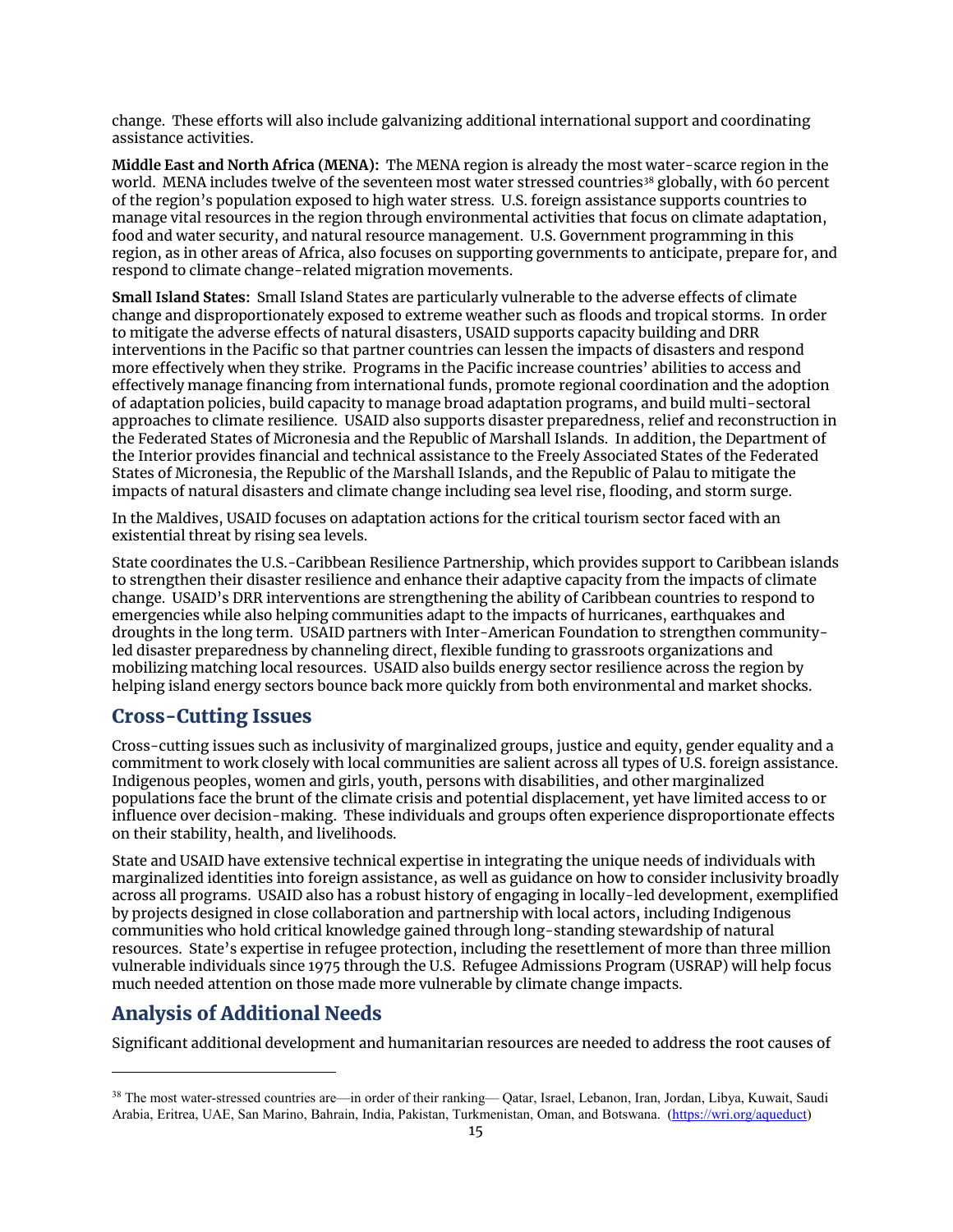migration, support climate adaptation, build capacity at local, national, and regional levels, and harness the potential positive development impact of migration. Migration can be a warranted adaptation strategy, yet little assistance is dedicated for planned and voluntary migration. Current assistance focuses on fixed locations, missing opportunities to invest in human capacity, assets and safety nets that are mobile and can support people when they migrate. Supporting migration and investing in mobile social protection and cash options are relatively nascent areas of work and the USG can become a technical leader by investing in pilot projects, research, and ultimately moving to scale.

U.S. foreign assistance currently brings together a powerful combination of tools, including convening power, technical expertise, capacity building, and partnerships to address many elements of the complex interplay between climate change and migration. However, the current structure and coordination of U.S. foreign assistance is inadequate to meet the challenge of comprehensively addressing climate-related migration and displacement. The U.S. Government lacks a coordinating structure bringing together the relevant interagency stakeholders that work on the nexus of climate change and migration, limiting its ability to maximize the impact of U.S. foreign assistance in this area. Pro-active coordination, coherent policy, and effective programming across the humanitarian-development-peace nexus in the face of unprecedented ethical dilemmas and fast-moving situations is essential to address migration and displacement issues in the continuum from response to adaptation.

<span id="page-15-0"></span>Given the current and rapidly rising level of humanitarian need related to displacement and the importance of U.S. leadership in this space, maintaining robust humanitarian assistance funding is essential. Further, greater investment in adaptation, risk reduction, and resilience will reduce the burden on humanitarian assistance when disasters strike. To prevent loss of lives and save resources, the U.S. would need to increase support to the current range of impactful assistance and capacity-building programs such as early warning and DRR, adaptation and resilience, and government partnerships to integrate climate and migration in policies, practices and legislation. The United States should also help bring about durable solutions to climate-related displacement by systematically including at risk IDPs and refugees in USAID and International Development Finance Corporation (DFC) development programming. Further, USAID's forthcoming climate strategy will guide the Agency's mitigation and adaptation efforts, and further integrate climate change considerations into international development and humanitarian assistance programs across all sectors. A 2019 Government Accountability Office (GAO) report flagged that funding for USAID's climate change adaptation activities decreased under the prior administration, highlighting the constraints posed by funding realities even as the need is projected to grow.[39](#page-15-1)

<span id="page-15-1"></span><sup>39</sup> U.S. Government Accountability Office. (Jan. 2019) *Climate Change Activities of Selected Agencies to Address Potential Impact on Global Migration*). [\(https://www.gao.gov/assets/700/696513.pdf\)](https://www.gao.gov/assets/700/696513.pdf).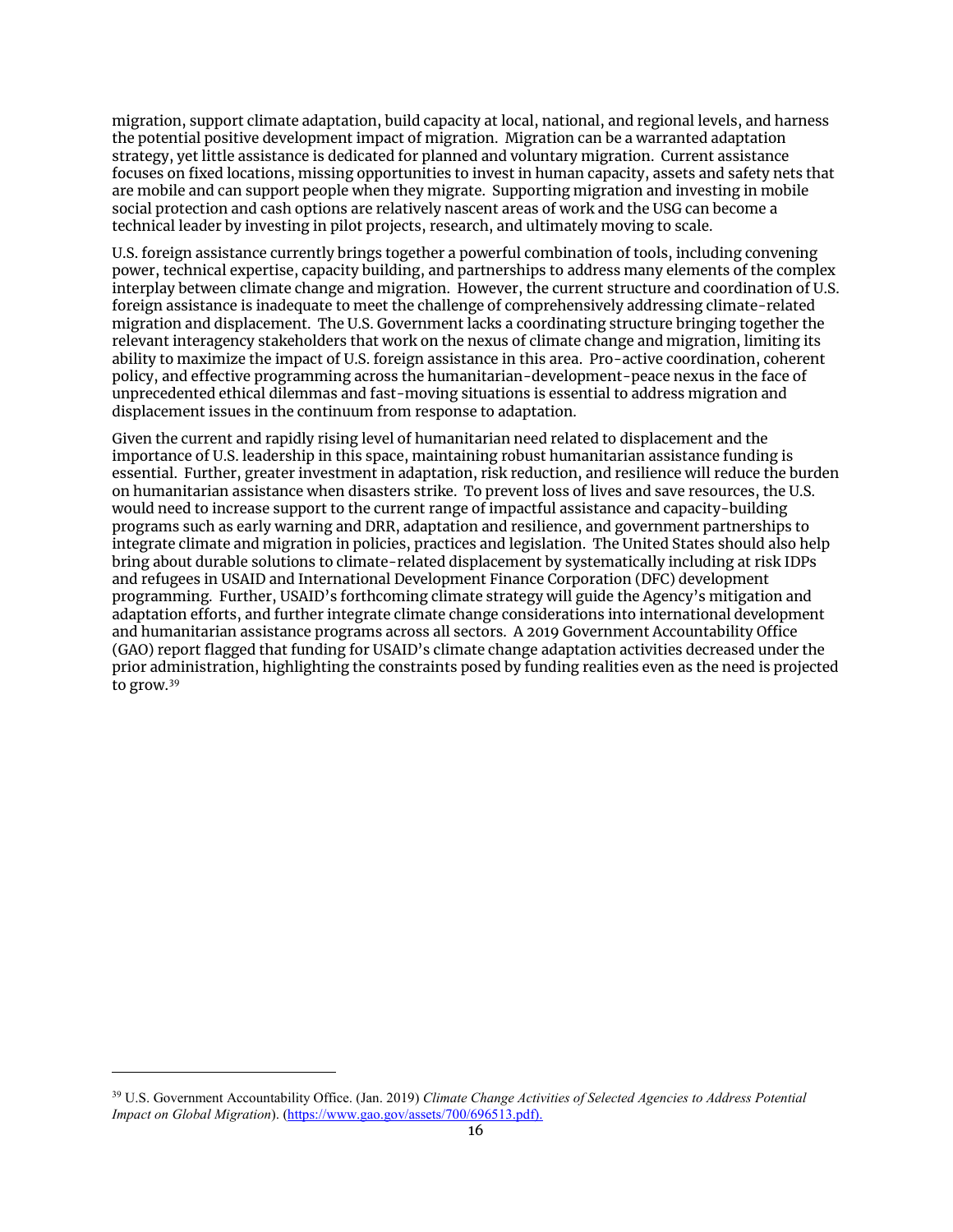# IV. PROTECTION AND RESETTLEMENT OF AFFECTED INDIVIDUALS

The United States has a compelling national interest in strengthening global protection for individuals and groups displaced by the impacts of climate change. This is rooted in U.S. foreign policy objectives, and inextricably linked to U.S. interests in safe, orderly, and humane migration management, regional stability, and sustainable economic growth and development. The United States seeks to avert and respond to displacement through alternative safe, regular migration pathways, and strengthen access to assistance and protection for people displaced by the impacts of climate change both across borders and within their countries of origin. The United States should identify ways to apply existing protection frameworks in the context of climate change-related displacement and to identify gaps where the United States should forge new legal pathways to protection.

The United States is particularly concerned about the impacts of climate change and displacement on people already in vulnerable situations. Climate change has disproportionate impacts on marginalized communities, compounding situations of vulnerability and increasing risks of displacement. At the same time, displacement often creates new situations of vulnerability through family separation, disrupted community support structures, loss of documentation, exclusion from public services, and other challenges. U.S. efforts to strengthen protection should prioritize those facing a nexus of vulnerabilities related to climate change and displacement to promote equity in support and access.

# <span id="page-16-0"></span>Analysis of Protection Frameworks

 $\overline{a}$ 

The use of existing legal instruments to protect individuals displaced across borders by the impacts of climate change is limited in scope, and the United States should endeavor to maximize their application, as appropriate, to such individuals. Although displacement as a result of climate change is not itself a basis for a claim for protection under the 1951 Convention relating to the Status of Refugees and its 1967 Protocol, people fleeing in the context of the adverse effects of climate change and disasters may, in limited instances, have valid claims for refugee status. To qualify as a refugee under U.S. law, an individual must generally be outside his or her country of nationality (or if the individual is stateless, outside his country of last habitual residence), and be unable or unwilling to return to that country because of persecution or a well-founded fear of persecution on account of a protected characteristic including race, religion, nationality, membership of a particular social group, or political opinion.

There is an interplay between climate change and various aspects of eligibility for refugee status. As UNHCR has recognized,[40](#page-16-1) "where the effects of climate change and disaster interact with violence, conflict, or persecution leading to displacement, individuals may be refugees under the 1951 Refugee Convention." For example, if a government withholds or denies relief from the impacts of climate change to specific individuals who share a protected characteristic in a manner and to a degree amounting to persecution, such individuals may be eligible for refugee status. Similarly, adverse impacts of climate change may affect whether an individual has a viable relocation alternative within their country or territory. Climate activists, or environmental defenders, persecuted for speaking out against government inaction on climate change may also have a plausible claim to refugee status.

Global displacement trends already show that displacement due to conflict and violence is occurring alongside the increasing impacts of climate change resulting in an increase in valid refugee claims. In January 2020, UNHCR appointed a Special Advisor on Climate Action whose role is to drive UNHCR's engagement on the climate emergency, serve as a global advocate, and is responsible for providing oversight and expertise to shape UNHCR's climate action agenda, which has three main areas of focus: (1) law and policy; (2) operations; and (3) UNHCR's environmental footprint. U.S. efforts to promote accessions and strengthen foreign governments' adherence to their obligations under the Refugee

<span id="page-16-1"></span><sup>40</sup> UNHCR. *Strategic Framework for Climate Action*, p. 8. [\(https://www.unhcr.org/604a26d84/strategic-framework-for-climate](https://www.unhcr.org/604a26d84/strategic-framework-for-climate-action)[action\)](https://www.unhcr.org/604a26d84/strategic-framework-for-climate-action).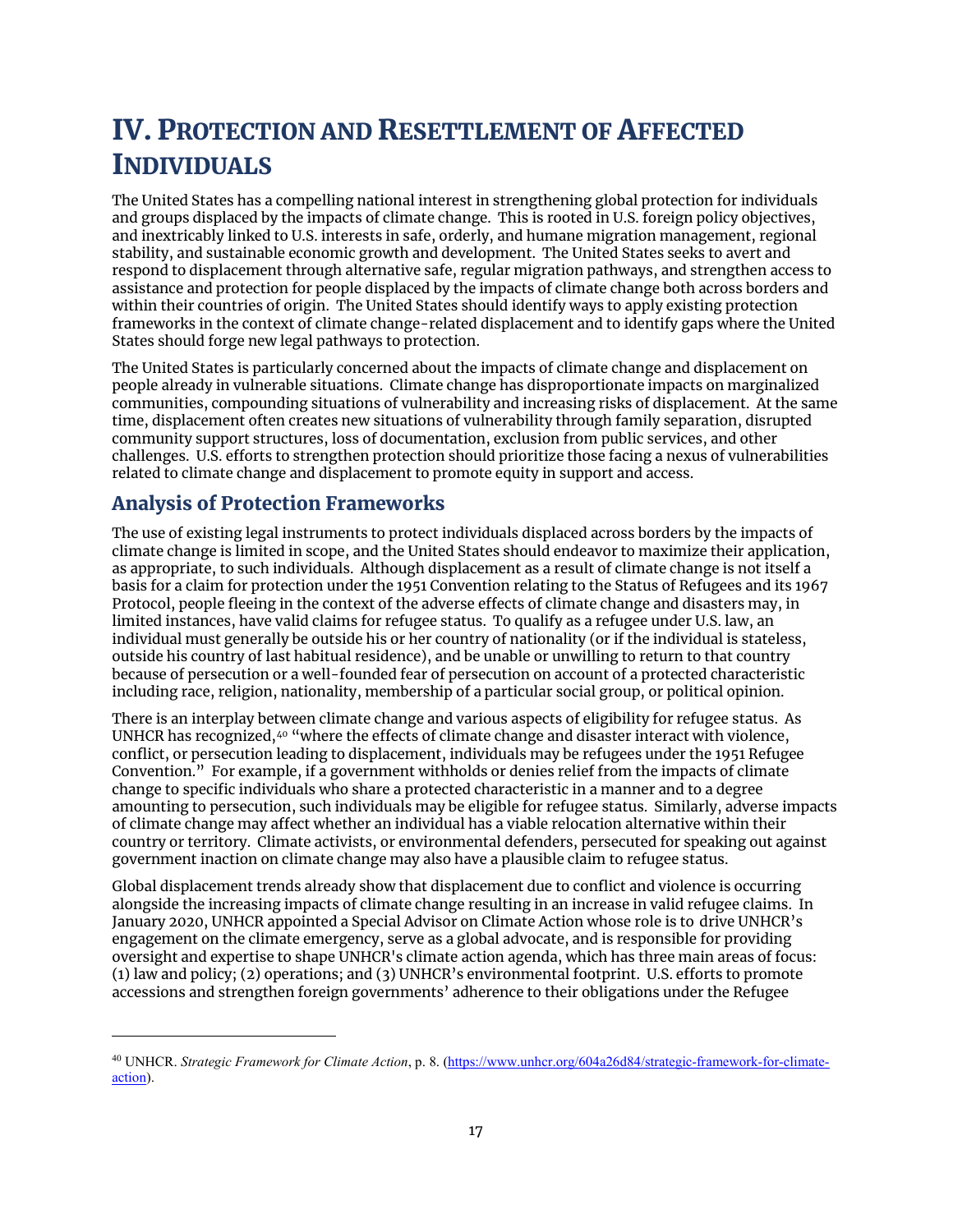Convention and Protocol must be part of further efforts to strengthen international protection for people displaced across borders by the impacts of climate change.

Strengthening applications of regional instruments in Africa<sup>[41](#page-17-0)</sup> and Latin America<sup>[42](#page-17-1)</sup> may provide broader protection for people fleeing the impacts of climate change across borders. These regional instruments include in their refugee definition people fleeing their country of origin because of events or circumstances seriously disturbing public order. It is not clear the extent to which climate-related impacts fall within such "events or circumstances."

These instruments remain limited and – particularly outside the African and Latin American contexts – do not apply to the majority of people displaced by the impacts of climate change. A number of nonbinding global policy frameworks address the issue of climate-related displacement and merit enhanced U.S. engagement. The Global Compact on Refugees (2018) recognizes that "climate, environmental degradation and natural disasters increasingly interact with the drivers of refugee movements," though they are "not in themselves causes of refugee movements."<sup>[43](#page-17-2)</sup> The Global Compact for Safe, Orderly and Regular Migration similarly recognizes the adverse effects of climate change as drivers of displacement, and suggests taking measures to better understand and address such movements while ensuring "respect, protection, and fulfillment of the human rights of all migrants."<sup>[44](#page-17-3)</sup>

The success of these voluntary frameworks and processes depends heavily on good faith, deliberate participation, and cooperative implementation by individual states. In this respect, there are two modes of state action that serve to strengthen protection for people displaced across borders by the impacts of climate change without affirmatively providing protection on the basis of climate impacts.

First, regional cooperation by some states has resulted in free movement agreements or guidelines for protection in disaster contexts in various regions including the Horn of Africa<sup>45</sup>, Caribbean,<sup>46</sup> Pacific Islands,[47](#page-17-6) and Central[48](#page-17-7) and South America. [49](#page-17-8) These regional mechanisms and tools offer potential models for consideration in other regions and for implementation through standard operating procedures.

Second, there is increasing recognition in law and in practice, including in the United States, that individuals may need protection from removal to countries where the impacts of climate change render the return of such individuals unsafe. The United States may designate nationals of a foreign state (or part of such foreign state) for Temporary Protected Status (TPS) in the United States due to conditions in the country that temporarily prevent the country's nationals from returning safely, which may include climate-related factors. These conditions must satisfy at least one of the three statutory bases required for a TPS designation: (1) ongoing armed conflict; (2) environmental disaster; or (3) extraordinary and temporary conditions.

Following designation of a country for TPS, eligible nationals who are already in the United States when the designation goes into effect and apply for the status may be granted TPS, and as a result, temporary protection from removal. Although the TPS criteria may accommodate the provision of protection to foreign nationals facing the impacts of climate change-related events in their country of origin, this

<span id="page-17-0"></span><sup>41</sup> 1969 Organization of African Unity (OAU) Refugee Convention

<span id="page-17-1"></span><sup>42</sup> Non-binding 1984 Cartagena Declaration endorsed by several countries across Latin America

<span id="page-17-2"></span><sup>43</sup> U.N. High Commissioner for Refugees. (Sept. 13, 2018). *Part II Global compacy on refugees*. D.8. [\(https://www.unhcr.org/gcr/GCR\\_English.pdf\)](https://www.unhcr.org/gcr/GCR_English.pdf).

<span id="page-17-3"></span><sup>44</sup> U.N. General Assembly. (Jan. 11, 2019). *Global Compac for Safe, Orderly and Regular Migration*. Preamble/11. [\(https://www.un.org/en/ga/search/view\\_doc.asp?symbol=A/RES/73/195\)](https://www.un.org/en/ga/search/view_doc.asp?symbol=A/RES/73/195).

<span id="page-17-4"></span><sup>&</sup>lt;sup>45</sup> The Intergovernmental Authority on Development's (IGAD) Protocol on Free Movement of Persons agreed in the Horn of Africa region in 2020

<sup>46</sup> Caribbean Migration Consultations

<span id="page-17-6"></span><span id="page-17-5"></span><sup>&</sup>lt;sup>47</sup> The "Pacific Access" employment visa regime offered by Australia and New Zealand to citizens of certain Pacific island nations.

<span id="page-17-7"></span><sup>&</sup>lt;sup>48</sup> In 2016, the Regional Conference on Migration (RCM) in Central and North America (of which the United States is a member) adopted guidelines on "Protection for Persons Moving Across Borders in the Context of Disasters." The Guidelines provide information on the use of humanitarian protection measures that RCM Member Countries, depending on their domestic laws, may apply on a temporary basis in response to the needs of disaster-affected foreigners.

<span id="page-17-8"></span> $49$  In 2018, the South American Conference on Migration adopted a non-binding regional instrument on the protection of people displaced across borders and on migrants in countries affected by disasters linked to natural hazards.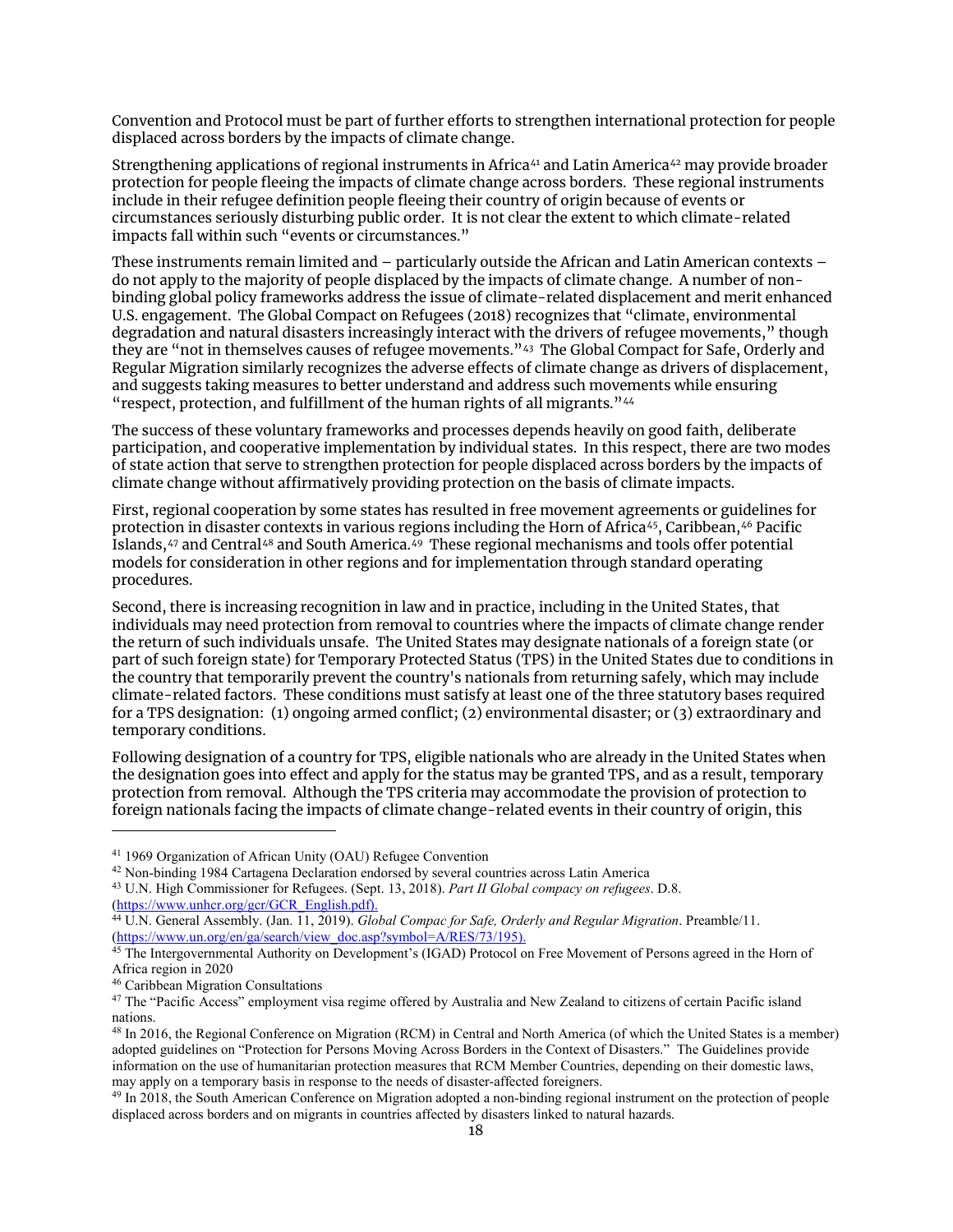protection is limited. More specifically, TPS does not protect individuals who arrive after the date of designation, making it likely to exclude many of those forced to flee because of the disaster or event that is the basis for a TPS designation. The TPS statute also requires that a foreign government officially request TPS designation in cases of environmental disaster, which limits its application for nationals of countries without sufficient government will or capacity to request TPS. Furthermore, as a temporary status, the intent of TPS is not to provide a permanent solution for individuals unable to return home because of the long-term impacts of climate change.

The United States also holds certain discretionary authorities to provide accommodations to individuals affected by natural catastrophes and other extreme situations caused by climate change on a case-bycase basis. For example, Special Student Relief is the suspension of certain regulatory requirements by the United States for individuals on nonimmigrant academic student (F-1) status from parts of the world that are experiencing emergent circumstances, such as natural catastrophe or armed conflict. These accommodations are limited in that their intent is to address individuals already in the United States unable to return to impacted countries due to climate change.

#### <span id="page-18-0"></span>**UN Human Rights Committee Case Study**

 $\overline{a}$ 

In January 2020, the UN Human Rights Committee noted in its views adopted in the case of Ioane Teitiota, who sought protection in New Zealand from return to Kiribati due to the impacts of climate change there, that "States must refrain from deporting an individual when there are substantial grounds for believing there is a real risk of irreparable harm such as that contemplated by Article 6 (right to life) and Article 7 (prohibition of torture or cruel, inhuman or degrading treatment or punishment) of the International Covenant on Civil and Political Rights."[50](#page-18-1) While the Committee found that New Zealand did not violate Teitiota's right to life when they deported him, the Committee observed that "without robust national and international efforts, the effects of climate change in receiving States may expose individuals to a violation of their rights under articles 6 or 7 of the Covenant, thereby triggering the non-refoulement obligations of sending States." The European Court of Human Rights has also developed a body of case law prohibiting *refoulement* under Articles 2 (right to life), or 3 (prohibition of inhuman and degrading treatment) of the European Convention on Human Rights (ECHR).

The United States interprets its *non-refoulement* obligations strictly according to the relevant 1951 Refugee Convention (and its1967 Protocol) and Convention Against Torture (CAT) provisions. It does not accept that the International Covenant on Civil and Political Rights (ICCPR), to which the United States is party, includes obligations prohibiting *refoulement*, nor does it interpret the Article 6 prohibition on the arbitrary deprivation of life to encompass a positive duty to protect life in the face of all possible external threats.

The United States does not consider its international human rights obligations to require extending international protection to individuals fleeing the impacts of climate change. However, as a matter of policy, the United States does have a national interest in creating a new legal pathway for individualized humanitarian protection in the United States for individuals who establish that they are fleeing serious, credible threats to their life or physical integrity, including as a result of the direct or indirect impacts of climate change. This new legal pathway should be additive to and in no way infringe upon or detract from existing protection pathways to the United States, including asylum and refugee resettlement.

<span id="page-18-1"></span><sup>50</sup> U.N. International Covenant on Civil and Political Rights, Human Rights Committee. (Sept. 23, 2020). *Views adopted by the Committee under article 5 (4) of the Optional Protocol, concerning communication No. 2728/2016*. [\(https://tbinternet.ohchr.org/\\_layouts/15/treatybodyexternal/Download.aspx?symbolno=CCPR/C/127/D/2728/2016&Lang=en\)](https://tbinternet.ohchr.org/_layouts/15/treatybodyexternal/Download.aspx?symbolno=CCPR/C/127/D/2728/2016&Lang=en).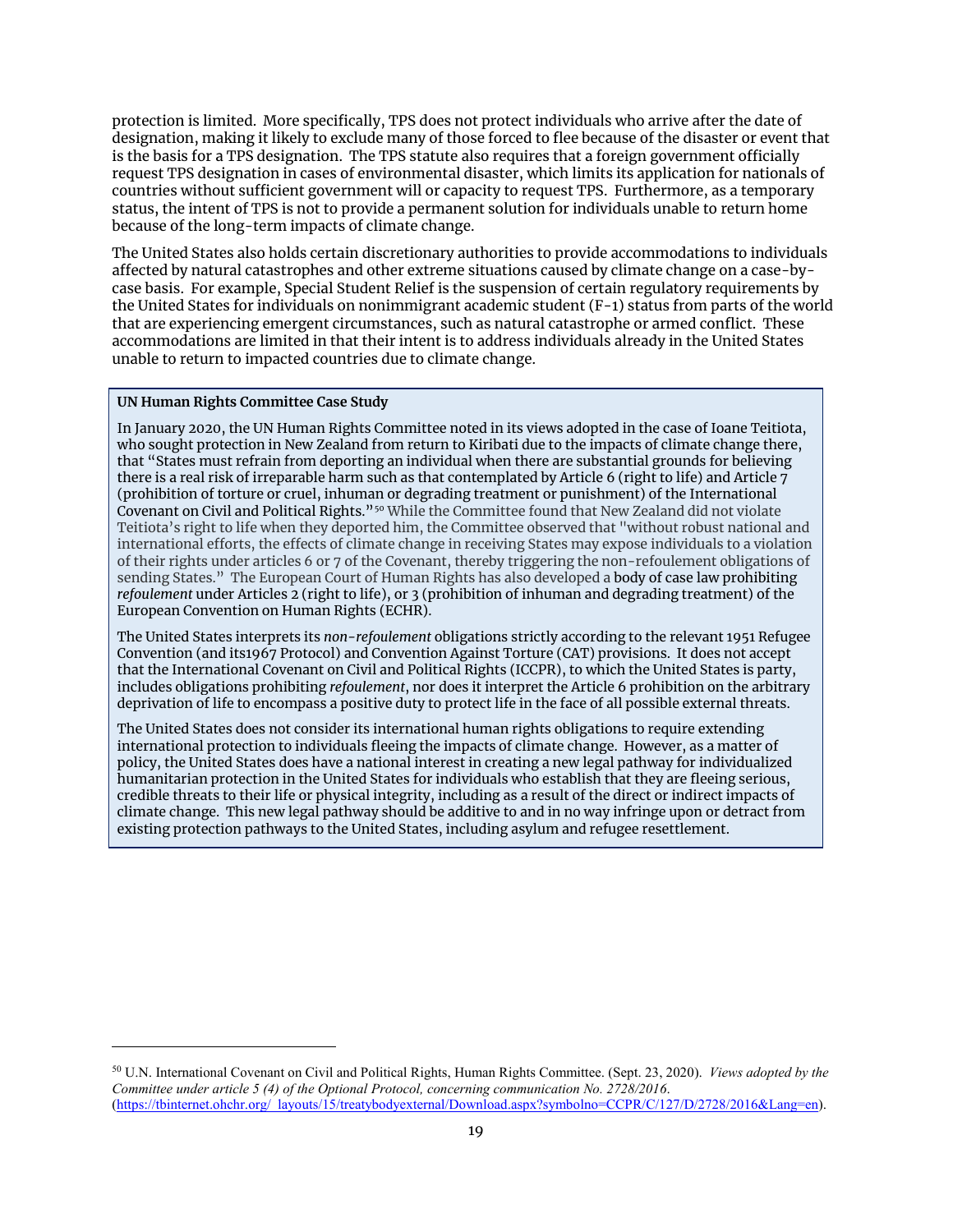# Internal Displacement

Although the vast majority of climate-related displacement occurs within countries' own borders, substantial gaps remain in international frameworks, domestic implementation, and multilateral operations to protect IDPs. The UN Guiding Principles on Internal Displacement provide a widely accepted definition of IDPs that includes people forced to flee elsewhere within a state as a result of, or in order to avoid the effects of "armed conflict, situations of generalized violence, violations of human rights or natural or human-made disasters." All effects related to climate change in certain contexts. These Guiding Principles identify rights and guarantees relevant to the protection of persons from forced displacement and to their protection and assistance during displacement, as well as during return or resettlement and reintegration, but they are non-binding and implementation remains weak. The United States continues to support the adoption and implementation of national action plans and national legislation to protect and assist IDPs in line with the UN Guiding Principles.

The Kampala Convention,<sup>[51](#page-19-1)</sup> adopted in 2009, is the only binding international legal instrument specific to IDPs and explicitly states, "Parties shall take measures to protect and assist persons who have been internally displaced due to natural or human made disasters, including climate change."<sup>[52](#page-19-2)</sup> The United States continues to encourage accession to the Kampala Convention and implementation through national legislation, particularly in countries acutely affected by climate-related internal displacement, such as the Democratic Republic of the Congo, Ethiopia, Libya, and Sudan, among others.

Protection-mandated agencies, including UNHCR, the UN Children's Fund (UNICEF), the OHCHR, and ICRC, each have made significant efforts to advance policies for protection of people displaced by the impacts of climate change, particularly where climate change fuels conflict and disproportionately impacts marginalized communities. OHCHR's Special Rapporteur on the Human Rights of IDPs and its coordination with IOM have been important for understanding the human rights of IDPs and migrants, including in the context of climate change.

This multilateral protection system has demonstrated agility in its emergency response to sudden-onset disasters and conflict related to climate change. However, operational coordination in response to protection needs arising from slow-onset climate impacts is less well established.

#### <span id="page-19-0"></span>Statelessness

A stateless person is one not considered a citizen or national under the operation of the laws of any country. Forced displacement, especially when it is long lasting or permanent, carries inherent risks of statelessness, particularly for the children of those forcibly displaced and subsequent generations.[53](#page-19-3) 

The risk factors that can lead to statelessness when people move across borders include:

- Loss of identity documentation;
- Challenges accessing consular assistance to replace lost or expired documentation;
- Loss of ties to the country of origin over time, without acquisition of a new nationality;
- Challenges obtaining birth registration and/or proof of nationality for children;
- State succession;
- Gender discrimination in nationality laws; and
- Conflicts of laws leading to some children being born without entitlement to any nationality.

For these reasons, it is important to consider the risks of statelessness associated with cross-border, permanent displacement due to the impacts of climate change, and the likelihood that such circumstances will lead to uncertain rights and legal status for affected communities, potentially over generations. To address and mitigate these risks, governments should put in place statelessness determination procedures (with a path to citizenship for stateless persons) as well as legal safeguards

<span id="page-19-1"></span><sup>51</sup> African Union Convention for the Protection and Assistance of Internally Displaced Persons in Africa

<span id="page-19-2"></span><sup>52</sup> Ibid, Article 5.4

<span id="page-19-3"></span><sup>&</sup>lt;sup>53</sup> Legal definition per the 1954 Convention relating to the Status of Stateless Persons.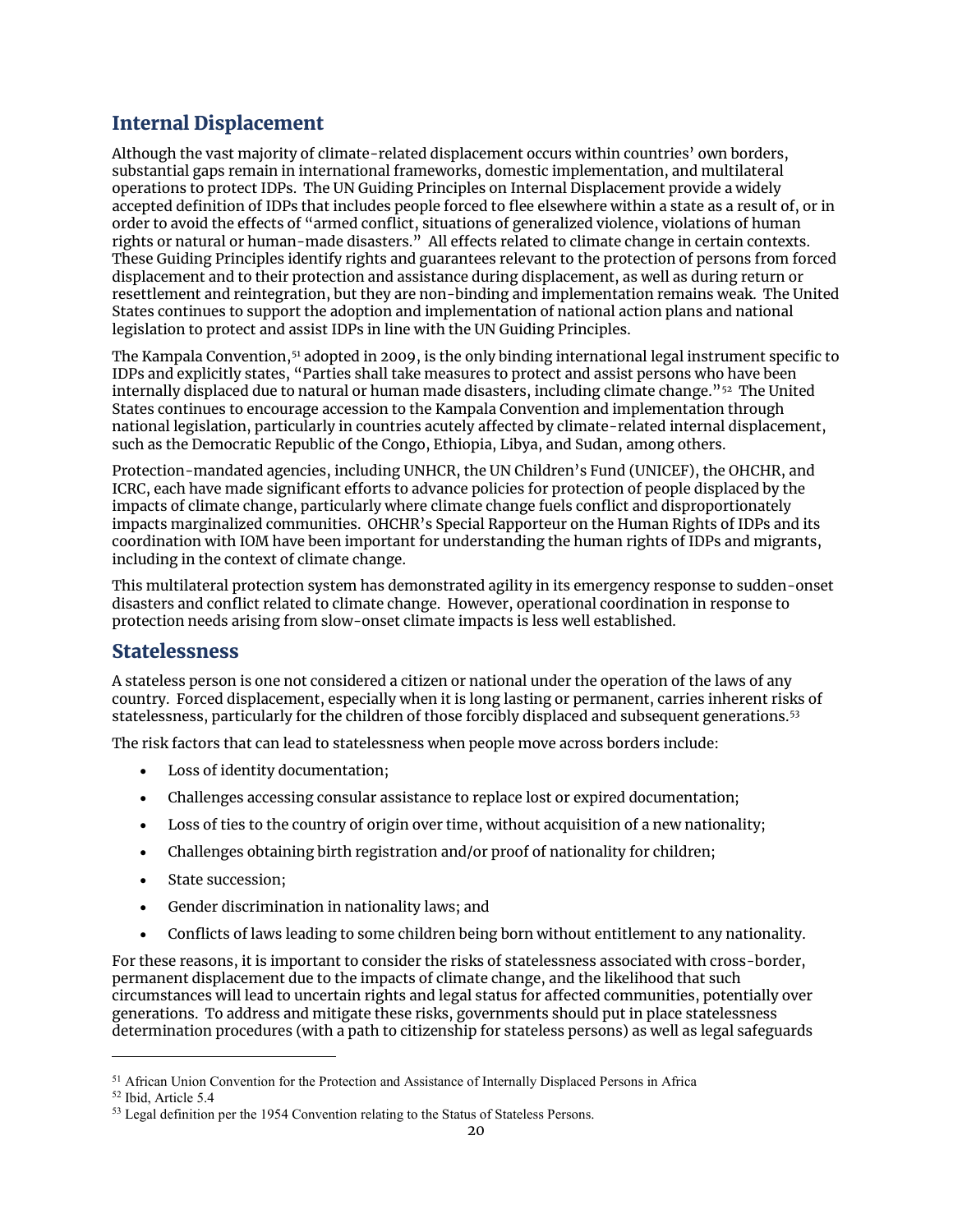and policies to prevent statelessness at birth. UNHCR, as the UN Agency with the mandate for statelessness, has the technical capacity to assist and advise States in this regard.

### <span id="page-20-0"></span>Refugee Resettlement Considerations

USRAP admits tens of thousands of refugees to the United States each year according to a target established by the President following Cabinet-level consultations with the Congress.

State works closely with UNHCR to identify refugees of humanitarian concern to the United States at both the individual and population level. While UNHCR recognizes that climate change and environmental harm frequently interact with other drivers of displacement that fit into the established refugee definition, the organization does not explicitly incorporate climate considerations into referral criteria.

The Department of Homeland Security's U.S. Citizenship and Immigration Service (USCIS) adjudicates asylum and refugee applications for individuals seeking protection. Applicants must meet the refugee definition under INA Section 101(a)(42).

As noted earlier, the United States does not have well-established alternative pathways to complement refugee resettlement through which the United States can admit individuals facing serious threats to their life because of climate change as a permanent solution to their need for protection. While granting parole on a case-by case basis for urgent humanitarian reasons or a significant public benefit is possible, it is *ad hoc*, temporary, and not designed to be a long-term solution. Using parole to provide a legal, safe, and structured system for individuals, who otherwise lack a basis to enter the United States, to enter the United States for a temporary time due to an emergency is an option. Designed to address temporary situations on a case-by-case basis, parole is not in itself a viable alternative pathway to complement refugee resettlement at scale.

Examples of alternative or complementary pathways employed by other countries include humanitarian visas, labor mobility schemes, and education programs that are accessible to refugees and other forcibly displaced persons and provide a path to permanent residency. The United States is developing a private sponsorship program for refugees, which may include university sponsorship. Some countries, such as Canada and the United Kingdom, use private and/or community sponsorship programs to increase opportunities for local communities to support refugee resettlement. The U.S. program will require privately sponsored refugees to meet all the criteria for refugee resettlement and will count against the annual refugee target set by the President. These considerations reinforce the report's recommendation for the Executive Branch to work with Congress to create a new legal pathway for individualized humanitarian protection in the United States for individuals facing serious threats to their life because of climate change.

In July 2021, the United States along with UNHCR, assumed the co-chair of the Annual Tripartite Consultations on Resettlement (ATCR), which will culminate in a meeting in Geneva in June 2022 with resettlement stakeholders from thirty or more countries. As the chair, the U.S. Government intends to use the position to advocate for increased resettlement slots worldwide and work with UNHCR and Refugee Council USA (RCUSA) to incorporate discussions on climate-related implications for third country resettlement into the ATCR as well as the related Working Group on Resettlement envisioned taking place in the United States in February 2022.

### <span id="page-20-1"></span>Equity and Inclusion of People in Situations of Vulnerability

 $\overline{a}$ 

Assuring equity and inclusion in preparation and response to climate change impacts on migration is essential to effective program and policy development. [54](#page-20-2) Resilience and adaptation plans must consider concerns such as accessibility, child protection, disability rights, gender equity, Indigenous rights, and protection needs for other populations in vulnerable situations, including situations of forced displacement or migration. These factors point to the need for tailored protective services, which include psychosocial support, gender-based violence (GBV) prevention and response, and child protection.

<span id="page-20-2"></span><sup>54</sup> Supports the President's January 20 Executive Order 13985 on Advancing Racial Equity and Support for Underserved Communities through the Federal Government.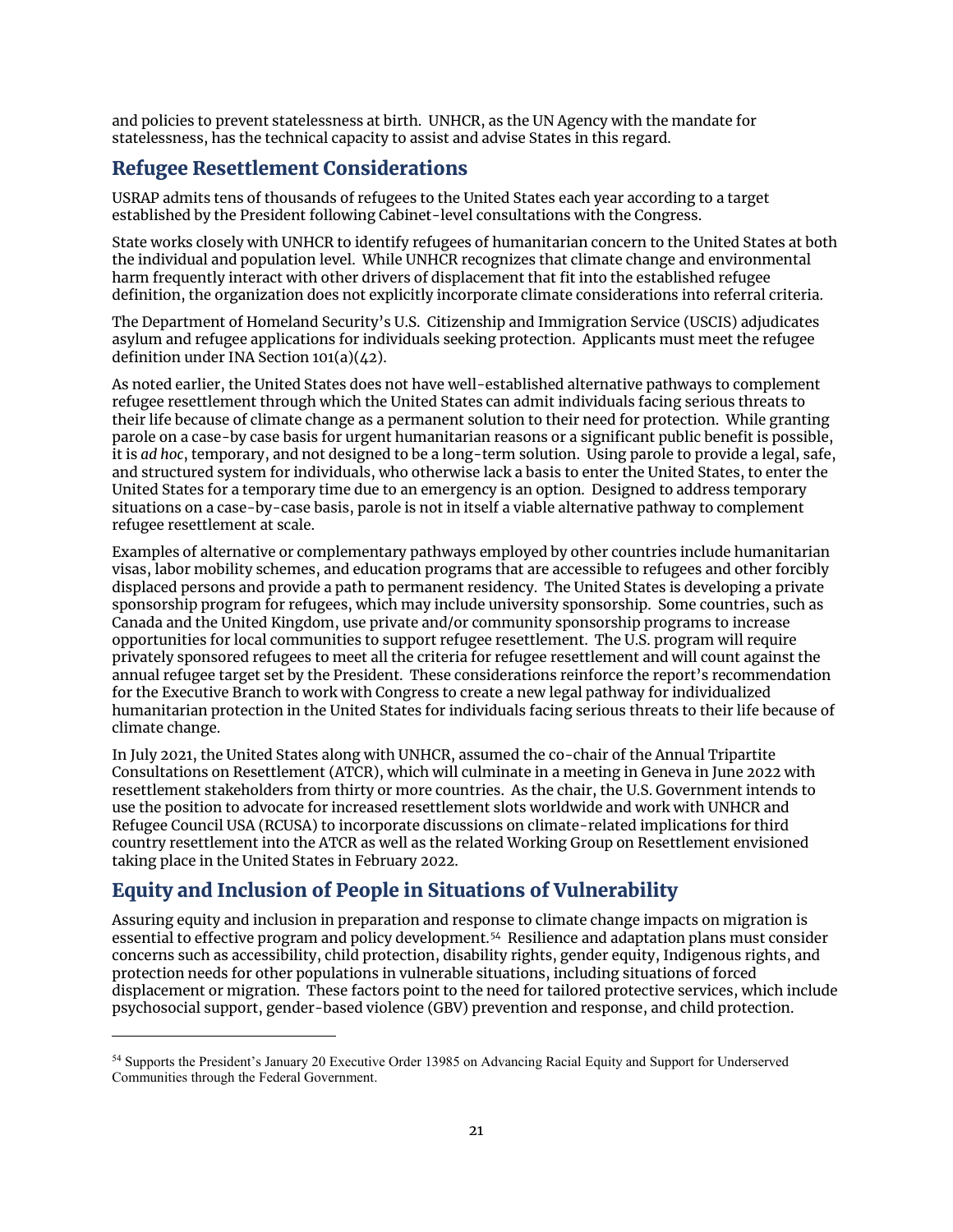Inclusive climate action focuses on the human rights of migrants and displaced persons and recognizes that individuals are vulnerable in unique ways determined by the intersectionality of the various factors contributing to their mobility, independence, and access to basic needs.[55](#page-21-1) 

The adverse effects of climate change, such as sea level rise, forest fires, extreme temperatures, hurricanes, droughts, and floods, can seriously impact the enjoyment of human rights for all those affected, and populations with heightened vulnerabilities are disproportionately affected.[56](#page-21-2) Existing vulnerabilities related to age, gender, sexuality, disability, race, ethnicity, religious affiliation, poverty, family unit, and indigenous community membership, provide fewer options making it more difficult for individuals to adjust to both slow and rapid onset climate events. Xenophobia, prejudice, and stigmatization toward people in vulnerable situations further aggravates their ability to respond to climate change pressures.

The intersection of multiple factors compounds the risk of harmful climate impacts. A study conducted by OHCHR on climate change and persons with disabilities determined that poverty exacerbated the exposure of persons with disabilities to adverse impacts of climate change.<sup>57</sup> Persons with disabilities are often among those most adversely affected in a crisis and are among those least able to access emergency support.[58](#page-21-4) They are also often less mobile and more dependent on assistance devices or other individuals, leaving them at risk of exclusion or abandonment before or during migration.

Gender is also a major factor to consider, especially in the context of GBV. For context, women and girls are typically left behind during slow-onset events as men seek livelihoods elsewhere, making displacement a situation of last resort for them. Women, girls, and gender diverse persons are disproportionately impacted and face heightened GBV risks as they are on the move and in new and unfamiliar environments.[59](#page-21-5) 

Planning and policy decisions for climate change impacts on migration should include engagement with marginalized populations to ensure that U.S. responses consider and address their needs. The process should include opportunities to empower individuals to advocate for specific responses that account for their skills, culture, traditions, and goals. This will require analysis of the various contextual factors discussed in this section, as well as other variables like conflict and insecurity and their combined effects on the resilience of individuals and communities in the context of climate-related migration.

### <span id="page-21-0"></span>Relocation and Evacuation, including from Small Island States

 $\overline{a}$ 

When there exists an anticipated or actual displacement of communities due to disasters or environmental degradation that render areas permanently or temporarily unsafe, planned relocation or evacuation may be necessary to safeguard people from foreseeable harm, including loss of life. While planned relocation refers to a long process of moving households or communities in safe, alternative places of permanent residence, evacuation refers to short-term emergency measures undertaken in response to an acute and usually fast-developing threat to life and safety. A number of international schema<sup>[60](#page-21-6)</sup> acknowledge that planned relocation for communities residing in areas assessed to be already or increasingly unsafe for habitation, can be a necessary and effective means of adaptation, disaster risk reduction, and increasing vulnerable persons or groups' resilience to the adverse impacts of climate change.

<span id="page-21-1"></span><sup>55</sup> Mayors Migration Council. *US Local Governments Call for Equitable and Inclusive Action on Climate Migration*. (Accessed Sept. 23, 2021.) [\(https://www.mayorsmigrationcouncil.org/biden-climate-eo\)](https://www.mayorsmigrationcouncil.org/biden-climate-eo).

<span id="page-21-2"></span><sup>56</sup> UN Human Rights Council. (Dec. 22, 2020). *Panel discussion on promoting and protecting the rights of persons with*  disabilities in the context of climate change. [\(https://undocs.org/A/HRC/47/46\)](https://undocs.org/A/HRC/46/46). <sup>57</sup> Ibid

<span id="page-21-4"></span><span id="page-21-3"></span><sup>58</sup> UN Human Rights Office of the High Commissioner. *The impact of climate change on the rights of persons with disabilities*. (Accessed Sept. 23, 2021). [\(https://www.ohchr.org/EN/Issues/HRAndClimateChange/Pages/PersonsWithDisabilities.aspx\)](https://www.ohchr.org/EN/Issues/HRAndClimateChange/Pages/PersonsWithDisabilities.aspx).

<span id="page-21-5"></span><sup>59</sup> UN Human Rights Council. (Jul. 5, 2019). *Negative impact of unilateral coercive measures on the enjoyment of human rights.* [\(https://undocs.org/A/HRC/42/46\)](https://undocs.org/A/HRC/42/46).

<span id="page-21-6"></span><sup>&</sup>lt;sup>60</sup> The Sendai Framework for Disaster Risk Reduction, the Global Compact for Safe, Orderly, and Regular Migration (GCM), the Executive Committee of the Warsaw International Mechanism for Loss and Damage's Task Force on Displacement recommendations, and the Nansen Initiative's Protection Agenda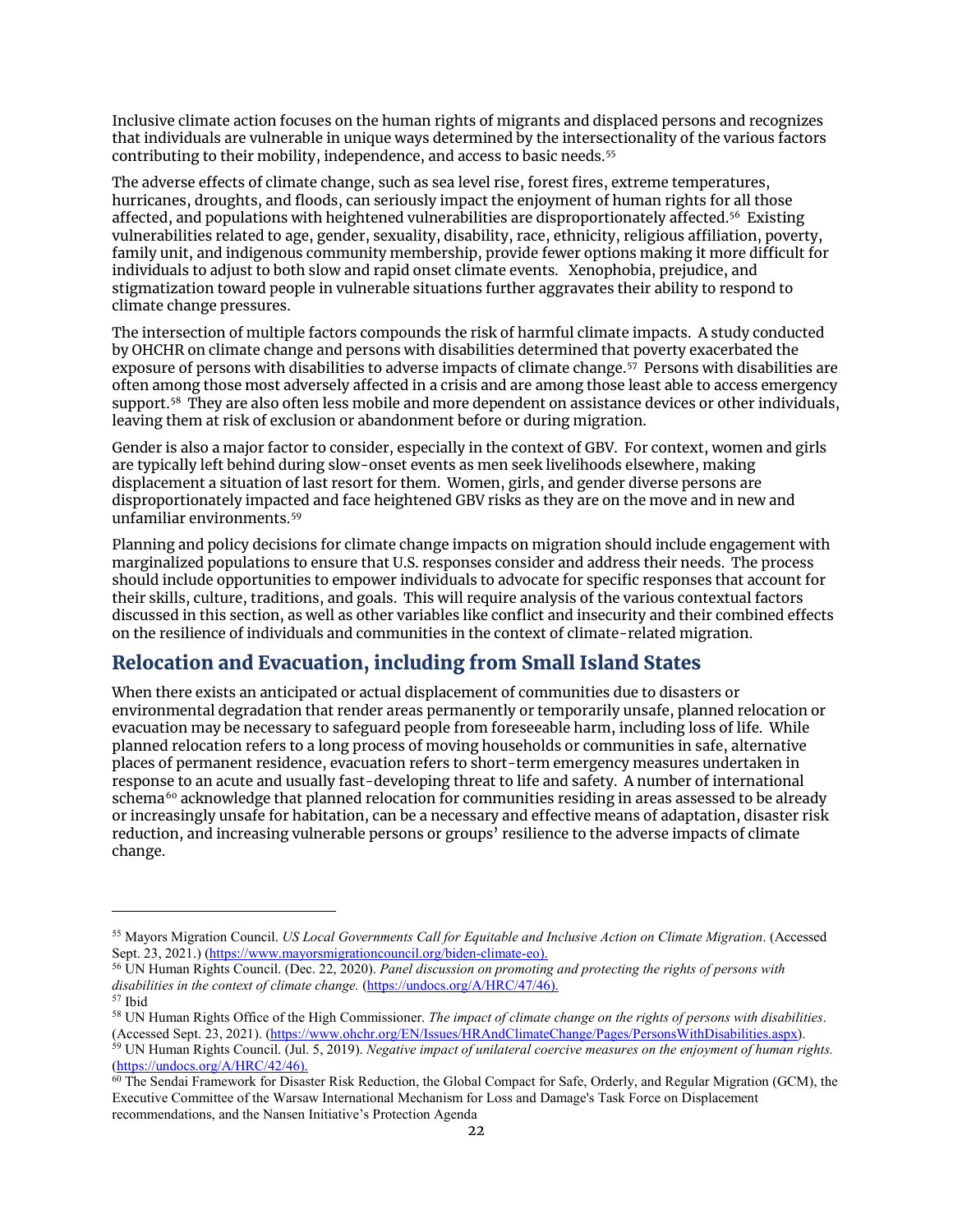However, planned relocation and evacuation may also entail significant risks for people and communities in vulnerable situations who have to move and should be undertaken only when necessary. To avoid negative consequences in the near to long term and to ensure the inclusion and protection of people with specific vulnerabilities and concerns, such as women, children, older people, people with disabilities and Indigenous communities, such measures should be prepared for and implemented with respect for human rights. This includes the meaningful participation of communities at risk of becoming displaced, as well as those in receiving areas, in emergency preparedness measures and long-term planning decisions, with due attention to supporting socio-economic prosperity and cultural practices.

The Sydney Declaration of Principles on the Protection of Persons Displaced in the Context of Sea Level Rise recommends that evacuations be undertaken by States only if provided for by law and necessary to protect life and health, and that all evacuations must be carried out with full respect for life, dignity, liberty, and security of evacuees. There is existing guidance concerning planned relocation and evacuations in the context of climate change and disasters that involves population movements *internal* to the home country of affected communities. While experiences of international cooperation in the management of *cross-border* evacuations in disaster contexts are relatively few, some new practice and guidance is developing in this area, including through initiatives of the Platform on Disaster Displacement. [61](#page-22-0) There is a need to identify examples of cross-border planned relocations related to climate change impacts and develop guidance explicitly to address such measures.

Permanent planned relocation should be a measure of last resort. It is important to support people to stay as long and as safely possible in their current home areas through investing in measures to reduce disaster risk and enable local adaptation. Such measures may include facilitating migration as an adaptive strategy and evacuation preparedness. UNHCR and other partners recommend identifying a "risk threshold" beyond which it is no longer considered safe for people to remain in place. Determining if the threshold is reached should be accomplished by combining the local knowledge and perspectives of concerned communities with robust economic analysis and scientific evidence.

Advanced planning by countries of origin, where there is potential for displacement by disaster and a lack of domestic solutions to displacement may facilitate individuals' access to protection, assistance and solutions elsewhere. These plans also help ensure that people are able to move out of harm's way, receive protection, and have their rights and dignity respected. Bolstering migration pathways that include labor, family reunion, and education provides mechanisms for people to move both proactively and reactively. States in the Americas have demonstrated the good practice of expanding labor mobility channels, using "ordinary" and "exceptional" migration categories to accommodate migration challenges linked to environmental factors and have expedited visa or permanent residency applications for people from affected States.

To mitigate against further displacement within and from urban areas, states can conduct forwardlooking urban planning to assess the need for preparedness in support of local integration, and the reduction of disaster risk and strengthening of climate resilience. States should seek to ensure a sound legal basis and institutional frameworks and responsibilities for evacuation and relocation. Planning with thresholds, evidence, and due consideration to human rights protection, avoids the risk of forcibly evicting people without their participation in an informed consent process.

A number of countries have taken a community-centered approach that involves multiple stakeholders including those taking part in planned relocation, host communities, and others likely to be affected; this ensures they are informed, consulted, and enabled to participate in decision-making. Vanuatu, New Zealand, São Tomé & Príncipe and other countries have implemented participatory decision making by including communities at every step of the planned relocation process.

States should seek to ensure needs and standards of living are met while people are on the move, including safe shelter, suitable livelihoods, and basic infrastructure and services, including education and health. Where relationships with land are complex, pay special attention to land rights during the move. Planned relocation should respect and maintain household, community, social cohesion, and kinship ties and should avoid separating families. Colombia and Brazil have exemplified good practices related to fulfilling social service needs. The Colombia Health Secretariat provided day courses to relocated

<span id="page-22-0"></span><sup>61</sup> Platform on Disaster Displacement. [\(https://disasterdisplacement.org/resources\)](https://disasterdisplacement.org/resources).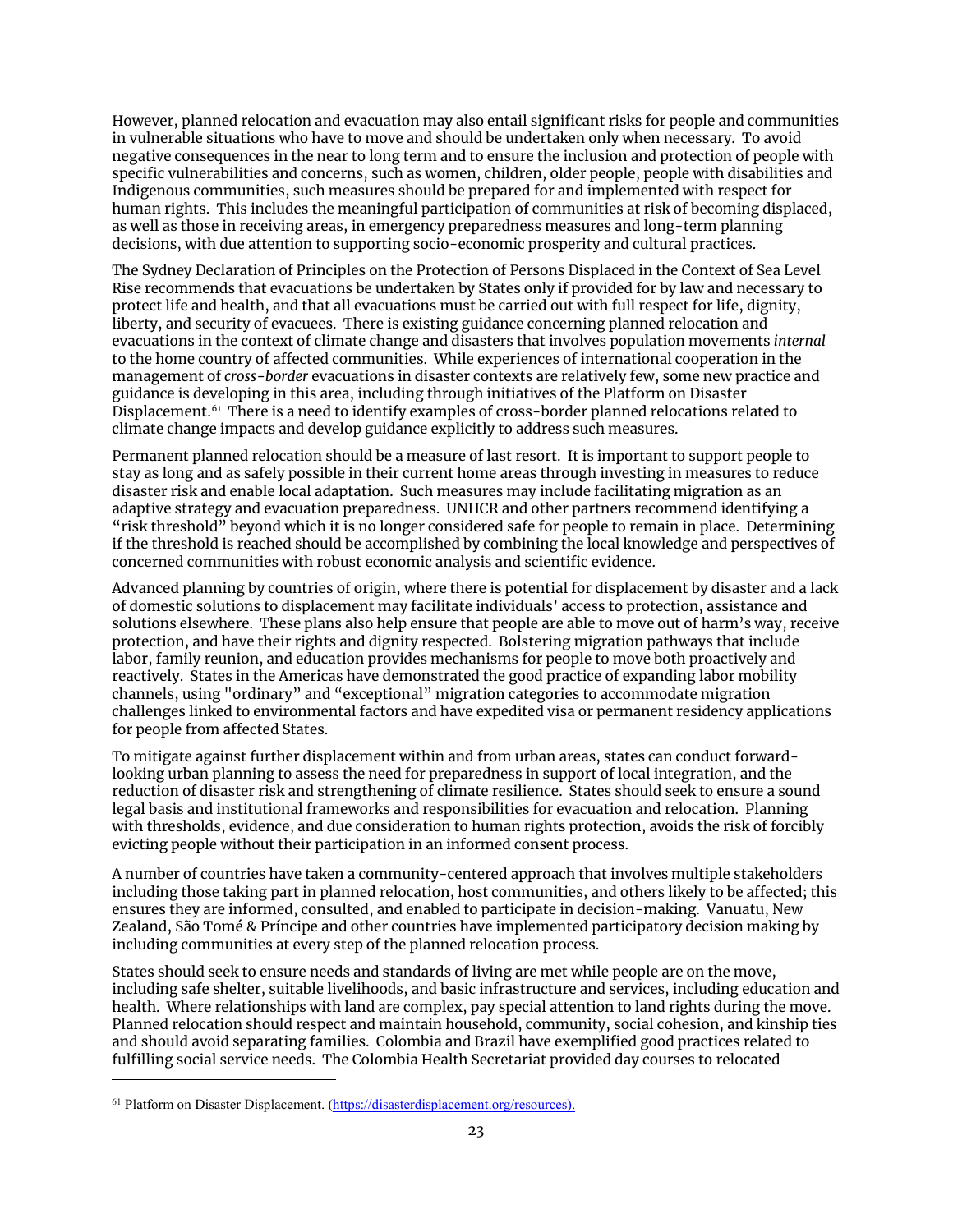populations on environmental sanitation, food security, safe drinking water practices, and urban agriculture. In Brazil, an internal resettlement advisory council composed of experts from Brazil's secretariats of housing, education, health, environment, and culture, along with community representatives, was established to assess health care and social service needs of relocated and host communities.

Ensuring accountability by undertaking monitoring and evaluation is essential in planned relocations. Monitoring and evaluation can be used to determine if relocated persons have restored or improved living standards, if host communities have maintained or increased living standards, or if they are experiencing xenophobia or violence once the relocation is complete.

#### **Compacts of Free Association**

 $\overline{a}$ 

<span id="page-23-0"></span>The U.S. has a historical relationship with its former Pacific Ocean territories, now known as the Freely Associated States (FAS), including the Republic of the Marshall Islands, Palau, and Federated States of Micronesia. Climate impacts are one factor that may contribute to a decision to relocate by citizens in the FAS, typically from the smaller and less-populated islands and atolls to more densely populated ones, such as Majuro Atoll and Ebeye Island (Kwajalein Atoll) in the Marshall Islands and Pohnpei in Micronesia. Eligible citizens from the Federated States of Micronesia, the Marshall Islands, and Palau (combined 2021 population: approximately 182,000) may travel to the United States to live, work, and study without a visa. Climate impacts may be one factor that contributes to decisions made by citizens of these three countries to travel or relocate to the United States in addition to education and/or employment opportunities. The hazards posed by climate change, including sea-level rise, coastal flooding, and temperature and precipitation change are likely to increase. There are deep impacts to infrastructure, freshwater supplies, agriculture, and habitats for threatened and endangered species on U.S. and U.S.-affiliated atoll islands.<sup>[62](#page-23-1)</sup> Therefore, bilateral and multilateral agreements may provide a pathway for migration.

<span id="page-23-1"></span><sup>62</sup> U.S. Geological Survey. *The Impact of Sea-Level Rise and Climate Change on Pacific Ocean Atolls*. [\(https://www.usgs.gov/centers/pcmsc/science/impact-sea-level-rise-and-climate-change-pacific-ocean-atolls?qt](https://www.usgs.gov/centers/pcmsc/science/impact-sea-level-rise-and-climate-change-pacific-ocean-atolls?qt-science_center_objects=0#qt-science_center_objects)science center objects=0#qt-science center objects).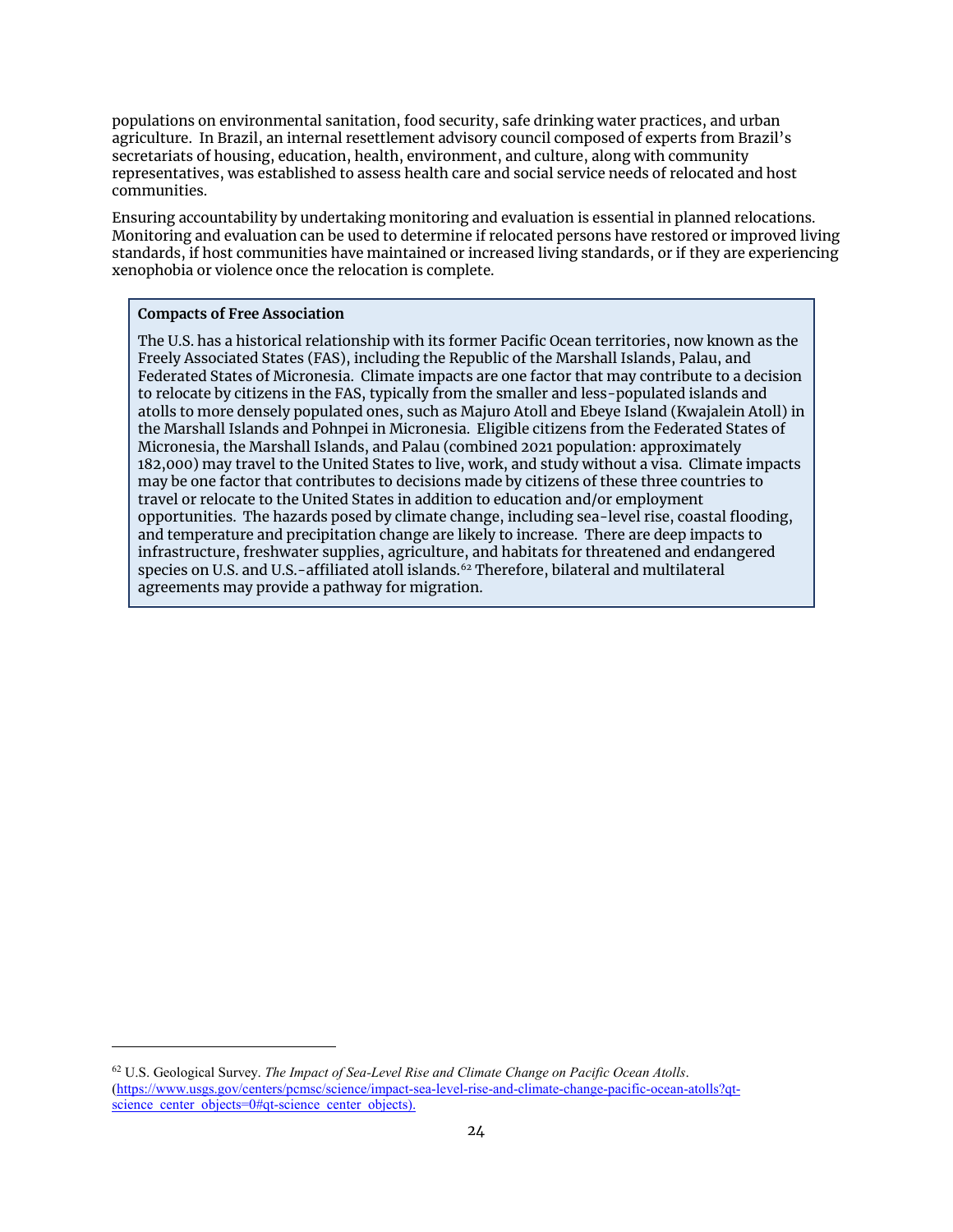# **V. MULTILATERAL ENGAGEMENT**

The multi-faceted challenges of migration and the global effects of climate change are increasingly the focus of international discussions and processes. The below sections analyze the role of key multilateral engagement initiatives, mechanisms, events, and stakeholders to identify opportunities for U.S. engagement.

# <span id="page-24-0"></span>Multilateral Initiatives and Mechanisms

Multilateral initiatives and mechanisms drive global engagements that elevate the issues and forge solutions around migration and climate change. The Nansen Initiative, launched by Switzerland and Norway, was created as a government-led, bottom-up consultative process intended to build consensus on the development of a protection agenda addressing the needs and legal rights of people displaced across international borders in the context of disasters and the effects of climate change. At the conclusion of the three-year (2012-2015) Nansen Initiative, the Platform on Disaster Displacement (PDD) followed the recommendations of the Nansen Agenda to build partnerships between policymakers, practitioners, and national engagement. The PDD is a group of states working together to forge durable solutions for displaced persons in the context of disasters and climate change. The PDD also leverages close partnership between governments, civil society groups, universities, and other key stakeholders, such as IOM, UNHCR, and the UN Environment Program (UNEP), by providing governments with a toolbox to address these challenges and build consensus, through knowledge sharing and consultations.

The 2030 Agenda for Sustainable Development, adopted by all UN Member States in 2015, recognized forcibly displaced people, including IDPs, as a vulnerable group in need of particular attention and calls for full respect of human rights. The Sustainable Development Goals (SDGs) recognize the positive contribution of migration to sustainable development, and the SDG's motto to "leave no one behind" is a clear call for sustainable development to be inclusive of the furthest left behind, including migrants and the forcibly displaced. Since then, the mechanisms used to provide opportunities for stakeholders to work together, including meetings, initiatives, working groups, and other facets, have been amplified to address the interconnection of climate change and migration, providing adaptation assistance, and supporting people on the move.

The UN Committee on the Peaceful Uses of Outer Space (UNCOPUOS) has 95 Member States and helps raise awareness of specific matters that are relevant to the broader international space community. "Space and Climate Change" is a standing agenda item at UNCOPUOS and allows Member States to share information highlighting the unique vantage point space provides to provide critical data to decision makers to mitigate climate change.

The Paris Agreement creates an unprecedented framework for global action to avoid potentially catastrophic planetary warming and for building global resilience to the climate impacts we are already experiencing. The decision adopting the Paris Agreement established a task force on displacement, under the Warsaw International Mechanism for Loss and Damage (WIM), to provide recommendations on integrated approaches to avert, minimize, and address displacement related to the adverse impacts of climate change. The task force issued its first set of recommendations in 2018.<sup>[63](#page-24-1)</sup>

The international community also works to address adaptation and reduce the risk to communities through a variety of different initiatives. For instance, the Sendai Framework on Disaster Risk Reduction aims to achieve the substantial reduction of disaster risk and losses in lives, livelihoods, and health and in the economic, physical, social, cultural, and environmental assets of persons, businesses, communities and countries by 2030.

The international community also developed the non-legally binding Global Compact for Safe, Orderly and Regular Migration (GCM), which aims through its 23 objectives, to promote better management of migration at local, national, regional and global levels, including migration resulting from climate risks. Through Objective 5, the GCM supports the enhancement of pathways for regular migration, including cooperation to identify solutions for migrants compelled to leave their countries of origin due to the

<span id="page-24-1"></span><sup>63</sup> [Report of the Conference of the Parties on its twenty-fourth session, held in Katowice from 3 to 14 December 2018.](https://unfccc.int/sites/default/files/resource/10a1.pdf)  [Addendum. \(unfccc.int\),](https://unfccc.int/sites/default/files/resource/10a1.pdf) page 43.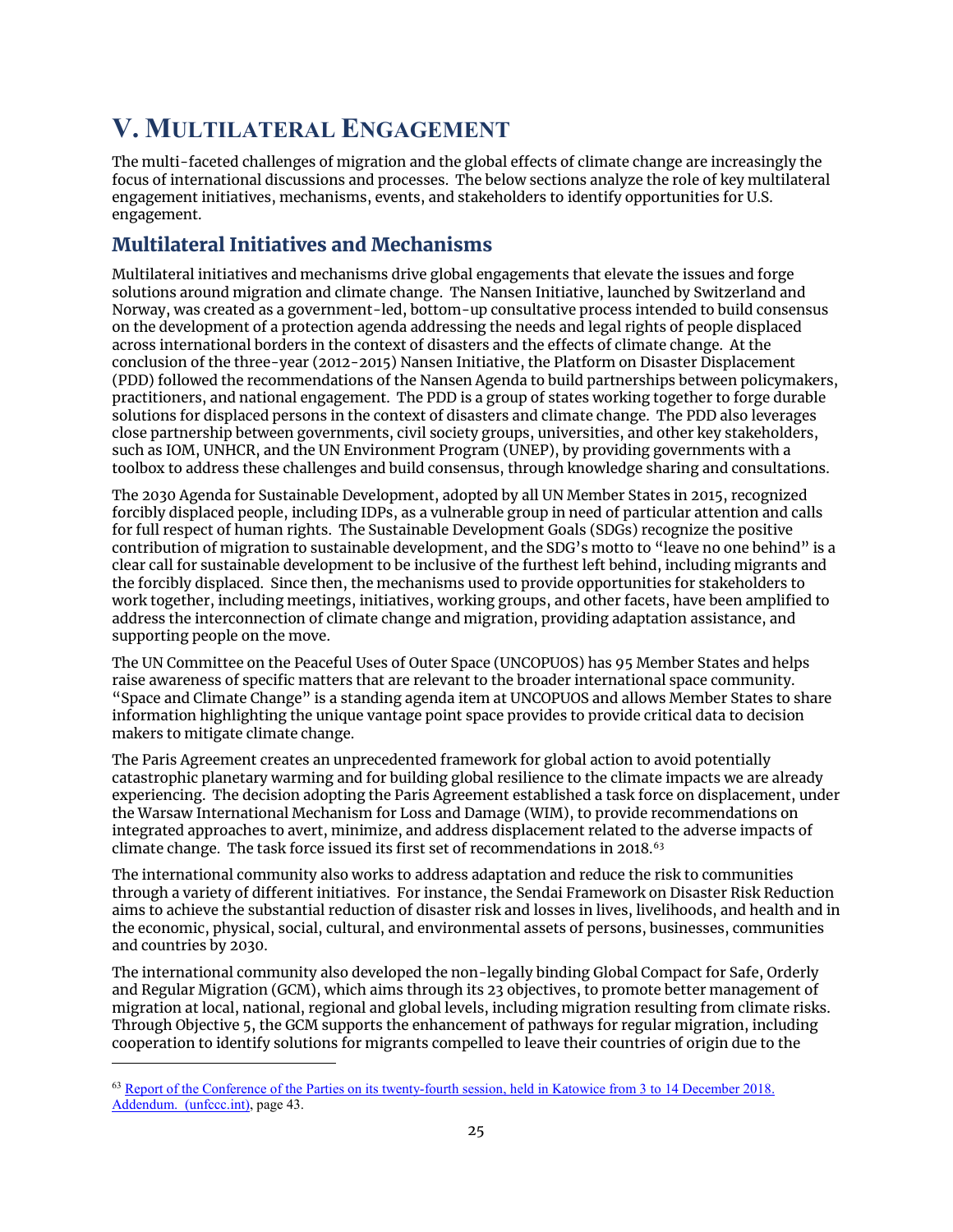adverse effects of climate change, such as planned relocation and visa options. It also aims to mitigate the adverse drivers and structural factors that hinder people from building and maintaining sustainable livelihoods in their countries of origin. To support GCM implementation, the UN Network on Migration established the Migration Multi-Partner Trust Fund (MPTF) in May 2019 as the first pooled funding instrument focusing on migration, strengthening multilateral commitment and international cooperation. One of the fund's objectives specifically calls for States to support programs to address the adverse effects of climate change while ensuring respect and protection for the human rights of migrants. [64](#page-25-3)

# <span id="page-25-0"></span>Role of UN Resolutions

UN bodies such as the Security Council and General Assembly have increasingly debated climate risks and impacts. Increased U.S. diplomatic engagement of like-minded as well as other governments, especially those most impacted by climate change and displacement, can help generate more attention and resources to implement key agreements and resolutions that aim to address climate change and migration. Going forward the United States will engage in key UN resolutions with the following approaches:

- Enable a whole-of-government multilateral approach to foster greater diplomatic coherence and unity of messaging across U.S. agencies.
- Ensure greater consistency, coherence, synergies, and complementarity in framing climate change-related migration across various UN resolutions addressing climate change, migration, humanitarian response, refugee protection, human rights, development, peace and security, stabilization, and disaster risk reduction.
- Approach key UN resolutions as strategic opportunities to foster greater urgency for governments to act on climate and migration issues, establish standards and greater shared understanding of challenges, and deepen international collaboration, coordination, and partnerships toward durable solutions and burden-sharing.
- Seek to collaborate more frequently with like-minded governments, civil society groups, academia, the private sector, and other stakeholders to engage on shared interests and best practices sharing with Group of 77 (G-77) countries, whose security, stability, and development so often depend on improving approaches to climate change and migration. Many good opportunities exist, including UN resolutions and platforms on disaster risk reduction and humanitarian assistance, as these can bring into focus more narrowly defined security-related and other impacts, as well as preventive approaches fostering economic development.
- Leverage appropriate resolutions to more effectively call on, incentivize, and otherwise convince UN Member States to implement key agreements to which they are parties, such as the Paris Agreement, and mainstream efforts to strengthen resilience and reduce risks of displacement in the context of disasters, environmental degradation, and climate change into national planning processes.

### <span id="page-25-1"></span>Government Efforts on Climate and Migration

Significant action to address migration affected by climate change needs the buy-in and leadership from governments and other national stakeholders working together across borders.

#### <span id="page-25-2"></span>**Government-Led Initiatives and Working Groups**

<span id="page-25-3"></span> $\overline{a}$ 

Many ongoing efforts are achieving progress in bringing environmental migration and disaster displacement to the center of government and multilateral attention because of joint efforts and active collaboration between UN entities, NGOs, academia, governments, the private sector, and other stakeholders.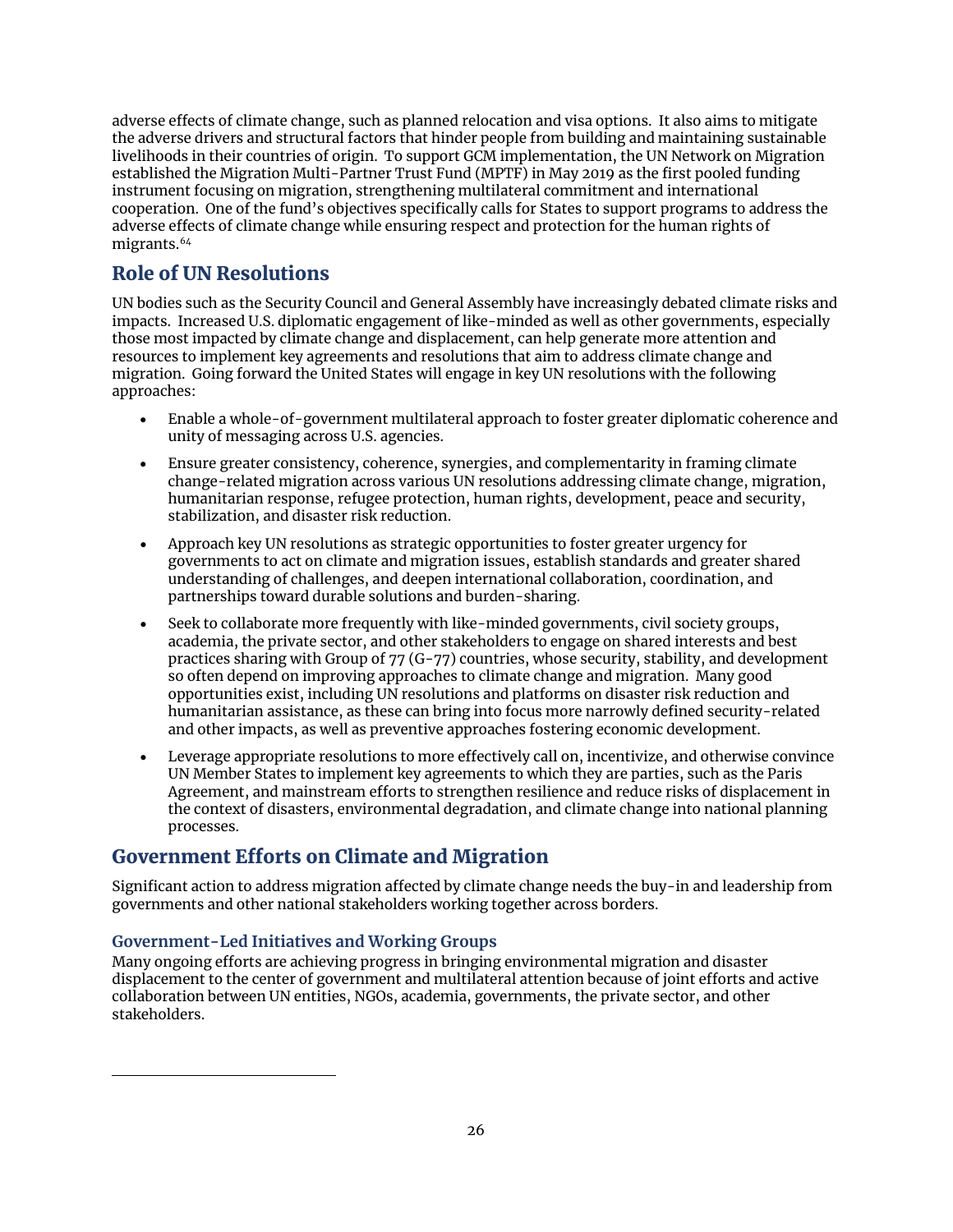The Migrants in Countries in Crisis (MICIC) Initiative is a government-led effort co-chaired by the United States and the Philippines, aimed at improving the protection of migrants when the countries in which they live, work, study, transit, or travel experience a conflict or natural disaster.

The intergovernmental Group on Earth Observations (GEO) aims to improve access to, synergies between, and the use of data and other information about Earth's physical, chemical, and biological systems. GEO monitors and assesses the status of and changes in our environment with the goal of fostering collaboration toward a more sustainable planet. GEO is constructing a Global Earth Observation System of Systems that will link together the many thousands of scientific observation instruments that have until now been operating in isolation. GEO aims to promote open, coordinated, and sustained data sharing and infrastructure for better research, forecasting, strategies, policy-making, investment decisions, and actions across many disciplines.

#### <span id="page-26-0"></span>**Regional Engagement**

Governments are also working together regionally to address the impacts of climate change on migration. Regional engagements, through conferences, consultations, working groups, and other facets, allow governments to collaborate and find solutions in their unique situations.

The Regional Conference on Migration (RCM or Puebla Process) is a regional consultative process that is voluntary, non-binding, and operates by consensus with 11 permanent members (including the United States) in North and Central America. This multilateral forum works to foster regional efforts to strengthen migration governance, protect the human rights of migrants, promote appropriate linkages between migration and sustainable development, and other priorities that strengthen, modernize, and manage borders. In 2016, the United States demonstrated leadership on climate displacement by endorsing the RCM guide, which provides best practices for protection of people moving in the context of disasters. [65](#page-26-2) The RCM guide supports the exercise of discretion on humanitarian grounds as provided for under immigration law and is based on existing best practices.

The Pacific Resilience Partnership and its Technical Working Group (TWG) on Human Mobility brings together regional organizations, governments, development partners and civil society organizations to engage on the topic of human mobility. It was used to prepare a dialogue with the High-Level Panel on Internal Displacement,<sup>[66](#page-26-3)</sup> and plans to draft a regional framework to address climate related mobility. The TWG is part of the Pacific Islands Forum's resilience partnership and chaired by IOM.

In East Africa, including the Horn of Africa, member states under the Intergovernmental Authority on Development (IGAD) and the East African Community (EAC) engage to launch regional initiatives and address migration and climate change in the East Africa context. In 2020, IGAD and its member states established the Protocol on Free Movement of Persons (FMP) to ensure regional integration through free movement of persons, fostering socio-economic development, facilitating trade and investment, while affording equal protection under the law. [67](#page-26-4) The EAC Secretariat is developing a Climate Change Policy and strategies to address the adverse impacts of climate change in the region and guide partner states and other stakeholders on the preparation and implementation of collective measures to address in the region.<sup>[68](#page-26-5)</sup>

#### <span id="page-26-1"></span>**Civil Society Engagement**

 $\overline{a}$ 

Many of the driving initiatives and mechanisms above would not be possible without the local expertise of civil society organizations, NGOs, and local governments. The section below analyses the role civil

<span id="page-26-2"></span><sup>&</sup>lt;sup>65</sup> The Nansen Initiative for the Regional Conference on Migration Member Countries (2016). [\(https://disasterdisplacement.org/wp-content/uploads/2016/11/PROTECTION-FOR-PERSONS-MOVING-IN-THE-CONTEXT-](https://disasterdisplacement.org/wp-content/uploads/2016/11/PROTECTION-FOR-PERSONS-MOVING-IN-THE-CONTEXT-OF-DISASTERS.pdf)[OF-DISASTERS.pdf\)](https://disasterdisplacement.org/wp-content/uploads/2016/11/PROTECTION-FOR-PERSONS-MOVING-IN-THE-CONTEXT-OF-DISASTERS.pdf).

<span id="page-26-3"></span> $\overline{66}$  Lennartz, T. (2021). Generating Political Commitment to Address Human Mobility in the Context of Climate Change on the Regional and National Level. *Internal Displacement Monitoring Center*. [\(https://www.internal-displacement.org/global](https://www.internal-displacement.org/global-report/grid2021/downloads/background_papers/background_paper-policies.pdf)[report/grid2021/downloads/background\\_papers/background\\_paper-policies.pdf\)](https://www.internal-displacement.org/global-report/grid2021/downloads/background_papers/background_paper-policies.pdf).

<span id="page-26-4"></span><sup>&</sup>lt;sup>67</sup> Protocol to the Treaty Establishing the African Economic Community Relating to Free Movement of Persons, Right of Residence and Right of Establishment. (https://au.int/sites/default/files/treaties/36403-treaty-<br>protocol\_on\_free\_movement\_of\_persons\_in\_africa\_e.pdf).

<span id="page-26-5"></span><sup>&</sup>lt;sup>68</sup> East African Community. *EAC Climate Change Policy Framework*. [\(https://www.eac.int/environment/climate-change/eac](https://www.eac.int/environment/climate-change/eac-climate-change-policy-framework)[climate-change-policy-framework\)](https://www.eac.int/environment/climate-change/eac-climate-change-policy-framework).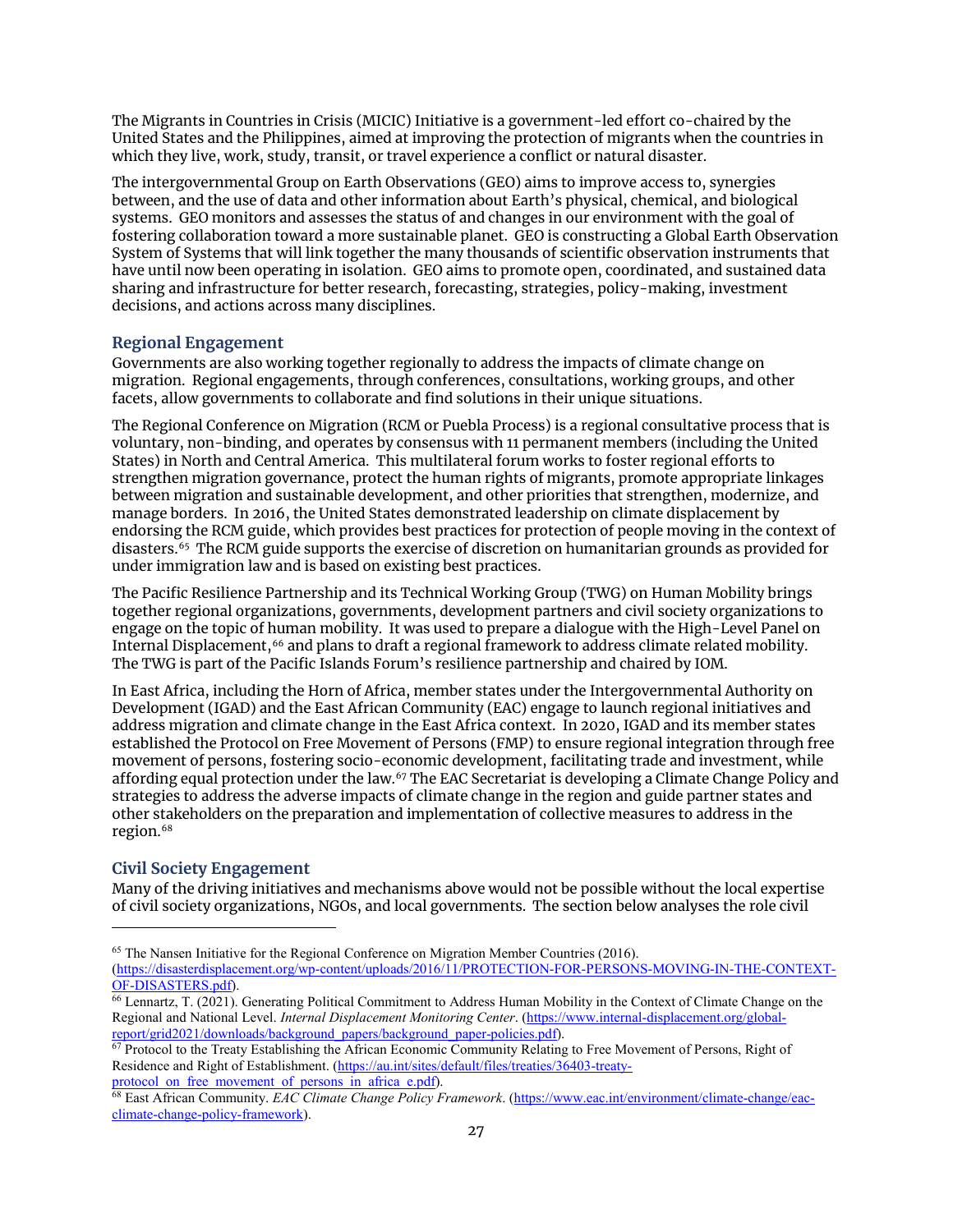society plays in the multilateral engagement and identifies opportunities for the United States to strengthen its coordination.

#### <span id="page-27-0"></span>**The Role Civil Society Should Play in Climate Change and Migration**

Civil society provides in-depth, specialized knowledge of the communities and locations that the multilateral engagements seek to support, including:

- Civil society, NGOs, and local leaders have the advantage of understanding the context and intricacies of communities impacted by climate change, while also having engagement in global processes with the UN, INGOs, governments, and others.
- Civil society organizations are often the first to respond when a disaster strikes and play a pivotal role to responding and understanding displacement by climate change.
- They also provide a gate to accessing further civil societies, local governments, and community networks to ensure success in response. For example, the Climate Action Network unites 1,500 civil society organizations across 130 countries to undertake collective action to address climate crisis and social and racial justice.
- The civil science agencies and institutions in the U.S. Government and academia maintain robust predictive analytic models, tools, and capabilities related to understanding climate impacts to human systems that could precipitate migration.
- Civil science agencies can support adaptive capacity (including in the development of forecasting tools and assessment generation) in multilateral engagement.
- Most civil science agencies have as their primary mission a focus internal to the United States, and so additional authorization and funding mechanisms that would allow them to expand their examination of climate change and climate change impacts as a global problem and in a global perspective may be helpful.

#### <span id="page-27-1"></span>**Opportunities for and Barriers to Civil Society Engagement**

By being closest to the people most affected by climate change, civil society provides a range of opportunities for addressing climate-related migration, but also faces many barriers. These opportunities and barriers become prevalent in legal, organizational, political, security, and economic spaces.

Civil society organizations provide crucial input in addressing migration and climate change in their communities. Responder engagement with civil society facilitates access to timely, reliable data and evidence of a direct voice that allows for a more accurate and targeted response. Civil society organizations also often engage with the commercial and private sector in the location and ensure that communities have access to the information they need to make informed decisions regarding migration. Civil society organizations can bring innovative thinking to the table to address issues within their communities. For example, NRC and local partners engaged national authorities to develop DRR and other DRR-relevant policy instruments to address disaster displacement with the goal to support governments in developing or revising their DRR strategy using the UNDRR and NRC Words into Action on disaster displacement guide. In South Africa, the National Disaster Management Centre asked for NRC's support to develop specific guidelines on internal disaster displacement as part of a broader effort to enhance its work and the implementation of the National Disaster Management Framework so a national-level task team to develop these guidelines on internal disaster displacement was set up with technical support from the NGO.

However, being in the same location as slow-onset or sudden-onset climate events means civil society is susceptible to the same disasters. Civil society groups and local NGOs face greater localized barriers as they are reliant on local infrastructure, economies, and resources. Although civil society organizations may have more in-depth knowledge of the effects climate change is having on a specific population or region, they can also struggle to be heard within larger fora that include national and international actors. Since civil society and NGOs possess fewer legal flexibilities and the security resources often provided to larger international actors, they may struggle to access and attend multilateral engagements, especially in highly politicized settings.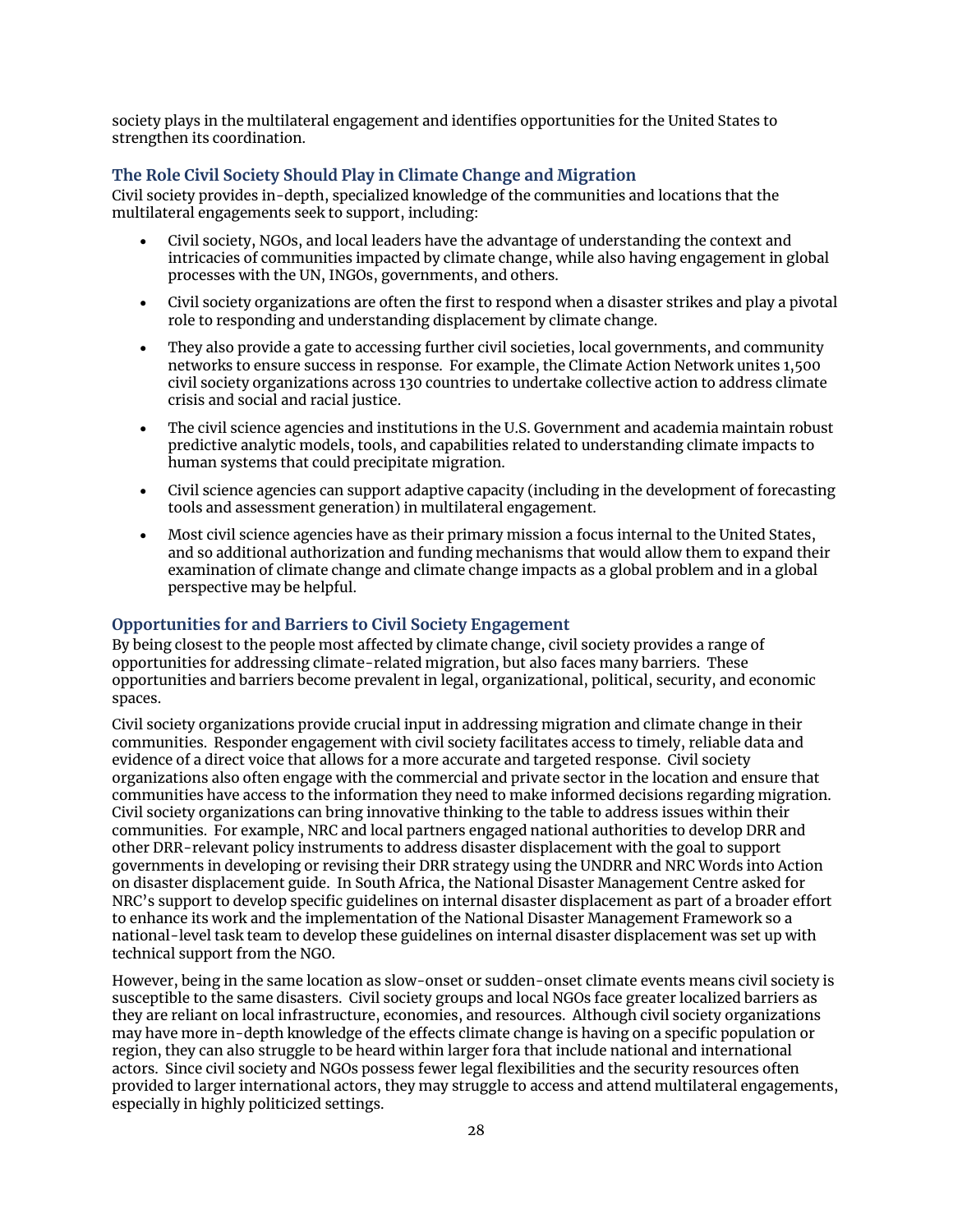Certain UN member states also work to obstruct NGO access to these fora. NGOs undertaking efforts to address displacement spurred by conflicts affected by climate change, including through droughts and increased competition for precious resources, are too often subject to violent attacks and intimidation by state and non-state parties to conflicts, as well as legal risks related to operating in areas controlled by terrorist groups. To overcome these barriers and ensure that global responses to migrant and refugee issues both reflect and address realities on the ground for migrants and the communities, civil society engages governments and multilateral bodies, such as UNGA and the UN Human Rights Council, on support for local actors, protection of NGO workers and other civilians, and respect for international law. Civil society also creates networks and councils, such as the Mayors Migration Council (MMC), to empower and enable civil society with access, capacity, knowledge, and connections to engage in migration diplomacy and policymaking at the international, regional, and national level. [69](#page-28-1)

In addition, civil society faces significant legal, policy, and organizational hurdles for multilateral engagement. Engaging across these sectors, though important and vital for a holistic and whole-ofgovernment and whole-of-society response to migration, often experiences differences in priorities and organizational cultures. One example includes the security and classification rules, guidelines, and policies that limit law enforcement and national security experts from engaging with non-security partners, including those in the Federal science agencies, foreign policy community, academia, commercial industry, and non-governmental organizations, despite these organizations often having the most direct experience and knowledge pertaining to climate-related migration. Additionally, many of the tools, models, and capabilities within organizations like academia and the U.S. civil science agencies (i.e., USGS, NOAA, and NASA) are primarily focused on domestic U.S. mission areas and problem-sets, though they have the methodological capability – through downscale country and regional modeling – to be applied internationally.

<span id="page-28-0"></span>Civil society organizations and local communities continue to play a pivotal role in global multilateral engagement effectively addressing climate change-related migration. Raising the voices of local actors and front-line stakeholders will continue to be a priority of United States multilateral diplomacy as we address climate change and migration.

<span id="page-28-1"></span><sup>69</sup> Mayors Migration Council. [\(https://www.mayorsmigrationcouncil.org/\)](https://www.mayorsmigrationcouncil.org/)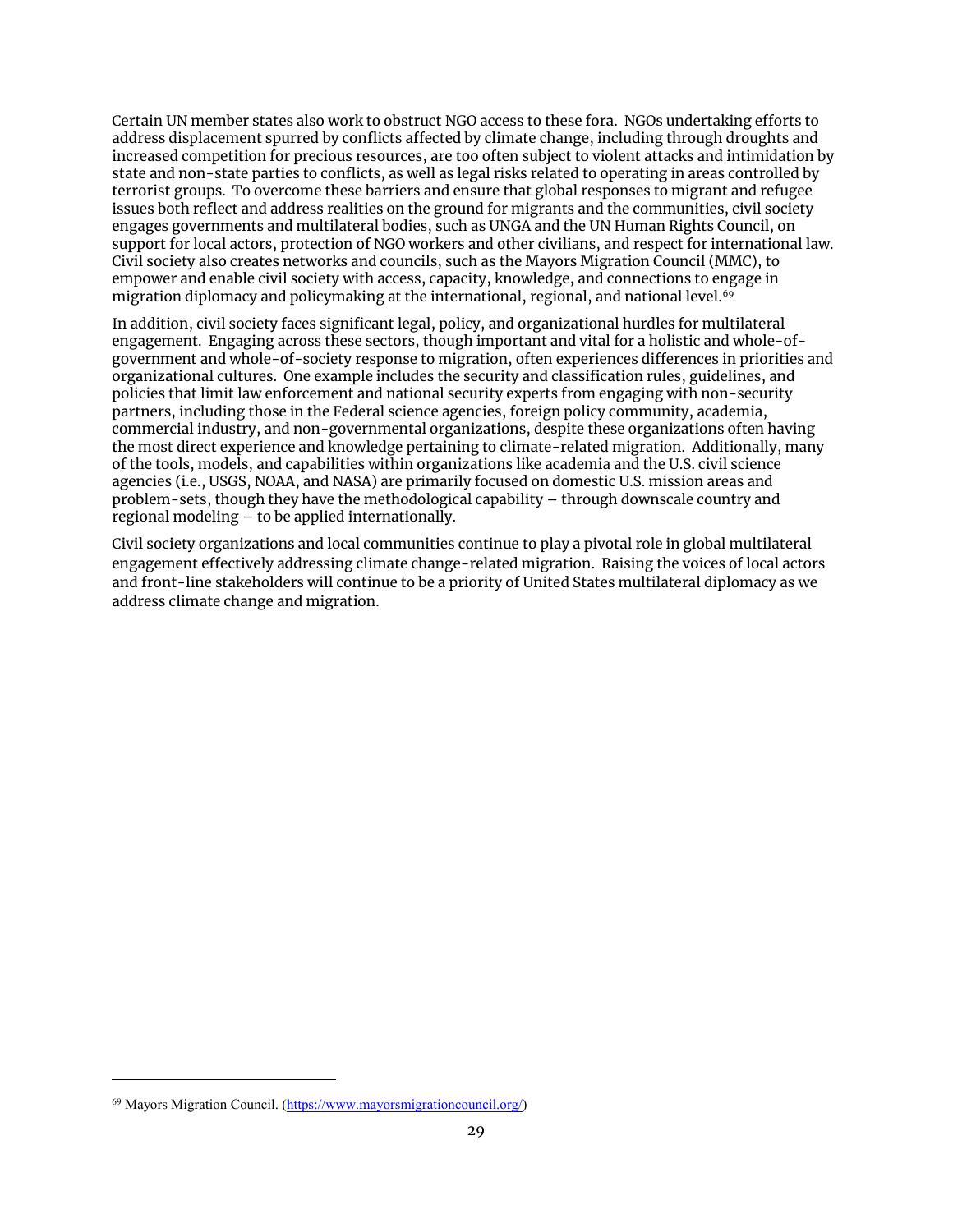# VI. RECOMMENDATION**[70](#page-29-3)**

## <span id="page-29-0"></span>Establish a Standing Interagency Policy Process on Climate Change and **Migration**

Establish a standing interagency policy process on Climate Change and Migration to coordinate U.S. government efforts to mitigate and respond to migration resulting from the impacts of climate change that brings together representatives across the scientific, development, humanitarian, democracy and human rights, and peace and security elements of the U.S. Government.

The standing interagency policy process on Climate Change and Migration should analyze the structure and coordination of U.S. policy, strategy and budgeting affecting populations vulnerable to climate change and migration and foreign assistance for climate change impacts on migration, review gaps and advance work around report recommendations. The standing interagency policy process on Climate Change and Migration should also take a holistic view of opportunities to address climate migration through supporting better understanding of climate and migration, assistance to governments and civil society to mitigate and respond to climate change, assistance to support people to adapt in place and people on the move, and assistance to migrants and host communities in destinations.

Given that climate-induced weather extremes will grow in severity in unexpected ways, the standing interagency policy process on Climate Change and Migration will provide a venue for developing longterm strategies consistent with the evolving scientific understanding of climate impacts, such as those communicated through the Intergovernmental Panel on Climate Change and the U.S. National Climate Assessment.

## <span id="page-29-1"></span>Lines of Effort to Consider through the Standing Interagency Policy Process on Climate Change and Migration

#### <span id="page-29-2"></span>**U.S. Government**

- Consider developing a complementary report that addresses the impacts of climate change on migration/relocation within the United States to include special consideration in areas of rapid climate change and dense populations. The U.S. Government will evaluate coordination mechanisms to assist domestic communities already in need, as well as those expected to be at risk in the near future, given that a number of U.S. communities are already experiencing severe impacts from sea-level rise, permafrost thaw, drought, and wildfires.
- Encourage increased collaboration among climate scientists, sustainable development practitioners, human rights defenders and activists, and displacement experts, in consultation with other governments, local authorities, and communities with experience of planned and voluntary relocation. Identify and share best practices from across federal agencies engaged in climate resilience and preparedness activities with other nations to be further integrated into a suite of climate preparedness services as a means of reducing the number of forced migrations due to climate change.
- Assess how climate change may intersect with the criteria for refugee status, including claims:
	- o based on environmental defense or climate change activism;
	- $\circ$  in which individuals may not have a viable internal relocation alternative because of the impacts of climate change;
	- $\circ$  in which individuals may experience the withholding or denial of relief from climate change impacts based on a shared protected characteristic, such as race or ethnicity; and

<span id="page-29-3"></span> $70$  Note: Recommendations and proposed actions are subject to appropriations and the Administration's resource allocation process.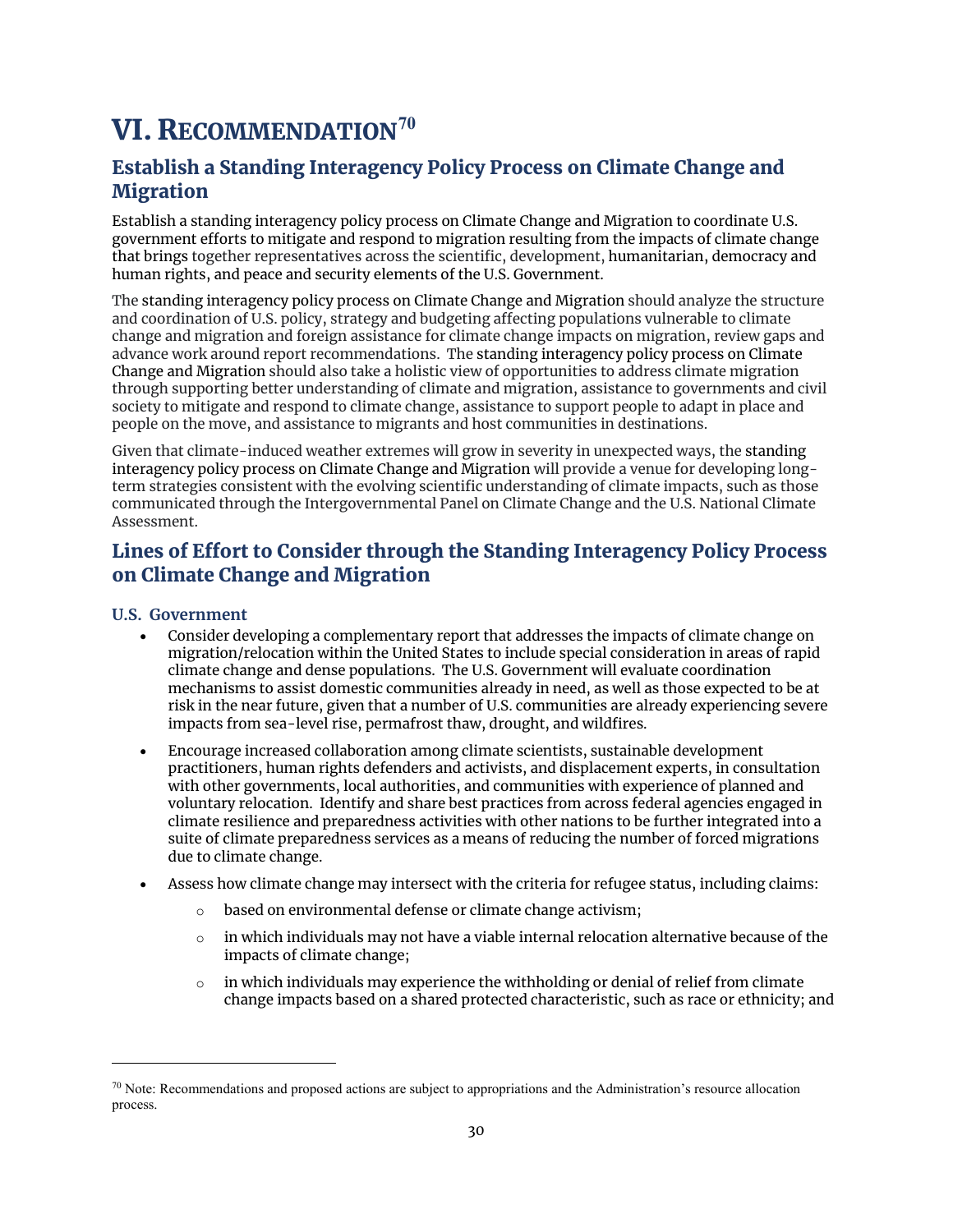$\circ$  in which climate change may impact the state's willingness or ability to protect individuals fleeing persecution.

### <span id="page-30-0"></span>Improved Analytics

- Assess investments in predictive tools that forecast conditions correlated with migration and displacement and provide information in an accessible, open-access format to policy makers and program managers. Integrate these systems into agency planning processes.
- Empower the federal civil science agencies to increase provision of and support for analytic models and tools to international mission-areas to ensure climate science informs climate migration assessments and tracking.
- Consider investments in research, analysis, and programming to understand and address important questions about the likely evolution and consequences of climate related migration, including:
	- o How do different social, economic, geographic, political, and other characteristics mitigate or exacerbate the effects of climate change on migration?
	- $\circ$  What geographies' conditions are most associated with the risk of immobility and trapped populations?
	- $\circ$  What is the role of migration in supporting adaptation and resilience from the household to national scales?
	- $\circ$  What are the likely risks associated with both new conflict flashpoints that may emerge in response to temporary or protracted forced displacement as well as the impact of climate driven migration on pre-existing conflict flashpoints, such as those associated with seasonal migration (e.g., farmer herder conflict)?
	- $\circ$  What are the likely responses of adversary and competitor states, as well as non-state and hybrid armed groups, in response to environmental shocks and climate driven migration?

#### <span id="page-30-1"></span>Programming and Investments

- Assess how the United States can contribute to durable solutions for climate-related displacement by systematically including at risk IDPs and refugees in development programming by U.S. Government agencies including USAID and the International Development Finance Corporation (DFC). Review U.S. Government positions with International Financial Institutions and Multilateral Development Banks.
- Evaluate increased investments in resilience-building measures and local climate adaptation efforts, including capacity building, employing principles of locally led, equitable, and just development and ensuring that marginalized groups, people, and communities are intentionally and robustly included from the inception of activities. Researchers agree the pathway from climate-related migration to conflict is not direct and can be interrupted by robust institutions, inclusive and accountable governance, and rapid response that is equitable and culturally responsive.
- Consider scaling up support to urban areas to help localities plan for, accommodate, and integrate migrants and those displaced. This involves helping municipalities and communities build resilient urban systems, and ensuring migrants and displaced persons, particularly women and youth, have access to livelihood opportunities, health care, civic and political life, and labor and human rights protections in urban and peri-urban destination areas. This also involves enhancing integration of migration and displacement planning in climate adaptation, risk reduction, national development policies, internal migration governance, and increasing mobile social protection to further support people on the move.
- Evaluate how to implement measures, including best practices for the private sector, to ensure that climate actions to limit warming and increase resilience do not inadvertently displace populations in vulnerable situations, especially Indigenous people and marginalized groups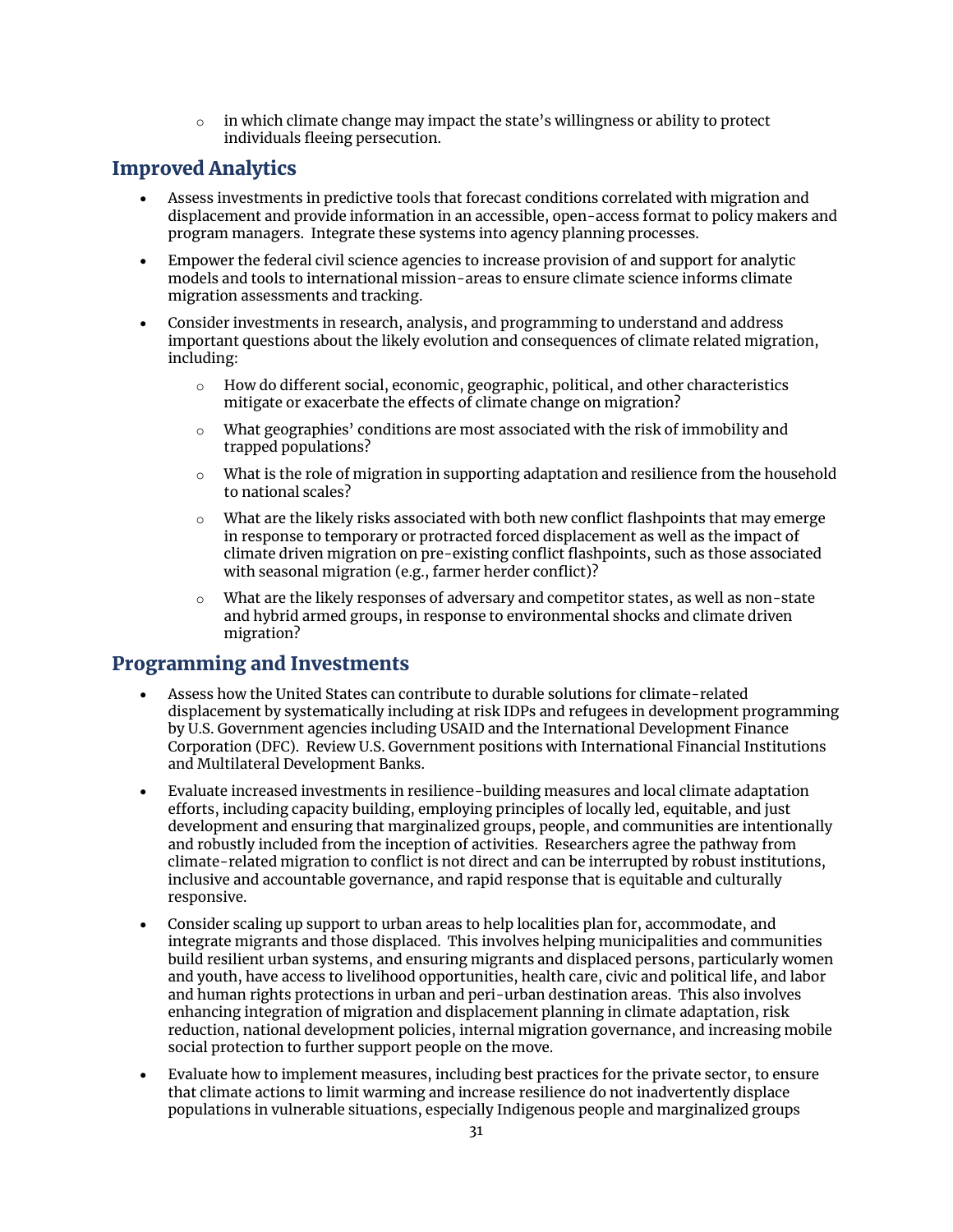(e.g., deforestation to make room for large-scale solar power farms exacerbates climate change). Implement measures, including best practices for the private sector, to ensure the exploration for and extraction of green energy minerals does not inadvertently create or exacerbate new resource-based conflict.

- Consider engaging and coordinating more consistently with key multilateral stakeholders to take on a bold, cross-cutting leadership role in regional initiatives and multilateral mechanisms, where the United States can lead in providing transparent and prioritized sharing of information between domestic and international stakeholders, bridging the gap between climate change and migration actors.as well as sending observers to other regional engagements to expand state-tostate collaboration.
- Evaluate how to address critical gaps in development, humanitarian, and climate finance by committing funding toward the UN Network on Migration-established Migration Multi-Partner Trust Fund (MPTF) and other mitigation and adaptation efforts, and track the impacts in existing funding while avoiding burdening front line actors.
- Assess how to increase climate and/or environmental impact assessments in program planning and resource distribution to mitigate contextual climate drivers of migration.

# <span id="page-31-0"></span>Legislative

- Evaluate opportunities for funding for development and humanitarian programming to provide aid to people when displaced, help them recover rapidly for safe returns to their homes, support climate risk reduction actions, address the root causes of migration, support climate adaptation, build capacity at local, national, and regional levels, and harness the potential positive development impact of migration. In particular, increase social protection investments, including through economic inclusion models that target women, youth and groups in vulnerable situations, labor mobility and shock responsive and mobile safety nets.
- Explore with the Congress and stakeholders the need for additional protections for individuals who can establish that they are fleeing serious, credible threats to their life or physical integrity as a result of climate change.
- <span id="page-31-1"></span>• Evaluate whether reforms to the TPS statute would offer appropriate protection needs arising from climate-related displacement such as by removing the requirement that governments request TPS designation in cases of "environmental disaster," establishing a legal mechanism to allow all TPS beneficiaries who otherwise qualify to apply for adjustment to permanent status under existing law, and updating the criteria for designation or re-designation.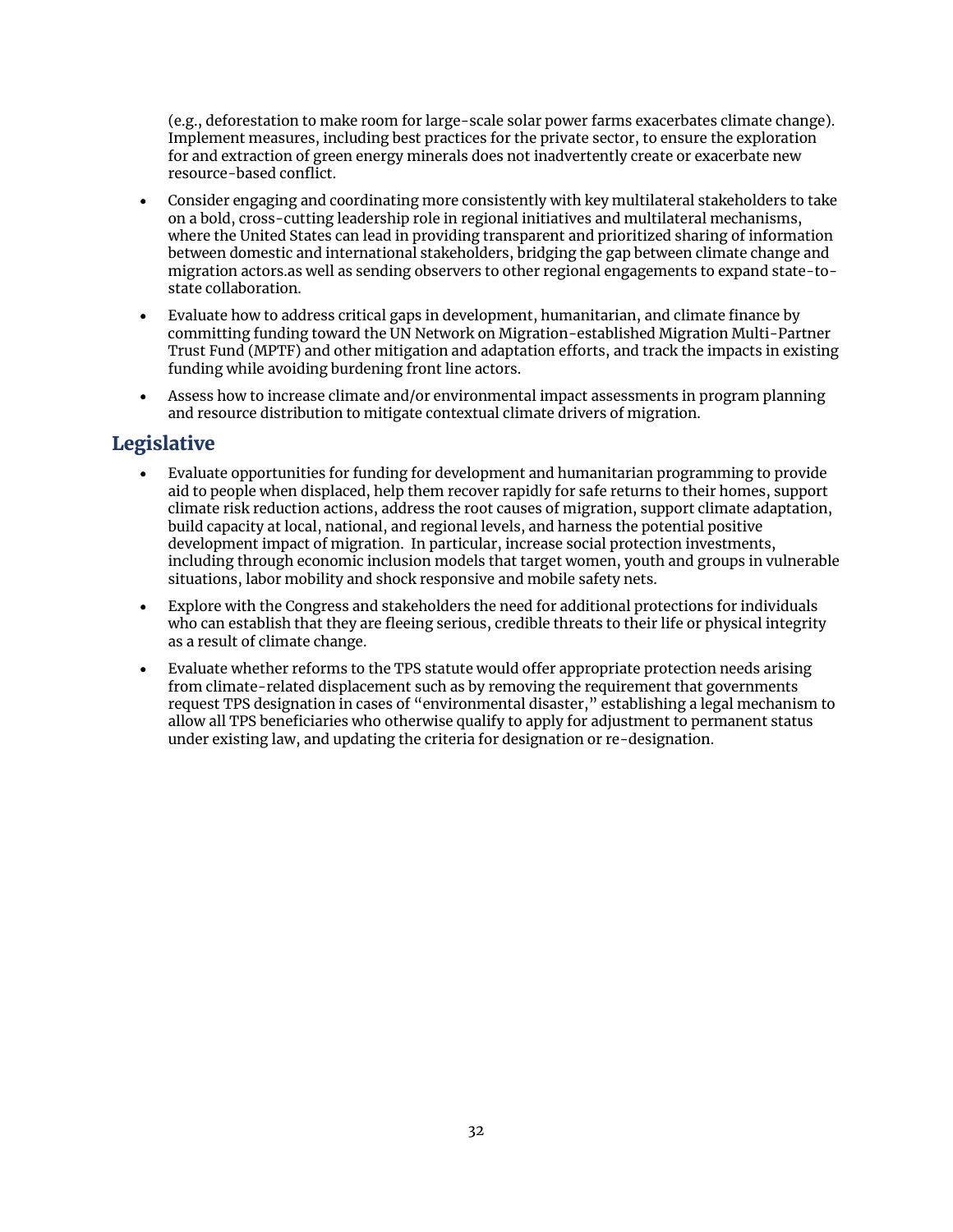# ANNEX I: GLOSSARY OF TERMS

**Adaptation**: Process of adjustment to actual or expected climate change and its effects. Adaptation seeks to moderate or avoid harm or exploit beneficial opportunities. In some natural systems, human intervention may facilitate adjustment to expected climate change and its effects.

**Adaptive capacity**: Ability of systems, institutions, humans, and other organisms to adjust to potential damage, take advantage of opportunities, and respond to consequences of climate impacts.

**Agro-pastoralism**: Combination of agriculture, crop-based livelihood systems, and pastoralism.

**Biodiversity**: Variety of plant and animal life in the world or in a particular habitat or ecosystem.

**Climate change**: A change in the state of the climate that can be identified (for example, using statistical tests) by changes in the mean and/or the variability of its properties, and that persists for an extended period, typically decades or longer. It refers to any change in climate over time, whether due to natural variability or as a result of human activity.

**Climate change–related migration** (shorthand internal climate migration): Climate change-related migration is migration that can be attributed largely to the slow-onset impacts of climate change on livelihoods owing to shifts in water availability and crop productivity, or to factors such as sea level rise or storm surge.

**Climate migrant/migration**: Climate migrants are people who move - within or between countries because of climate change-related migration (see above).

**Coastal erosion**: Erosion of coastal landforms that results from wave action, exacerbated by storm surge and sea level rise.

**Deforestation**: Conversion of forest to non-forest.

**Desertification**: Land degradation in arid, semi-arid, and dry sub-humid areas, collectively known as drylands, resulting from many factors, including human activities and climatic variations. The range and intensity of desertification have increased in some dryland areas over the past several decades

**Displacement**: Forced removal of people or people obliged to flee from their places of habitual residence.

**Environmental mobility**: Temporary or permanent mobility as a result of sudden or progressive changes in the environment that adversely affect living conditions, either within countries or across borders.

**Evacuation:** Moving people and assets temporarily to safer places before, during or after the occurrence of a hazardous event in order to protect them.

**Extreme heat event**: Three or more days of above-average temperatures, generally defined as passing a certain threshold (for example, above the 85th percentile for average daily temperature in a year).

**Extreme weather event**: Weather event that is rare at a particular place and time of year with characteristics of extreme weather varying from place to place in an absolute sense. When a pattern of extreme weather persists for some time, such as a season, it may be classified as an extreme climate event, especially if it yields an average or total that is itself extreme (for example, drought or heavy rainfall over a season).

**Forced migration**: Migratory movement in which an element of coercion exists, including threats to life and livelihood, whether arising from natural or human-made causes. This includes movements of refugees and internally displaced persons as well as people displaced by natural or environmental disasters, chemical or nuclear disasters, famine, or development projects.

**Gender Based Violence**: An umbrella term for any harmful threat or act directed at an individual or group based on actual or perceived biological sex, gender identity and/or expression, sexual orientation, and/or lack of adherence to varying socially constructed norms around masculinity and femininity. It is rooted in structural gender inequalities, patriarchy, and power imbalances. GBV is typically characterized by the use or threat of physical, psychological, sexual, economic, legal, political, social and other forms of control and/or abuse. GBV impacts individuals across the life course and has direct and indirect costs to families, communities, economies, global public health, and development.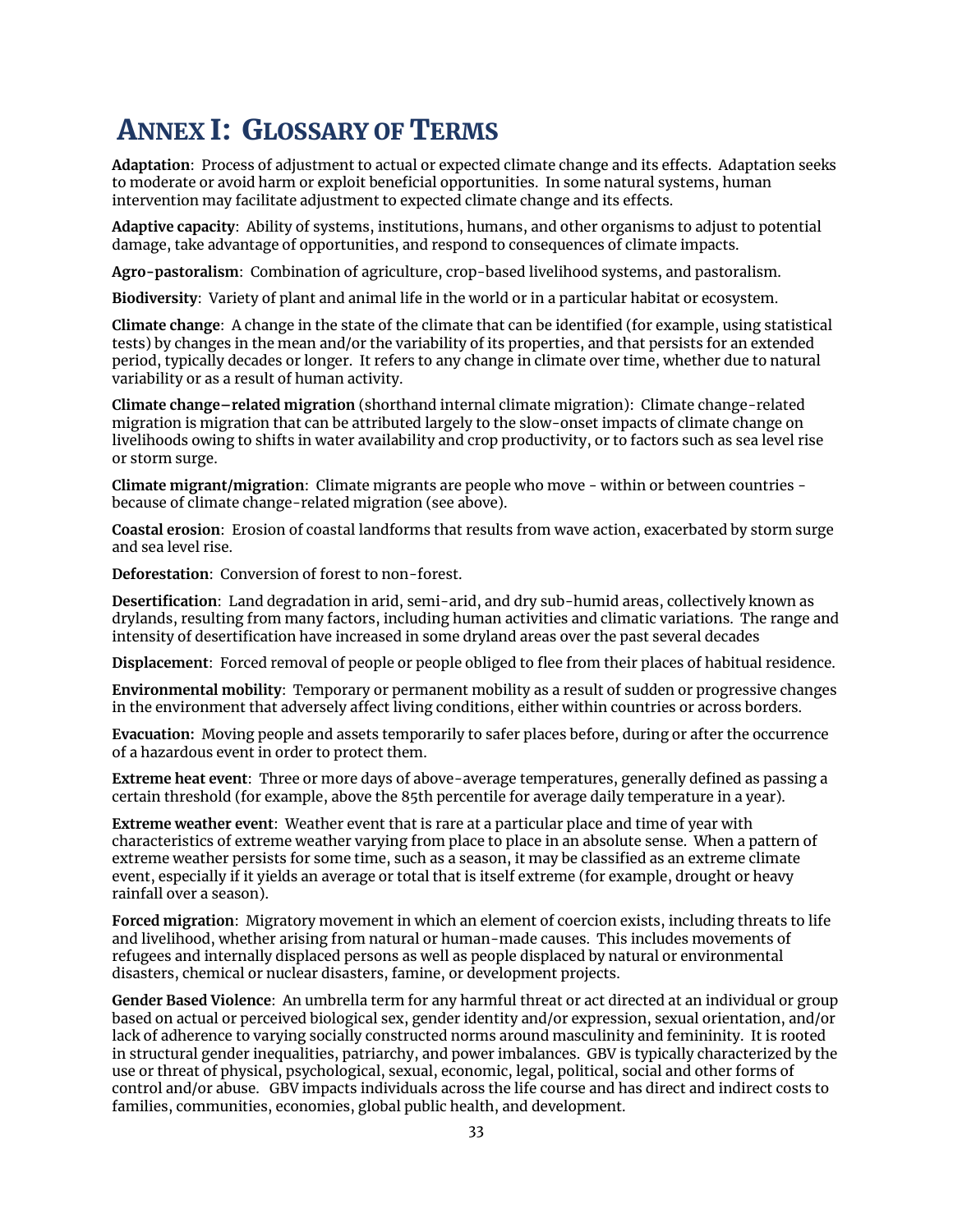**Hazard**: The potential occurrence of a natural or human-induced physical event or trend or physical impact that may cause loss of life, injury, or other health impacts, as well as damage and loss to property, infrastructure, livelihoods, service provision, ecosystems and environmental resources.

**Human Security:** UN Member States affirmed the universal value of human security in General Assembly resolution 66/290, adopted in 2012 where it is agreed that human security is an approach to assist Member States in identifying and addressing widespread and cross-cutting challenges to the survival, livelihood, and dignity of their people.

**Immobility**: Inability to move from a place of risk or not moving away from a place of risk due to choice.

**Internal migration (migrant)**: migration within national borders.

**International migration (migrant)**: Migration that occurs across national borders.

**Irregular Migration:** Movement of persons that takes place outside the laws, regulations, or international agreements governing the entry into or exit from the State of origin, transit or destination.

**Migration**: Movement of persons that results in a change in the place of usual residence.

**Mitigation (of climate change)**: Human intervention to reduce the sources or enhance the sinks of greenhouse gases.

**Mobility**: Movement of people, including temporary or long-term, short- or long-distance, voluntary or forced, and seasonal or permanent movement as well as planned relocation.

**Parole:** The Immigration and Nationality Act (INA) authorizes the Secretary of Homeland Security to use their discretion to parole any alien applying for admission to the United States temporarily for urgent humanitarian reasons or a significant public benefit. Parole allows an individual, who may be inadmissible, removable or otherwise ineligible for admission to the United States, to be paroled into the United States for a temporary period. Parole ends when the parole period expires, when the parolee leaves the United States, or when the parolee obtains an immigration status, whichever occurs first. Individuals can self-petition for parole and can also be petitioned by a third party such as State.

**Planned relocation**: People moved or assisted to move permanently away from areas of environmental risks.

**Rainfed agriculture**: Agricultural practice relying almost entirely on rainfall as its source of water.

**Rapid-onset event**: Event such as cyclones and floods which take place in days or weeks (in contrast to slow-onset climate changes that occur over long periods of time).

**Refoulement:** The act of forcing a refugee or asylum seeker to return to a country or territory where he or she is in danger of persecution or torture.

**Representative Concentration Pathway (RCP)**: Trajectory of greenhouse gas concentration resulting from human activity corresponding to a specific level of radiative forcing in 2100.

**Regular Migration:** Migration that occurs in compliance with the laws of the country of origin, transit and destination.

**Sea level rise**: Increases in the height of the sea with respect to a specific point on land.

**Slow-onset climate change**: Changes in climate parameters—such as temperature, precipitation, and associated impacts, such as water availability and crop production declines—that occur over long periods of time.

**A smallholding or smallholder farmer**: A small farm operating under a small-scale agriculture model. Definitions vary widely for what constitutes a smallholder or small-scale farm, including factors such as size, food production technique or technology, involvement of family in labor and economic impact.

**Stateless person:** A person who is not considered as a national by any State under the operation of its law.

**Stressor**: Event or trend that has important effect on the system exposed and can increase vulnerability to climate-related risk.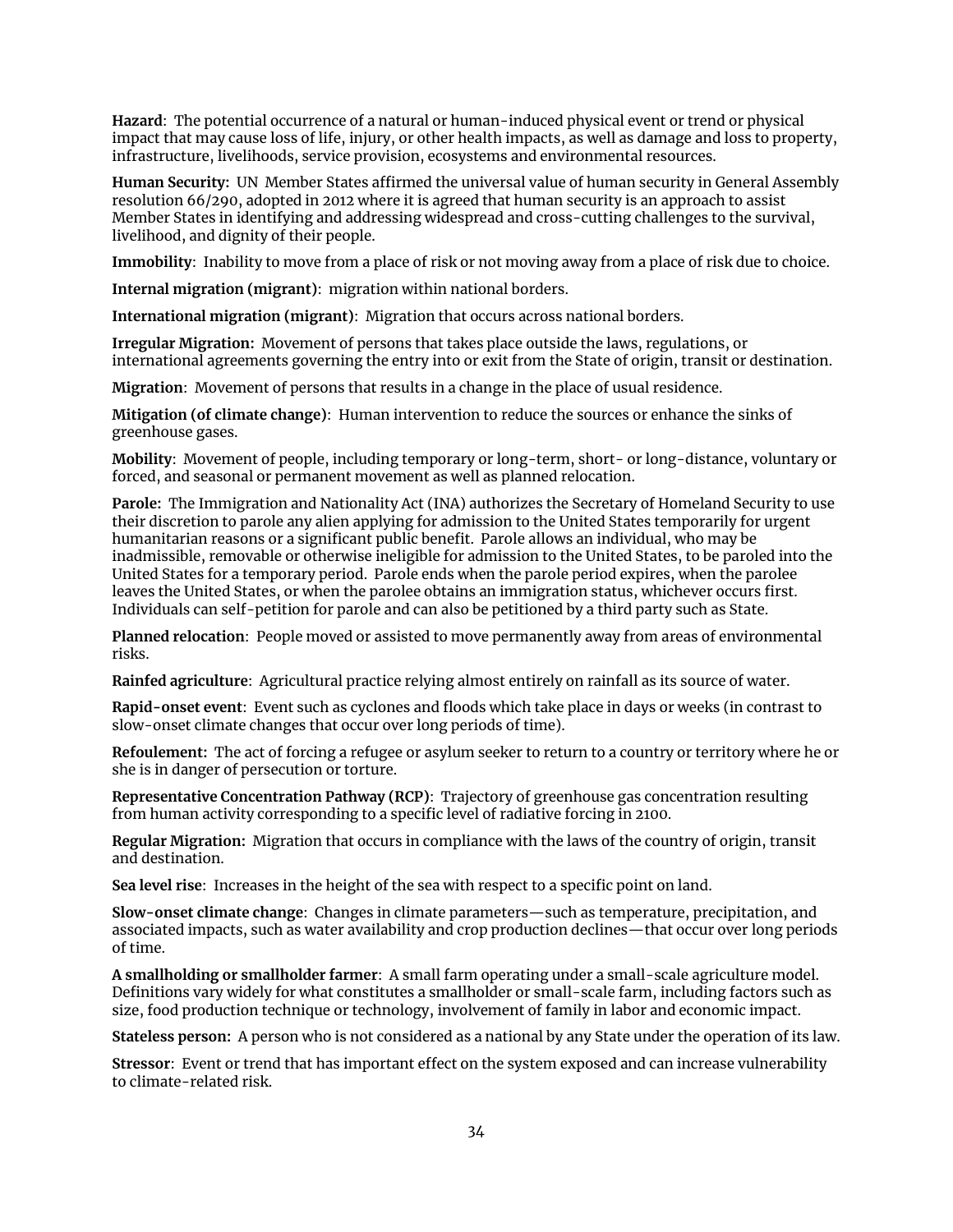**Subsistence agriculture:** Occurs when farmers grow food crops to meet the needs of themselves and their families on smallholdings. Subsistence agriculturalists target farm output for survival and for mostly local requirements, with little or no surplus.

**Sustainable livelihood**: Livelihood that endures over time and is resilient to the impacts of various types of shocks including climatic and economic.

**System dynamics model**: A model which decomposes a complex social or behavioral system into its constituent components and then integrates them into a whole that can be easily visualized and simulated.

<span id="page-34-0"></span>**Vulnerability**: Propensity or predisposition to be adversely affected. Vulnerability encompasses a variety of concepts and elements including sensitivity or susceptibility to harm and lack of capacity to cope and adapt.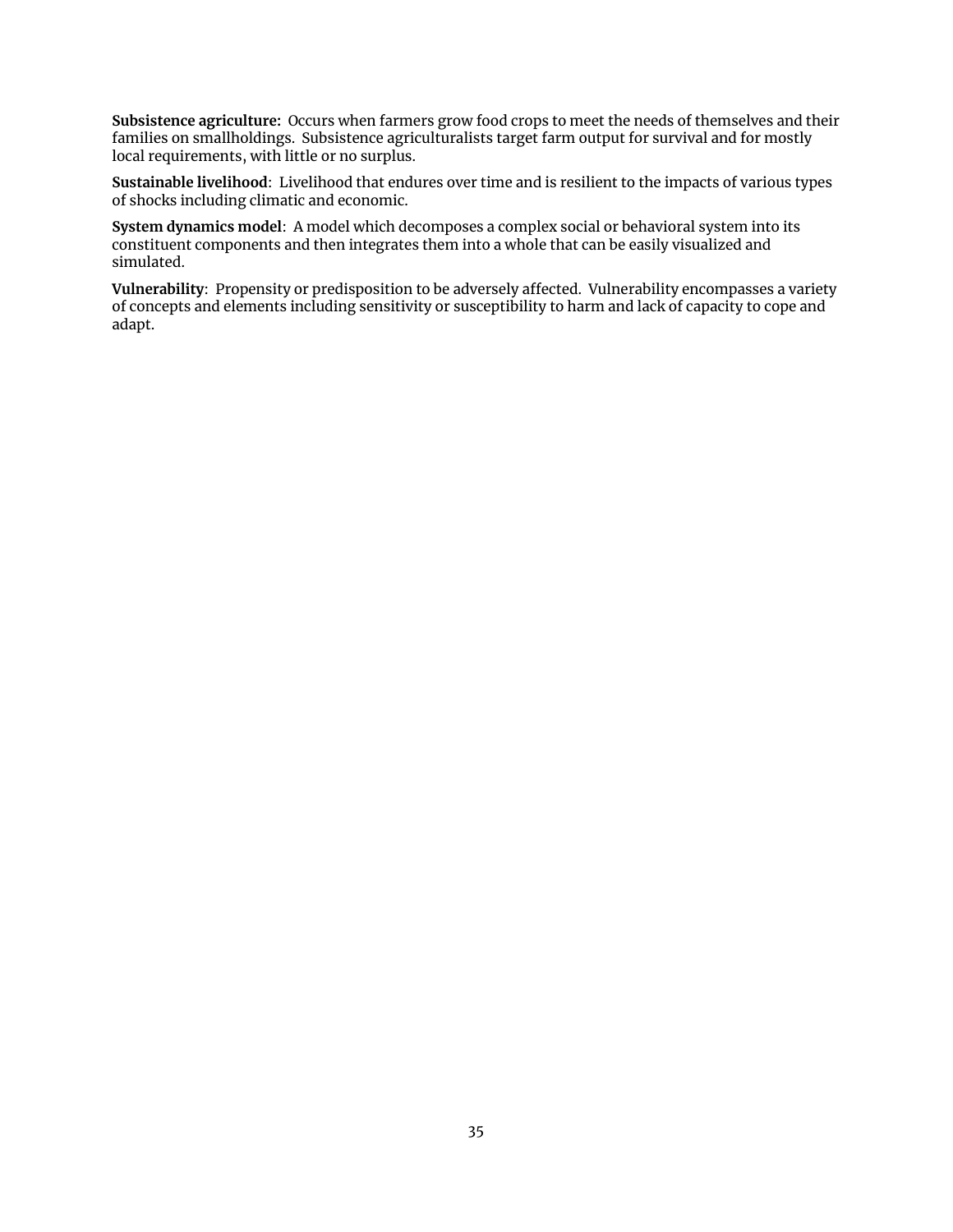# ANNEX 2: EXAMPLES OF CLIMATIC TRENDS AND EXTREMES THAT INFLUENCE MIGRATION

| <b>Manifestations</b><br>of climate<br>change               | <b>Environmental change</b>                                                                                                     | Pathways/effects that influence<br>human security                                                                                                                                                                                                                                                                                  | Observed or potential influence<br>on migration                                                                                                                                              |
|-------------------------------------------------------------|---------------------------------------------------------------------------------------------------------------------------------|------------------------------------------------------------------------------------------------------------------------------------------------------------------------------------------------------------------------------------------------------------------------------------------------------------------------------------|----------------------------------------------------------------------------------------------------------------------------------------------------------------------------------------------|
| Increasing warm<br>days and nights                          | Decreases in surface and<br>groundwater;<br>desertification                                                                     | Arable/grazing land degradation;<br>drought stress on flora and fauna;<br>lack of water for human<br>settlements and agriculture; local<br>economic decline; limitations to<br>outdoor activities under extreme<br>temperatures                                                                                                    | Decline in pastoral land use,<br>African Sahel; rural to urban<br>migration in Malawi concurrent<br>with increasing frequency and<br>severity of drought since 1970                          |
| Heat waves<br>increasing over<br>land and ocean             | Increase in temperature<br>extremes, exceeding<br>heat stress tolerance<br>level of humans and<br>ecosystems                    | Increase in excess death rate;<br>impacts on food safety and<br>changing ecological patterns of<br>vector-borne, zoonotic, and<br>environmentally sourced (e.g.,<br>from water-, soil-, or dust-borne<br>pathogens) infectious diseases;<br>increase in wildfire; coral<br>bleaching events; more frequent<br>harmful algal blooms | Heat wave deaths in India<br>(2015), Europe (2019); impacts<br>of weather extremes in highly<br>vulnerable economies (e.g.<br>Dominican Republic, Jamaica);<br>agricultural land degradation |
| Increases in the<br>intensity and<br>duration of<br>drought | Declining lake storage,<br>streamflow, and<br>groundwater                                                                       | Water resource shortages and food<br>insecurity; land degradation;<br>reduction in crop, forest, and<br>livestock production; increase in<br>wildfire                                                                                                                                                                              | Migration and conflict over<br>water in Burkina Faso (ongoing);<br>migration from drought-<br>stricken lands in Ethiopia, Iraq<br>and Somalia (2019)                                         |
| Increase in heavy<br>precipitation<br>events                | Flooding, erosion,<br>channel modification,<br>debris flows                                                                     | Loss of life; impacts on homes and<br>infrastructure; damage to crops<br>and increase flood insecurity                                                                                                                                                                                                                             | Flash floods in Nepal (1993,<br>2020); monsoonal floods and<br>abrupt migration in Bangladesh<br>$(1987 - 1988, 2004, 2007)$                                                                 |
| Increases in<br>intense tropical<br>cyclone activity        | Storm surge flooding,<br>landslides, coastal<br>erosion, saltwater<br>intrusion in soils and<br>surface water,<br>deforestation | Loss of human life and livelihoods;<br>impacts to the built environment;<br>salinity impacts on crops                                                                                                                                                                                                                              | <b>Migration from Caribbean</b><br>islands in the aftermath of<br>Hurricanes Irma and Maria<br>(2017) and after Tropical Cyclone<br>Gorky, south-eastern<br>Bangladesh (1991)                |
| Rising sea levels                                           | Erosion and inundation<br>of coastal shorelines and<br>low-lying environments                                                   | Impacts on the built environment,<br>degradation of water supplies,<br>economic losses; enhanced<br>vulnerability to extreme events                                                                                                                                                                                                | Overwash and groundwater<br>contamination in Pacific and<br>Indian Ocean atolls (e.g., 5 m<br>King tides, Republic of Marshall<br>Islands, $2014$ )                                          |
| Thawing<br>permafrost                                       | Collapse and retreat of<br>Arctic coastal shorelines                                                                            | Impacts on housing and<br>infrastructure, ecosystems and<br>release of GHGs; acceleration of<br>warming                                                                                                                                                                                                                            | Relocation of Indigenous<br>communities on the Arctic<br>shoreline                                                                                                                           |
| Ocean warming<br>andacidification*                          | Changes in marine<br>species distribution, loss                                                                                 | Loss or movement of fish stocks;<br>loss of tourism, subsistence                                                                                                                                                                                                                                                                   | Economic losses, large-scale<br>coral bleaching, e.g. Guam and                                                                                                                               |